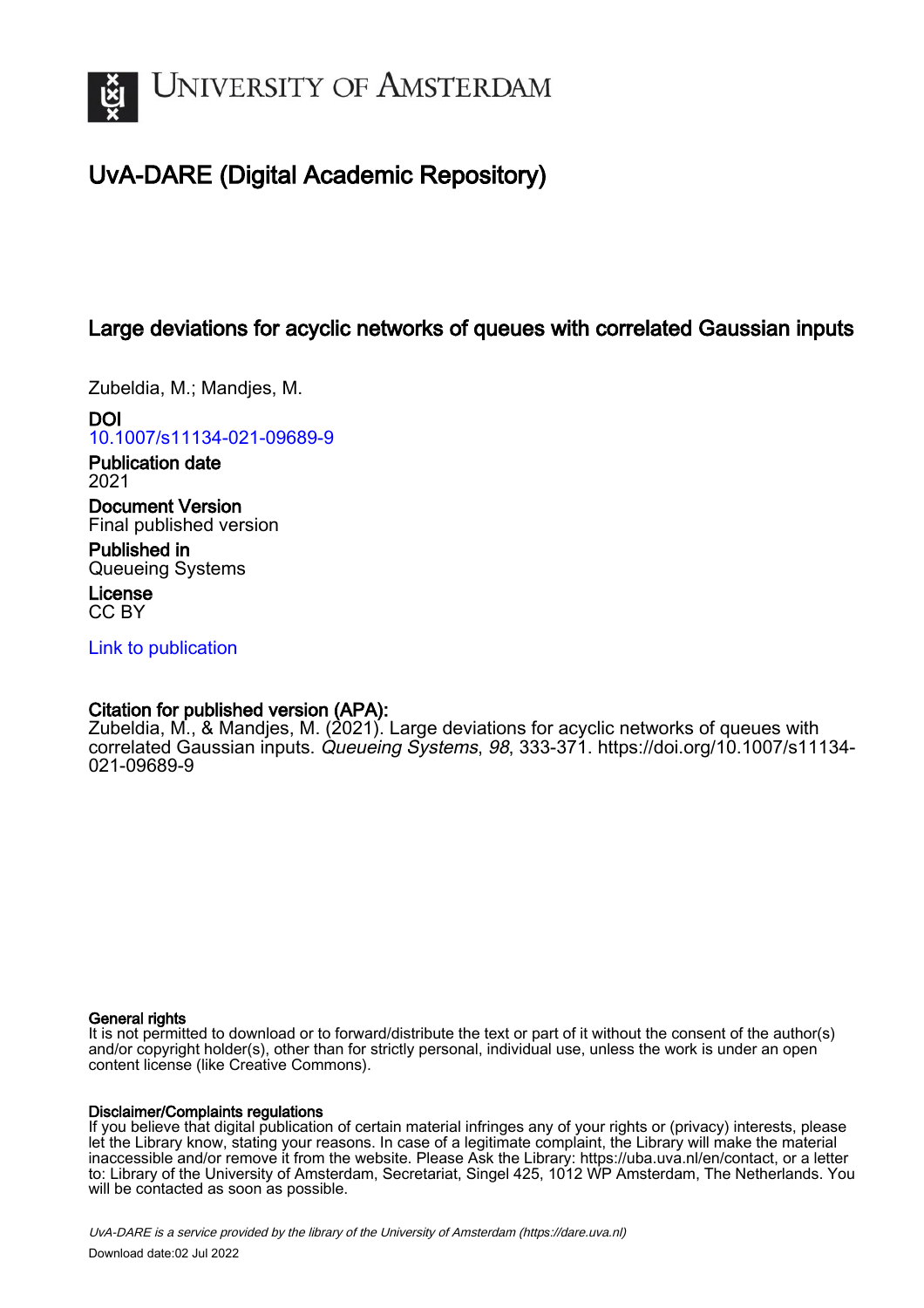

## **Large deviations for acyclic networks of queues with correlated Gaussian inputs**

**Martin Zubeldia1,[2](http://orcid.org/0000-0003-1320-9893) · Michel Mandjes2,3,4**

Received: 29 August 2020 / Revised: 21 January 2021 / Accepted: 23 January 2021 / Published online: 18 February 2021 © The Author(s) 2021

## **Abstract**

We consider an acyclic network of single-server queues with heterogeneous processing rates. It is assumed that each queue is fed by the superposition of a large number of i.i.d. Gaussian processes with stationary increments and positive drifts, which can be correlated across different queues. The flow of work departing from each server is split deterministically and routed to its neighbors according to a fixed routing matrix, with a fraction of it leaving the network altogether. We study the exponential decay rate of the probability that the steady-state queue length at any given node in the network is above any fixed threshold, also referred to as the 'overflow probability'. In particular, we first leverage Schilder's sample-path large deviations theorem to obtain a general lower bound for the limit of this exponential decay rate, as the number of Gaussian processes goes to infinity. Then, we show that this lower bound is tight under additional technical conditions. Finally, we show that if the input processes to the different queues are nonnegatively correlated, non-short-range dependent fractional Brownian motions, and if the processing rates are large enough, then the asymptotic exponential decay rates of the queues coincide with the ones of isolated queues with appropriate Gaussian inputs.

**Keywords** Gaussian processes · Acyclic networks · Large deviations

## **Mathematics Subject Classification** 60F10

## **1 Introduction**

Modern communication networks are complex, and handle huge amounts of data. This is especially true closer to the backbone of the networks, where large numbers

The authors are with the Korteweg–de Vries Institute for Mathematics University of Amsterdam Science Park 904 1098 XH Amsterdam the Netherlands their research is partly funded by the NWO Gravitation project NETWORKS, Grant No. 024.002.003.

Extended author information available on the last page of the article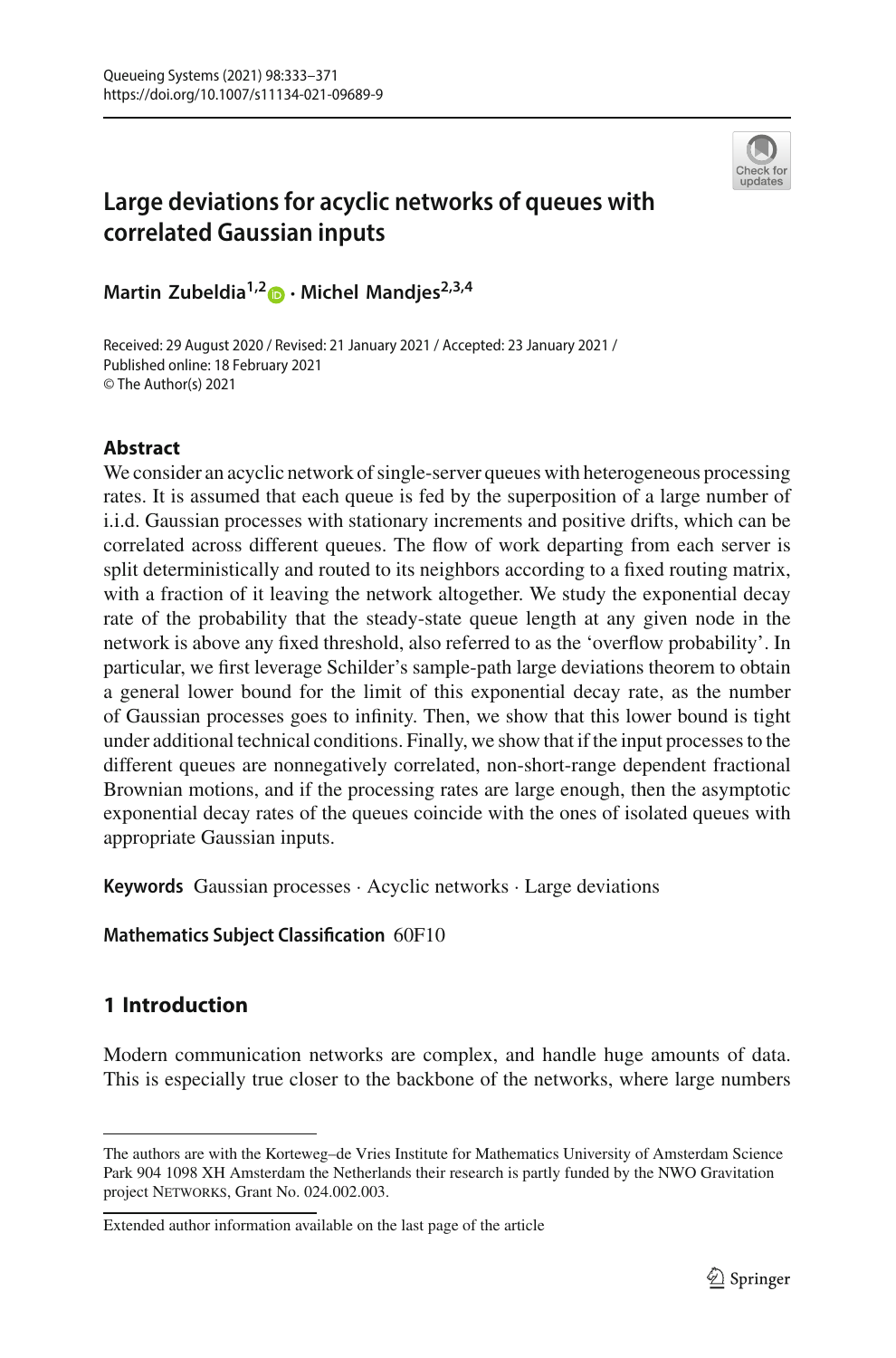of connections share the same resources. The design and operation of these networks greatly benefits from tractable theoretical models that are able to describe and predict the performance of the system. In order to obtain such tractable models, a common practice is to represent the network's nodes as single server queues with an appropriate service discipline. Moreover, given the high level of traffic aggregation, it is appealing to approximate the incoming traffic to the network by Gaussian processes [\[1](#page-38-0)[,2\]](#page-38-1). Since these networks are often operated in a regime where the packet loss probabilities are very small, there is a need for understanding the large-deviations behavior of these networks.

While a queueing network with Gaussian inputs is a rather streamlined model, the analysis of its large-deviations behavior is notoriously difficult outside the case of an isolated queue, which has been thoroughly studied [\[3](#page-38-2)[–6\]](#page-38-3). The main reason for this is that after the (initially Gaussian) incoming traffic goes through the first queue, it is no longer Gaussian. Then, when it is fed to a different queue, the analysis of this queue is significantly harder. For the special case of two queues in tandem, with work arriving only to the first queue and all the departing work of the first queue going into the second one, a useful trick involving subtracting the first queue (which has Gaussian input) from the sum of both queues (which behaves exactly as a single-server queue with a Gaussian input) yields a tractable analysis of the second queue in the tandem [\[7\]](#page-38-4), even if it does not have a Gaussian input; see also the more refined approach in [\[8](#page-38-5)] based on the delicate busy-period analysis developed in [\[9\]](#page-38-6). However, this trick does not work for more complex networks (not even for two queues in tandem with inputs to *both* queues, or when not all departures from the first queue join the second one [\[10\]](#page-38-7)). Another factor that further complicates the analysis of complex networks is the fact that the input processes to the different queues can be correlated. This becomes a problem when the output of queues with correlated inputs are merged into another queue.

In this paper, we consider acyclic networks of single-server queues, where work arrives to the queues as (possibly correlated) Gaussian processes, and where the work departing from each queue is deterministically split among its neighbors, with a fraction of it leaving the system altogether. This deterministic split of the departing work was also considered in, for example, [\[11\]](#page-38-8), and it is particularly suitable for modeling single-class networks (where all work is essentially exchangeable), or for modeling networks where all work needs to be routed to the same node (and thus where the splitting of departure streams is only performed to load balance the network).

In terms of our approach, this paper fits in the framework of the analysis of a single Gaussian queue [\[5](#page-38-9)], and the subsequent analysis of tandem, priority, and generalized processor sharing queues  $[7,12]$  $[7,12]$  $[7,12]$ ; we refer to  $[13]$  for a textbook account on Gaussian queues. In terms of our scope, this paper is perhaps most similar to  $[11]$ , where the authors obtained large-deviations results for acyclic networks of G/G/1 queues. However, in that paper, there were certain limitations regarding the correlation structure of the input processes (in that they have to be independent across different queues), and regarding the structure of the network (in that any two directed paths cannot meet in more than one node).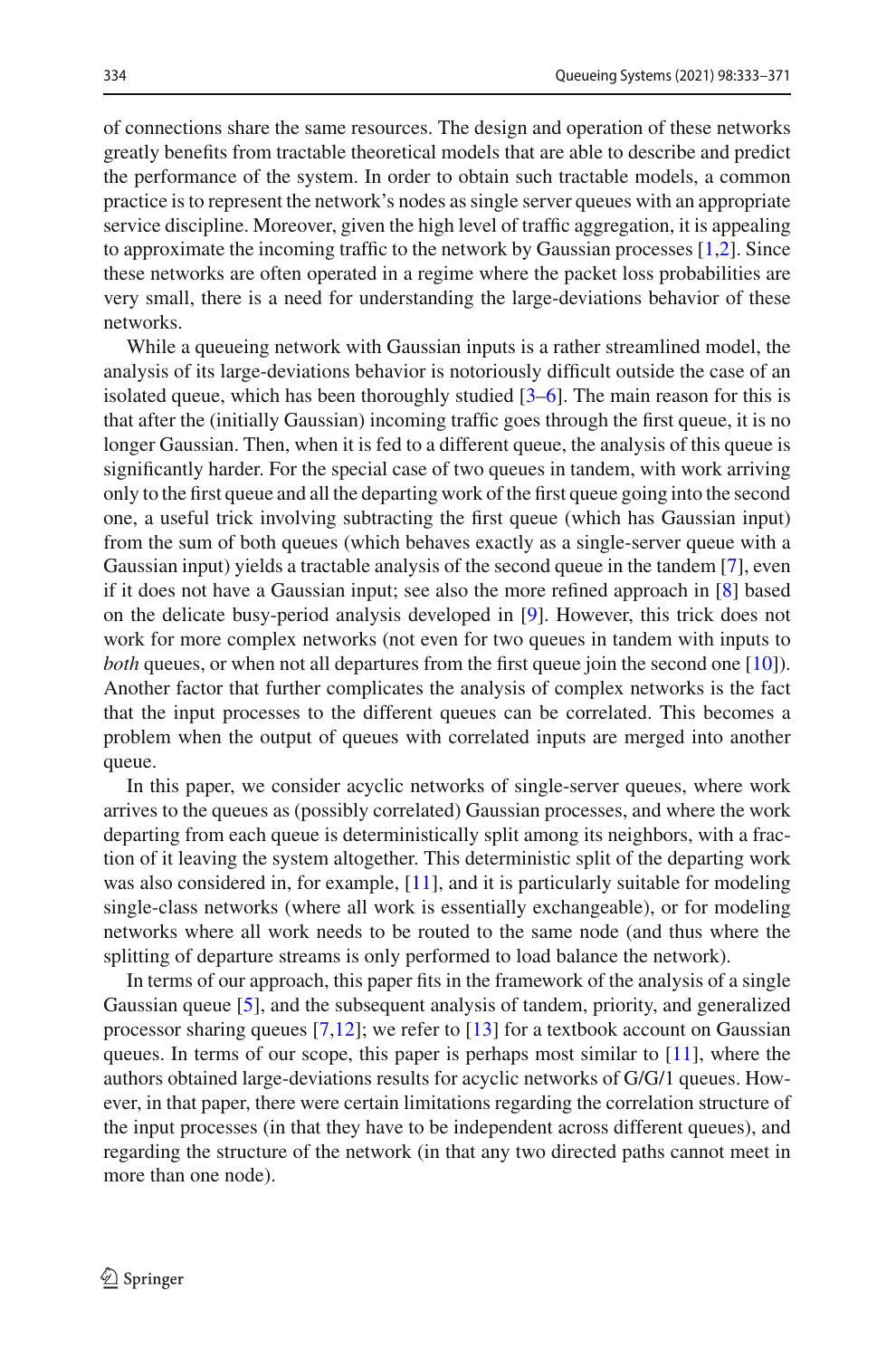#### **1.1 Our contribution**

In this paper, we generalize the analysis of a pair of queues in tandem, fed by a single Gaussian process [\[7\]](#page-38-4), to acyclic networks of single-server queues, fed by (possibly correlated) Gaussian processes. As in [\[7\]](#page-38-4), we assume that the arrival processes are the superposition of *n* i.i.d. (multi-dimensional) Gaussian processes, and scale the processing rates of the servers by a factor of *n*, which corresponds to the so called 'many sources regime.' In this regime, for any given node *i*, we work toward characterizing the asymptotic exponential decay rate of its 'overflow probability,' that is, the limit

$$
-\lim_{n\to\infty}\frac{1}{n}\log\mathbb{P}\left(Q_i^{(n)}>nb\right),\tag{1}
$$

where  $Q_i^{(n)}$  is the steady-state queue length at the *i*th node, and *b* is any positive threshold. In particular:

- (i) We obtain a general lower bound on the asymptotic exponential decay rate by leveraging the power of a generalized version of Schilder's theorem (Theorem [3\)](#page-11-0).
- (ii) Under additional technical conditions, we prove the tightness of the lower bound by finding the most likely sample paths, and showing that the corresponding asymptotic exponential decay rates coincide with the lower bound (Theorems [4,](#page-13-0) [5,](#page-13-1) and  $6$ ).
- (iii) We show that if the input processes to the different queues are nonnegatively correlated, non-short-range-dependent fractional Brownian motions, and if the processing rates are large enough, then the asymptotic exponential decay rates of the queues coincide with those of isolated queues with appropriate Gaussian inputs (Theorem [7\)](#page-16-0).

#### **1.2 Organization of the paper**

The paper is organized as follows: In Sect. [2,](#page-3-0) we introduce some notation, the network model, and a few preliminaries on large-deviations theory. In Sect. [3,](#page-8-0) we present our main results. In Sect. [4,](#page-15-0) we introduce an interesting example where the large-deviations behavior of any queue in the network coincides with the behavior of a single-server queue with Gaussian input. Finally, we conclude in Sect. [5.](#page-17-0)

#### <span id="page-3-0"></span>**2 Model and preliminaries**

In this section, we introduce some notation, the queueing network model that we analyze, and present a few preliminaries on sample-path large deviations theory.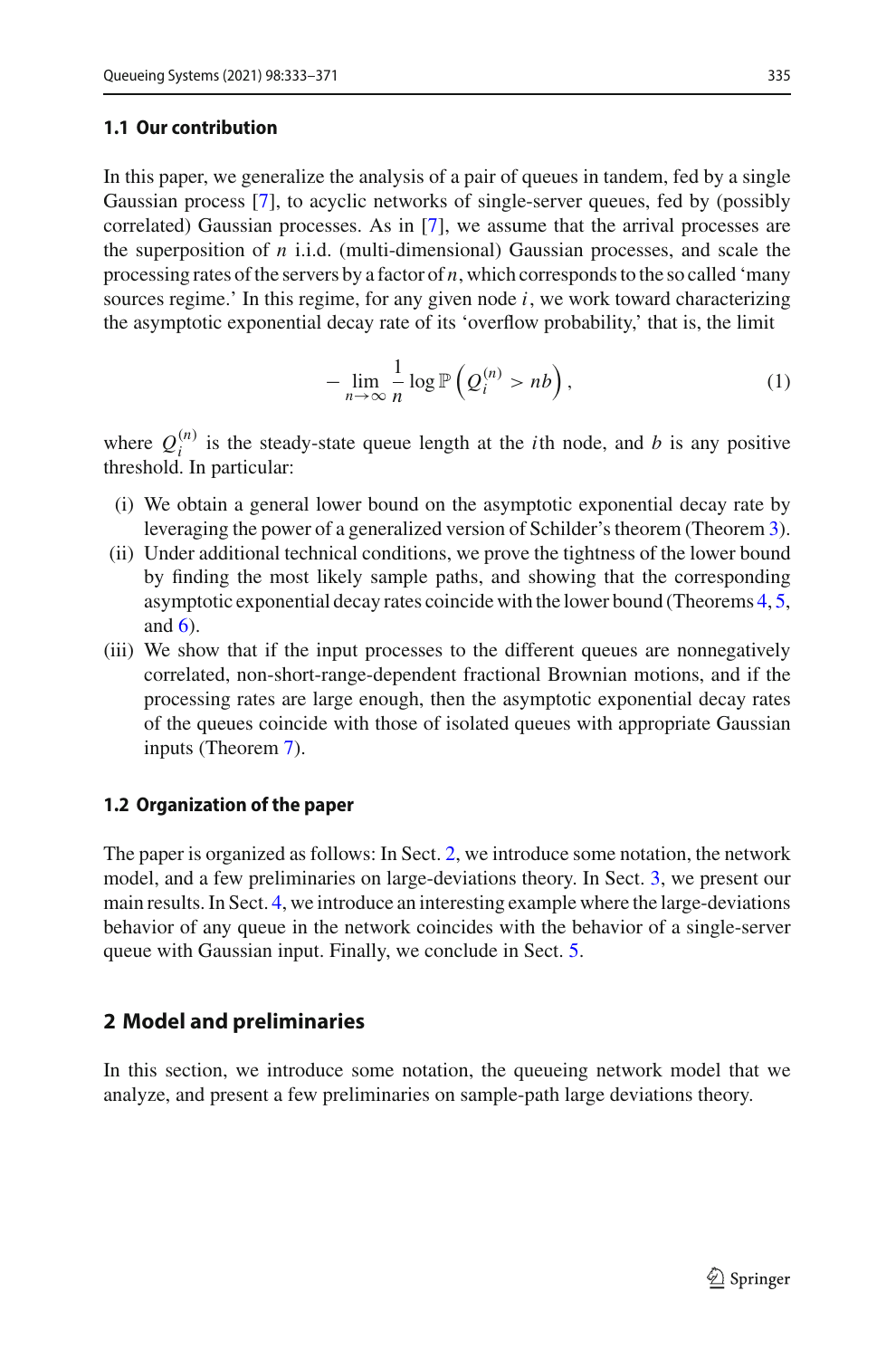#### **2.1 Notation for underlying graph**

Given a directed graph  $G = (V, E)$ , and a node  $i \in V$ , we introduce the following notation: Let

$$
\mathcal{N}_{\text{in}}(i) \triangleq \{ j \in V : (j, i) \in E \}
$$

be the set of all inbound neighbors of *i*. Let

|*V*|

$$
\mathcal{P}_m(i) \triangleq \bigcup_{l=m}^{|V|} \left\{ r \in V^l : r_l = i, \text{ and } (r_\ell, r_{\ell+1}) \in E, \ \forall \ell \leq l-1 \right\}
$$

be the set of all directed paths that contain at least *m* nodes, and end at node *i*. In particular, note that the trivial path (*i*) is only in  $P_1(i)$ . For any path  $r \in P_2(i)$ , let  $r_+ \in \mathcal{P}_1(i)$  be the path that results from removing the node  $r_1$  from the path *r*. Finally, for any path  $r \in \mathcal{P}_1(i)$ , let  $|r|$  be the number of nodes that it contains.

#### **2.2 Queueing network**

In this subsection, we introduce the basic structure of our queueing network. Consider a directed acyclic graph with *k* nodes, and a scaling parameter  $n \in \mathbb{Z}_+$ . Each node *i* of the graph is equipped with a single server with rate  $n\mu_i$ , and a queue with infinite capacity. Work arrives to the network in a number of stochastic processes,  $A_1^{(n)}(\cdot), \ldots, A_k^{(n)}(\cdot)$ , with stationary increments and positive rates  $n\lambda_1, \ldots, n\lambda_k$ , respectively. (More details about these processes are given in Sect. [2.3.](#page-5-0)) In particular,  $A_i^{(n)}(\cdot)$  is the stream of work that enters the network at node *i*. Work departing from node *i* is split deterministically so that, for each edge  $(i, j)$  with  $i \neq j$ , a fraction  $p_{i,j} \in [0, 1]$  is routed to node *j*. The remaining fraction of the work departing from node *i*, denoted by  $p_{i,i} \in [0, 1]$ , leaves the network; evidently,  $\sum_i p_{i,j} = 1$ . In order to simplify notation, for any directed path *r*, let us denote

$$
\Pi_r \triangleq \prod_{\ell=1}^{|r|-1} p_{r_\ell,r_{\ell+1}}.
$$

In particular, we have  $\Pi(i) = 1$ .

For  $s \leq t$ , we interpret

$$
A_i^{(n)}(s, t) \triangleq A_i^{(n)}(t) - A_i^{(n)}(s)
$$

as the amount of exogenous work that arrived to the *i*th node during the time interval (*s*, *t*). Let  $D_i^{(n)}(s, t)$  be the amount of work that departed the *i*th node during  $(s, t]$ .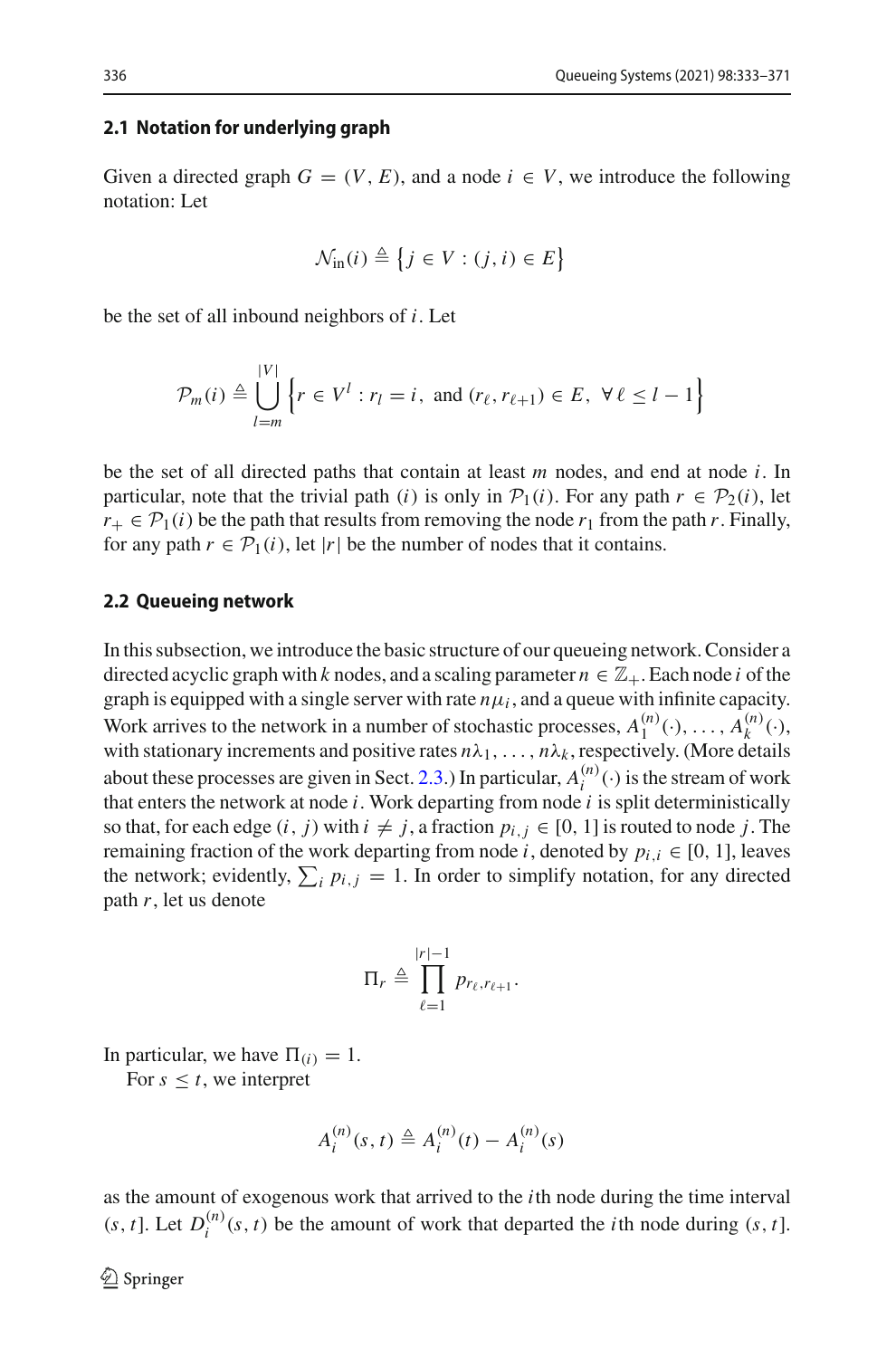Then, the total amount of work arriving to the *i*th node during (*s*, *t*] is

<span id="page-5-2"></span>
$$
I_i^{(n)}(s,t) \triangleq A_i^{(n)}(s,t) + \sum_{j \in \mathcal{N}_{\text{in}}(i)} p_{j,i} D_j^{(n)}(s,t),
$$
 (2)

recalling that  $\mathcal{N}_{in}(i)$  is the set of inbound neighbors of *i*. Furthermore, for  $t \in \mathbb{R}$ , Reich's formula states that the amount of remaining work in the *i*th queue at time *t* (also called the 'queue length') is given by

<span id="page-5-3"></span>
$$
Q_i^{(n)}(t) \triangleq \sup_{s < t} \left\{ I_i^{(n)}(s, t) - n\mu_i(t - s) \right\} . \tag{3}
$$

Moreover, we evidently have

$$
D_i^{(n)}(s,t) = Q_i^{(n)}(s) + I_i^{(n)}(s,t) - Q_i^{(n)}(t).
$$
\n(4)

Since we are interested in the steady-state of the queue lengths, we need to ensure that the service rate of each server is strictly larger than the total arrival rate to its node. This is enforced by imposing the following assumption.

<span id="page-5-1"></span>**Assumption 1** For each  $i \in \{1, ..., k\}$ , we have

<span id="page-5-4"></span>
$$
\sum_{r \in \mathcal{P}_1(i)} \lambda_{r_1} \Pi_r < \mu_i.
$$

Note that, even under Assumption [1,](#page-5-1) the existence and uniqueness of *k*-dimensional processes  $D^{(n)}(\cdot)$ ,  $I^{(n)}(\cdot)$ , and  $Q^{(n)}(\cdot)$  that satisfy Eqs. [\(2\)](#page-5-2), [\(3\)](#page-5-3), and [\(4\)](#page-5-4) is not immediate. This is shown in in Sect. [3.1,](#page-8-1) by expressing them as functionals of the exogenous arrival processes  $A_1^{(n)}(\cdot), \ldots, A_k^{(n)}(\cdot)$ .

#### <span id="page-5-0"></span>**2.3 Gaussian arrival processes**

In this subsection, we specify the nature of the exogenous arrivals to the network. Let  ${X^{(j)}(.)\}_{j \in \mathbb{Z}_+}$  be a sequence of i.i.d. *k*-dimensional Gaussian processes with continuous sample paths and stationary increments, and with  $X^{(j)}(0) = (0, \ldots, 0)$ , for all  $j \in \mathbb{Z}_+$ . Each one of these *k*-dimensional processes is characterized by its drift vector  $\lambda = (\lambda_1, \ldots, \lambda_k)$ , where

$$
\lambda \triangleq \mathbb{E}\left[X^{(1)}(1)\right],
$$

and by its covariance matrix  $\Sigma : \mathbb{R}^2 \to \mathbb{R}^{k \times k}$ , where

$$
\Sigma_{i,j}(t,s) = \mathbb{C}\mathrm{ov}\left(X_i^{(1)}(t), X_j^{(1)}(s)\right).
$$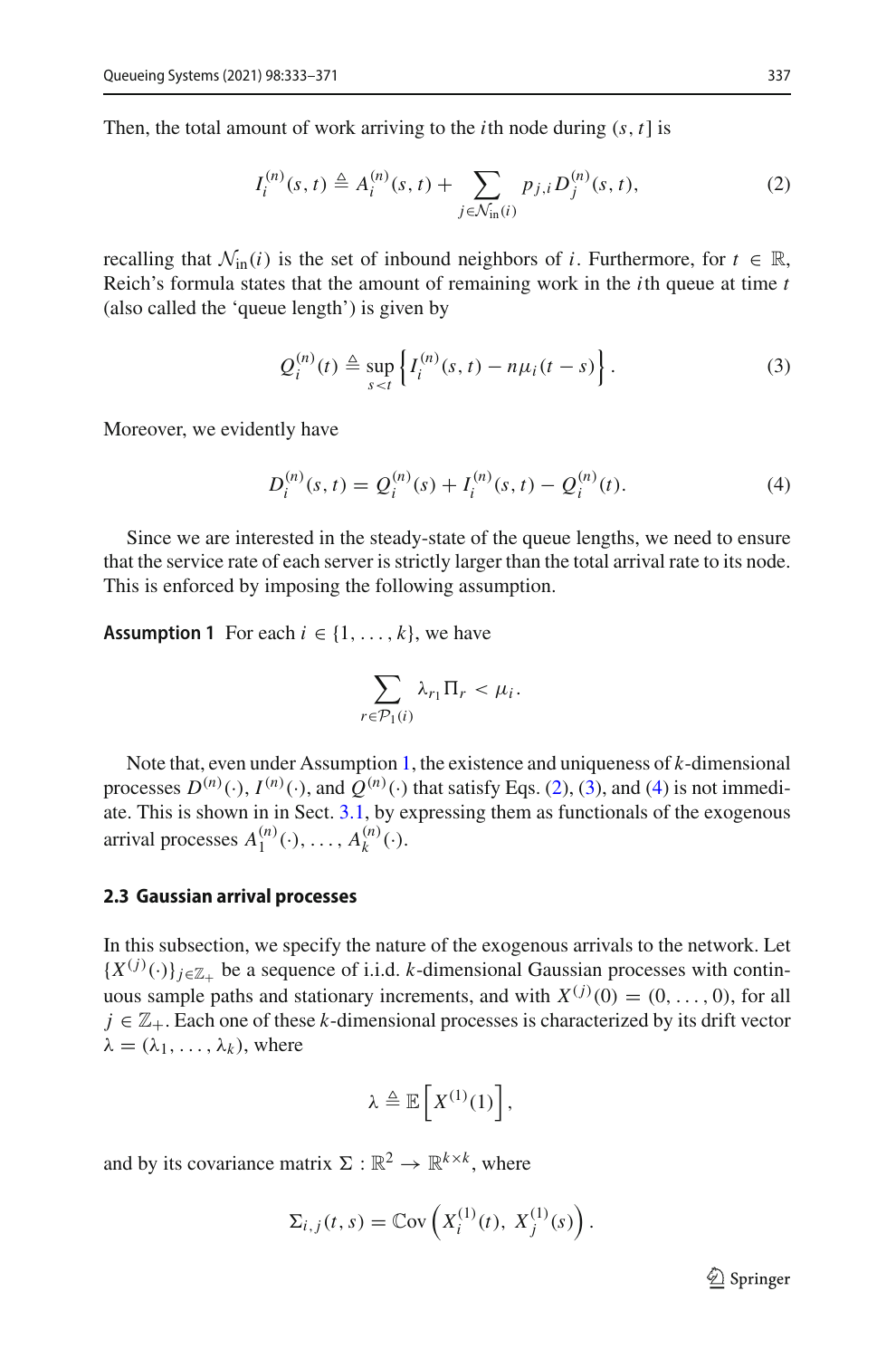Throughout this paper, we assume that the process  $A^{(n)}(\cdot) \triangleq (A_1^{(n)}(\cdot), \dots, A_k^{(n)}(\cdot))$  is a *k*-dimensional Gaussian process such that

<span id="page-6-0"></span>
$$
A_i^{(n)}(\cdot) = \sum_{j=1}^n X_i^{(j)}(\cdot),\tag{5}
$$

for all  $i \in \{1, ..., k\}$ . Therefore,  $A^{(n)}(.)$  also has continuous sample paths and stationary increments, and satisfies  $A^{(n)}(0) = (0, \ldots, 0)$ . Moreover, the *k*-variate process  $A^{(n)}(\cdot)$  has drift vector  $n\lambda$ , and covariance matrix  $n\Sigma$ .

*Remark 1* Equation [\(5\)](#page-6-0) corresponds to the setting where the arrival processes are a superposition of individual streams, which is also called the 'many-sources regime' [\[14](#page-38-12)].

<span id="page-6-1"></span>Finally, the following assumption is in place. It is required for a generalized version of Schilder's theorem to hold, which is introduced in the following subsection.

**Assumption 2** (i) The covariance matrix  $\Sigma$  is differentiable. (ii) For every  $i, j \in \{1, \ldots, k\}$ , we have

$$
\lim_{t^2+s^2\to\infty}\frac{\Sigma_{i,j}(t,s)}{t^2+s^2}=0.
$$

#### **2.4 Sample-path large deviations**

In this paper, our aim is to study the limit

<span id="page-6-2"></span>
$$
\mathbb{I}_i(b) \triangleq - \lim_{n \to \infty} \frac{1}{n} \log \mathbb{P}\left(Q_i^{(n)} > nb\right),\tag{6}
$$

where  $Q_i^{(n)}$  is the steady-state queue length of the *i*th node, and  $\mathbb{I}: \mathbb{R}_+ \to \mathbb{R}_+^k$  is a function that only depends on the server rates  $\mu \triangleq (\mu_1,\ldots,\mu_k)$ , on the routing matrix *p*, on the drift vector  $\lambda$ , and on the covariance matrix  $\Sigma$ . In order to do this, we rely on a sample-path large deviations principle for centered Gaussian processes, based on the generalized Schilder's theorem. Before stating this theorem, we introduce its framework.

First, we introduce the sample-path space

$$
\Omega^k \triangleq \left\{ \omega : \mathbb{R} \to \mathbb{R}^k, \n\text{ continuous, } \omega(0) = (0, \dots, 0), \lim_{t \to \infty} \frac{\|\omega(t)\|_2}{1 + |t|} = \lim_{t \to -\infty} \frac{\|\omega(t)\|_2}{1 + |t|} = 0 \right\},
$$

equipped with the norm

$$
\|\omega\|_{\Omega^k} \triangleq \sup \left\{ \frac{\|\omega(t)\|_2}{1+|t|} : t \in \mathbb{R} \right\},\
$$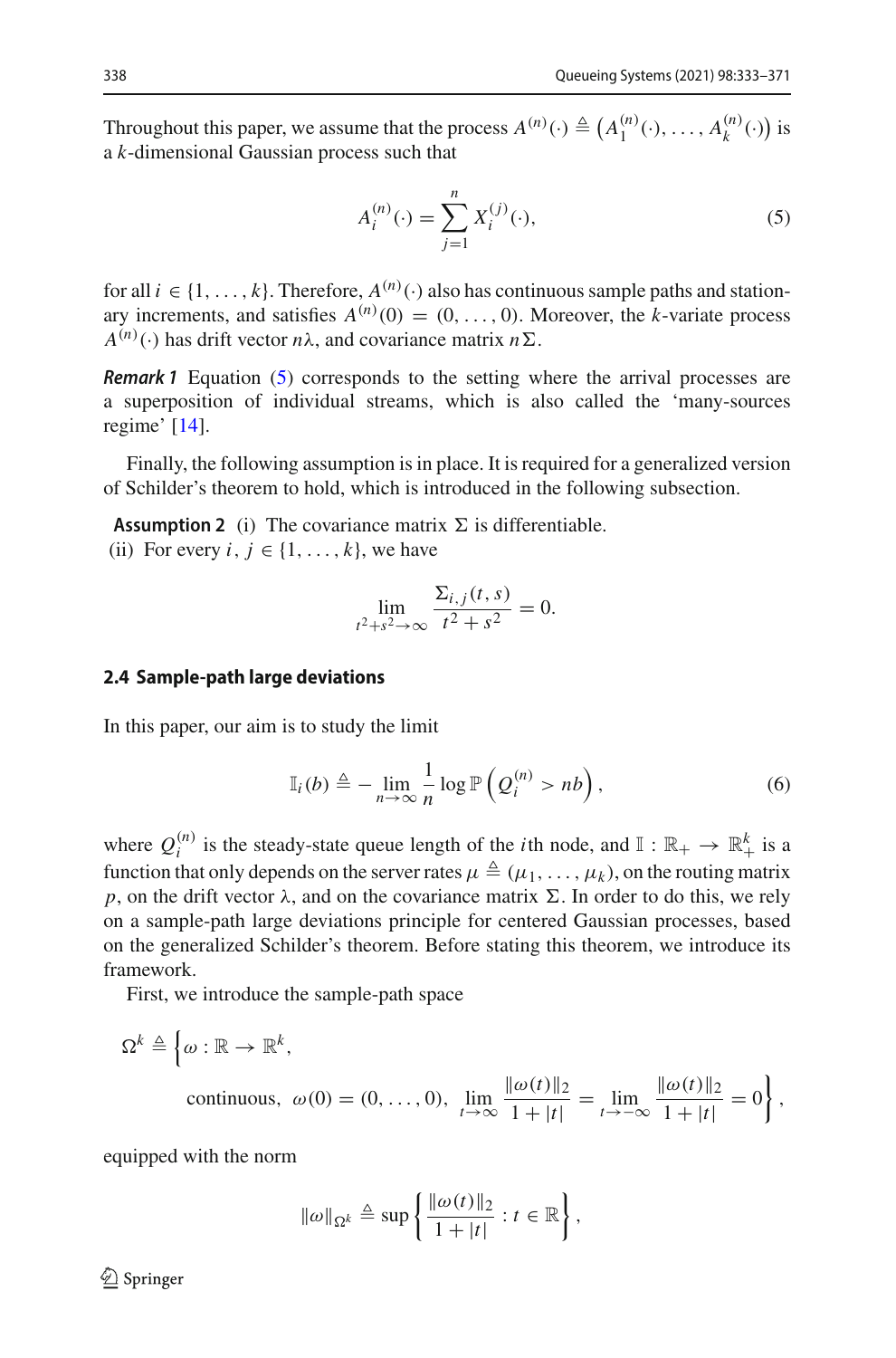which is a separable Banach space [\[15\]](#page-38-13). Next, we introduce the Reproducing Kernel Hilbert Space (RKHS)  $\mathcal{R}^k \subset \Omega^k$  (see [\[16\]](#page-39-0) for more details) induced by using the covariance matrix  $\Sigma(\cdot, \cdot)$  as the kernel. In order to define it, we start from the smaller space

$$
\mathcal{R}_{*}^{k} \triangleq \text{span}\left\{\Sigma(t,\cdot)v : t \in \mathbb{R}, v \in \mathbb{R}^{k}\right\},\
$$

with the inner product  $\langle \cdot, \cdot \rangle_{\mathcal{R}^k}$  defined as

$$
\left\langle \Sigma(t,\cdot)u,\ \Sigma(s,\cdot)v\right\rangle_{\mathcal{R}^k}\triangleq u^\top \Sigma(t,s)v,
$$

for all *t*,  $s \in \mathbb{R}$  and *u*,  $v \in \mathbb{R}^k$ . The closure of  $\mathcal{R}^k_*$  with respect to the topology induced by its inner product is the RKHS  $\mathcal{R}^k$ . Using this inner product and its corresponding norm  $\|\cdot\|_{\mathcal{R}^k}$ , we define a rate function by

$$
\mathbb{I}(\omega) \triangleq \begin{cases} \frac{1}{2} ||\omega||_{\mathcal{R}^k}^2, & \text{if } \omega \in \mathcal{R}^k, \\ \infty, & \text{otherwise.} \end{cases}
$$

*Remark 2* In [\[12](#page-38-10)[,15](#page-38-13)], the authors defined an appropriate multi-dimensional RKHS as the product of single-dimensional spaces that use the individual variance functions as kernels. There this could be done because the different coordinates of the multidimensional Gaussian process of interest were assumed independent. In our case, since the coordinates of our Gaussian process of interest need not be independent, we needed to define the multi-dimensional space directly, using the whole covariance matrix as the kernel. When the coordinates are indeed independent, both definitions are equivalent.

<span id="page-7-0"></span>Under the framework define above, the following sample-path large deviations principle holds.

**Theorem 1** (Generalized Schilder [\[17](#page-39-1)]) *Under Assumption* [2](#page-6-1)*, the following holds:*

(i) *For any closed set*  $F \subset \Omega^k$ ,

$$
\limsup_{n\to\infty}\frac{1}{n}\log\mathbb{P}\left(\frac{A^{(n)}(\cdot)-n\lambda}{n}\in F\right)\leq-\inf_{\omega\in F}\left\{\mathbb{I}(\omega)\right\}.
$$

(ii) *For any open set*  $G \subset \Omega^k$ ,

$$
\liminf_{n \to \infty} \frac{1}{n} \log \mathbb{P}\left(\frac{A^{(n)}(\cdot) - n\lambda}{n} \in G\right) \geq - \inf_{\omega \in G} \left\{\mathbb{I}(\omega)\right\}.
$$

Schilder's theorem typically only gives implicit results, as it is often hard to explicitly compute the infimum over the set of sample paths. However, as in [\[7](#page-38-4)[,12](#page-38-10)[,15\]](#page-38-13), we will leverage the properties of our RKHS to obtain explicit results.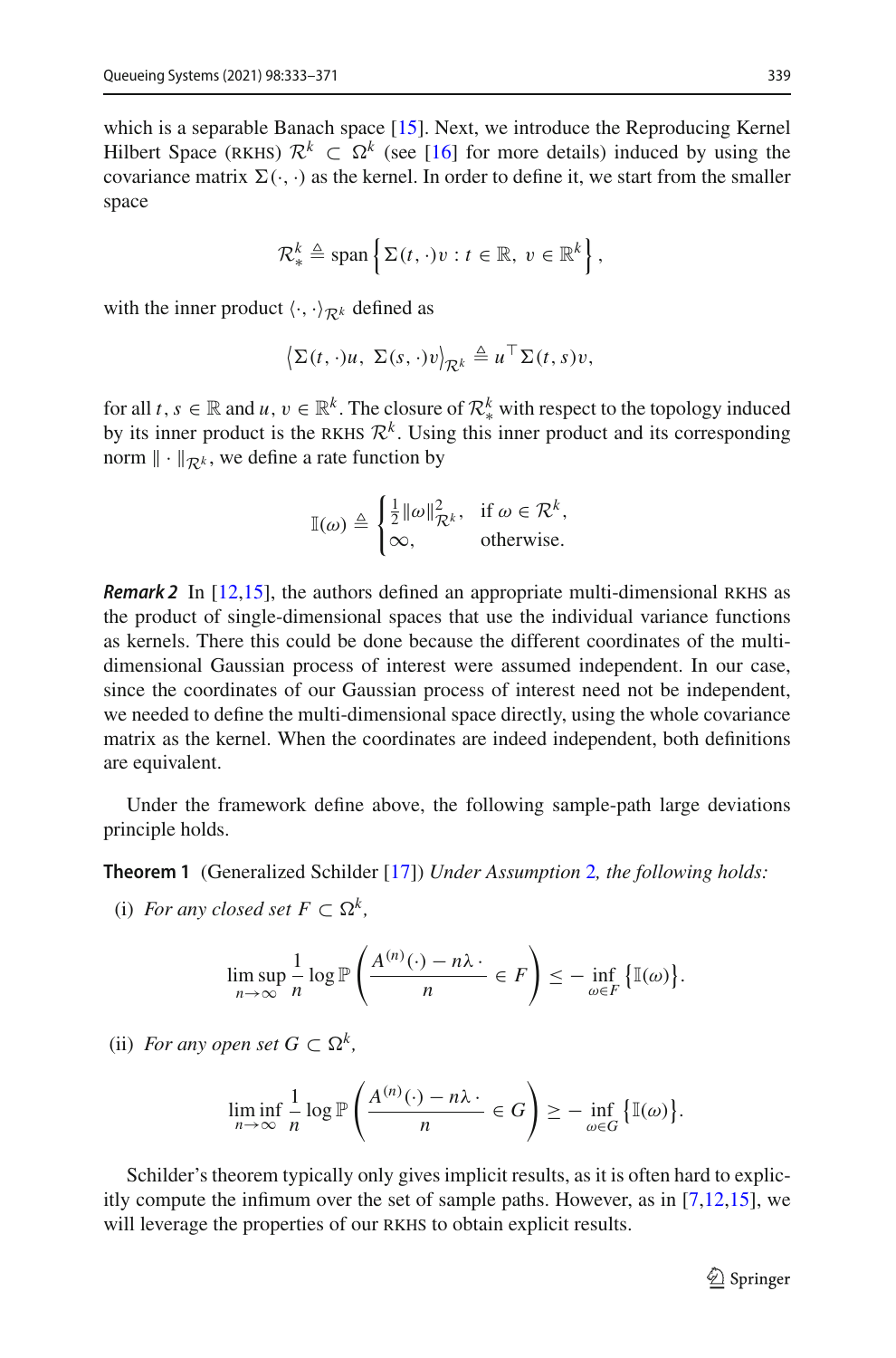### <span id="page-8-0"></span>**3 Main results**

In this section, we will establish large deviations results for the steady-state queuelength distributions. In particular, we will use Theorem [1](#page-7-0) to show that for any  $\{1, \ldots, k\}$ , and for every  $b > 0$ , the limit

$$
-\lim_{n\to\infty}\frac{1}{n}\log\mathbb{P}\left(Q_i^{(n)}>nb\right) \tag{7}
$$

exists, and to find (tight) bounds for it. The first step is to express this probability as a function of the Gaussian arrival processes (Sect. [3.1\)](#page-8-1), and to show that the limit exists (Sect. [3.2\)](#page-10-0). Second, we obtain a general upper bound for this limit (Sect. [3.3\)](#page-11-1), and prove that it is tight under additional technical assumptions (Sect. [3.4\)](#page-12-0). The arguments largely follow the same structure as the arguments for the analysis of the second queue in a tandem [\[7\]](#page-38-4), but without the simplifications that come from having only two queues in tandem, with arrivals only to the first one.

#### <span id="page-8-1"></span>**3.1 Overflow probability as a function of the arrival processes**

In this subsection, we obtain a set  $\mathcal{E}_i(b)$  of sample paths such that

$$
\mathbb{P}\left(Q_i^{(n)} > nb\right) = \mathbb{P}\left(\frac{A^{(n)}(\cdot) - n\lambda \cdot}{n} \in \mathcal{E}_i(b)\right).
$$

By Reich's formula, we have

$$
\mathbb{P}\left(Q_i^{(n)} > nb\right) = \mathbb{P}\left(\sup_{t<0} \left\{I_i^{(n)}(t,0) + n\mu_i t\right\} > nb\right)
$$

$$
= \mathbb{P}\left(\exists t < 0 : I_i^{(n)}(t,0) + n\mu_i t > nb\right),
$$

where  $I_i^{(n)}(t, 0)$  is the total amount of work that arrived to the *i*th queue in the time interval (*t*, 0]. If *i* is a node with no inbound neighbors, i.e., if  $\mathcal{N}_{in}(i) = \emptyset$ , we have that  $I_i^{(n)}(t, 0) = -A_i^{(n)}(t)$ , and thus

$$
\mathbb{P}\left(Q_i^{(n)} > nb\right)
$$
  
=  $\mathbb{P}\left(\exists t < 0 : n\mu_i t - A_i^{(n)}(t) > nb\right)$   
=  $\mathbb{P}\left(\frac{A^{(n)}(\cdot) - n\lambda \cdot}{n} \in \left\{f \in \Omega^k : \exists t < 0, (\mu_i - \lambda_i)t - f_i(t) > b\right\}\right).$ 

In this case, a large-deviations analysis can be performed through a straightforward application of Schilder's theorem (this is exactly the same as in the case of an isolated Gaussian queue [\[5](#page-38-9)]). However, in general the input process is the sum of the local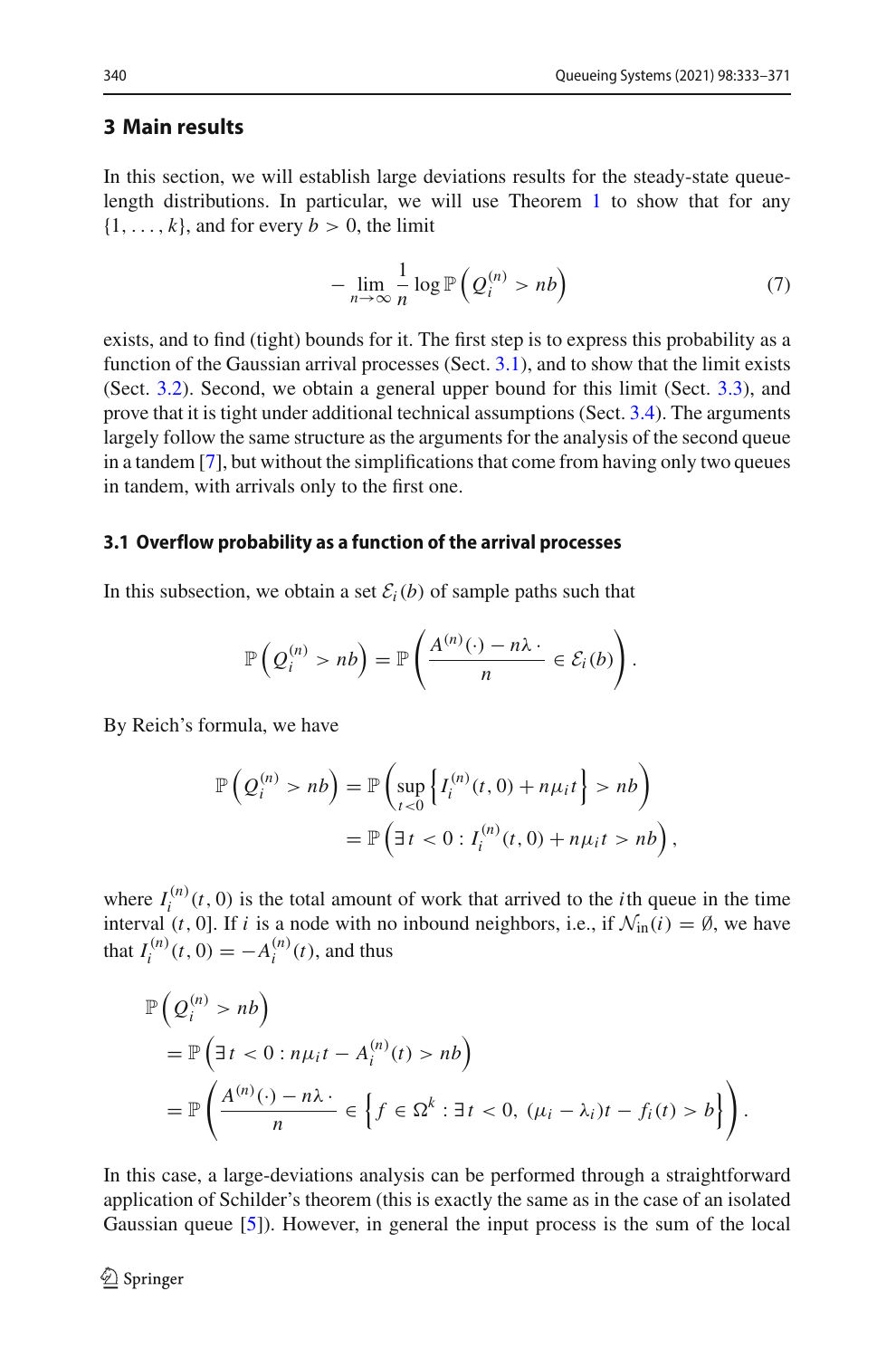Gaussian arrival process, and the departure processes of its inbound neighbors, which are not Gaussian. In the following lemma, we obtain the input process as a functional of the exogenous arrival processes of all the upstream nodes.

<span id="page-9-1"></span>**Lemma 1** *For each*  $i \in \{1, \ldots, k\}$ *, and for all*  $t < 0$ *, we have* 

$$
I_{i}^{(n)}(t,0) = A_{i}^{(n)}(t,0) + \sup_{t \in T_{i}(t)} \left\{ \sum_{r \in \mathcal{P}_{2}(i)} \left[ A_{r_{1}}^{(n)}(t_{r},0) + n\mu_{r_{1}}(t_{r} - t_{r_{+}}) \right] \Pi_{r} \right\}
$$

$$
- \sup_{s \in T_{i}(0)} \left\{ \sum_{r \in \mathcal{P}_{2}(i)} \left[ A_{r_{1}}^{(n)}(s_{r},0) + n\mu_{r_{1}}(s_{r} - s_{r_{+}}) \right] \Pi_{r} \right\},
$$
(8)

*where*

<span id="page-9-0"></span>
$$
\mathcal{T}_i(t) \triangleq \Big\{ t \in \mathbb{R}^{\mathcal{P}_1(i)} : t_i = t \quad \text{and} \quad t_r < t_{r_+}, \ \forall \, r \in \mathcal{P}_2(i) \Big\}.
$$

The proof is given in Appendix [A,](#page-17-1) and consists of solving a recursive equation on the input processes by using induction on the maximum length of paths that end in node *i*.

*Remark 3* Let  $t^*$  and  $s^*$  be finite optimizers of the two suprema in [\(8\)](#page-9-0) over the closure of their domains. These have the following interpretation: for each path  $r \in \mathcal{P}_2(i)$ , the time  $t_r^*$  (respectively,  $s_r^*$ ) is the starting point of the busy period of the *r*<sub>1</sub>th queue that contains the time  $t^*_{r+}$  (respectively,  $s^*_{r+}$ ). Then, since  $t_i = t < 0$  and  $s_i = 0$ , it follows that  $t^* \leq s^*$ , for all  $r \in \mathcal{P}_1(i)$ . Combining this with [\(8\)](#page-9-0), and using the continuity of  $A^{(n)}(\cdot)$ , we obtain

$$
I_i^{(n)}(t,0) = A_i^{(n)}(t,0) - n \left( \sum_{j \in \mathcal{N}_{\text{in}}(i)} \mu_j p_{j,i} \right) t + \sup_{t \in \mathcal{T}_i} \left\{ \sum_{r \in \mathcal{P}_2(i)} \left[ A_{r_1}^{(n)}(t_r, 0) \right. \right. + n \left( \mu_{r_1} - \sum_{j \in \mathcal{N}_{\text{in}}(r_1)} \mu_j p_{j,r_1} \right) t_r \right\} \Pi_r - \sup_{s \in S_i(t)} \left\{ \sum_{r \in \mathcal{P}_2(i)} \left[ A_{r_1}^{(n)}(s_r, 0) \right. + n \left( \mu_{r_1} - \sum_{j \in \mathcal{N}_{\text{in}}(r_1)} \mu_j p_{j,r_1} \right) s_r \right] \Pi_r \right\} \right\},
$$

where

$$
\mathcal{T}_i \triangleq \left\{ t \in \mathbb{R}^{\mathcal{P}_1(i)} : t_i < 0 \quad \text{and} \quad t_r < t_{r_+}, \ \forall \, r \in \mathcal{P}_2(i) \right\},
$$

 $\mathcal{D}$  Springer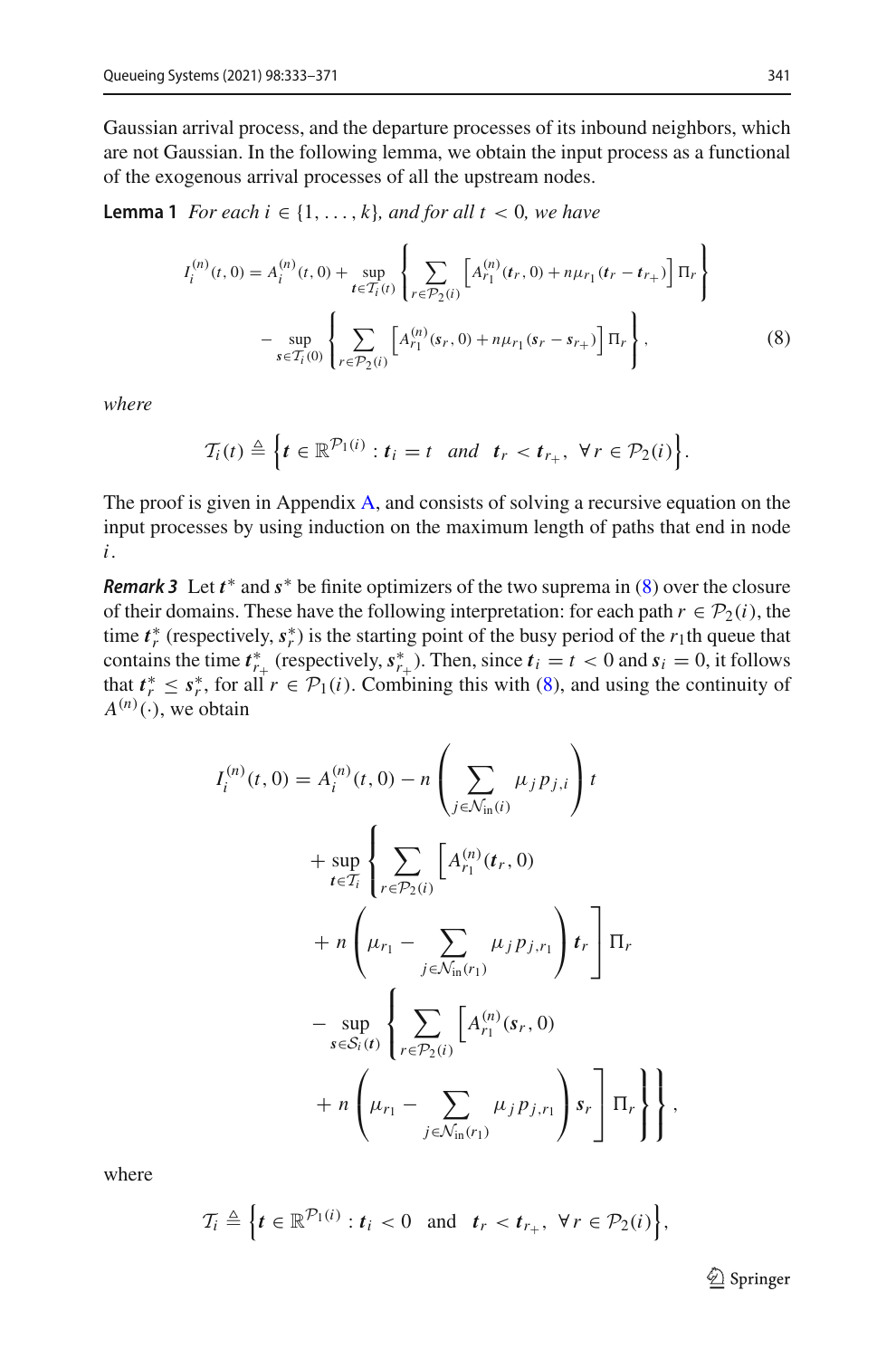$$
\mathcal{S}_i(t) \triangleq \left\{ s \in \mathbb{R}^{\mathcal{P}_1(i)} : s_i = 0 \text{ and } t_r < s_r < s_{r_+}, \ \forall r \in \mathcal{P}_2(i) \right\}.
$$

Note that the continuity of  $A^{(n)}(\cdot)$  is what allows us to have the condition  $t_r < s_r$ instead of  $t_r \leq s_r$ . This distinction will be convenient later.

<span id="page-10-1"></span>We now state the main result of this subsection.

**Theorem 2** *For each i*  $\in \{1, \ldots, k\}$ *, and for every b* > 0*, we have* 

<span id="page-10-2"></span>
$$
\mathbb{P}\left(Q_i^{(n)} > bn\right) = \mathbb{P}\left(\frac{A^{(n)}(\cdot) - n\lambda \cdot}{n} \in \mathcal{E}_i(b)\right),\tag{9}
$$

*where*

$$
\mathcal{E}_i(b) \triangleq \left\{ f \in \Omega^k : \exists t \in \mathcal{T}_i : \forall s \in \mathcal{S}_i(t), \ f_i(t_i) + \sum_{r \in \mathcal{P}_2(i)} \left[ f_{r_1}(t_r) - f_{r_1}(s_r) \right] \Pi_r \right\}
$$

$$
> b - \sum_{r \in \mathcal{P}_1(i)} \left[ \left( \mu_{r_1} - \lambda_{r_1} - \sum_{j \in \mathcal{N}_{\text{in}}(r_1)} \mu_j p_{j,r_1} \right) (t_r - s_r) \right] \Pi_r \right\}.
$$

The proof follows immediately from Reich's formula and Lemma [1,](#page-9-1) and it is given in Appendix [B.](#page-20-0)

#### <span id="page-10-0"></span>**3.2 Decay rate of the overflow probability**

In this subsection, we establish the existence of the limit

$$
-\lim_{n\to\infty}\frac{1}{n}\log\mathbb{P}\left(Q_i^{(n)}>bn\right),\,
$$

for all  $b > 0$ . Recall that Theorem [2](#page-10-1) states that  $\mathbb{P}(Q_i^{(n)} > bn)$  satisfies [\(9\)](#page-10-2), where  $E_i(b)$  is an open set of the path space  $\Omega^k$ . Then, by Schilder's theorem (Theorem [1\)](#page-7-0), we have

$$
-\liminf_{n\to\infty}\frac{1}{n}\log\left(\mathbb{P}\left(\frac{A^{(n)}(\cdot)-n\lambda\cdot}{n}\in\mathcal{E}_i(b)\right)\right)\leq\inf_{f\in\mathcal{E}_i(b)}\left\{\mathbb{I}(f)\right\},\right)
$$

and

$$
-\limsup_{n\to\infty}\frac{1}{n}\log\left(\mathbb{P}\left(\frac{A^{(n)}(\cdot)-n\lambda\cdot}{n}\in\overline{\mathcal{E}_i(b)}\right)\right)\geq\inf_{f\in\overline{\mathcal{E}_i(b)}}\left\{\mathbb{I}(f)\right\}.
$$

<span id="page-10-3"></span>Then, the existence of the limit is equivalent to showing that  $\mathcal{E}_i(b)$  is an I-continuity set, which is stated in the following proposition. The proof follows along the lines of the proof of [\[7,](#page-38-4) Thm. 3.1], and it is thus omitted.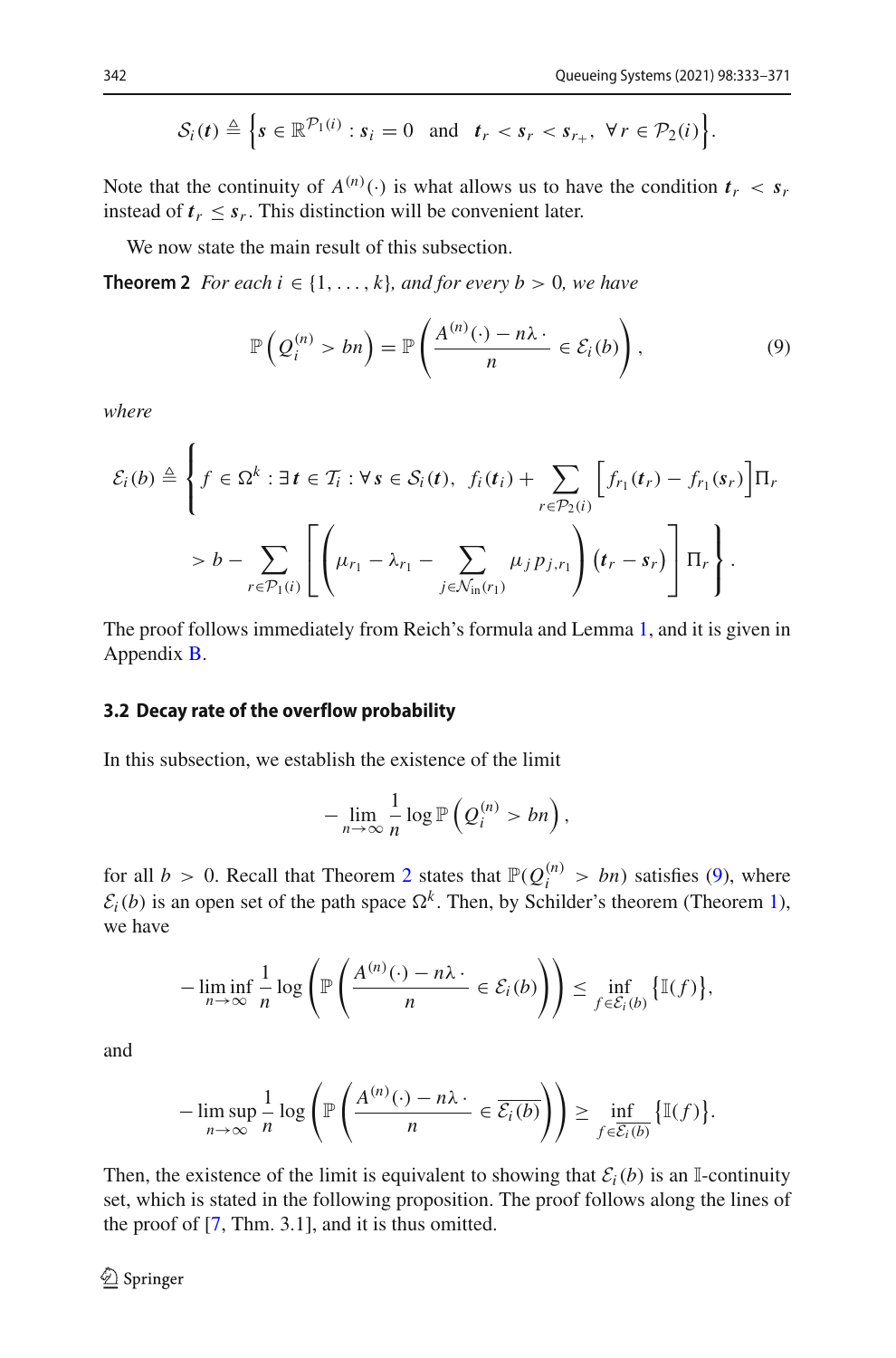**Proposition 1** *For each i*  $\in \{1, \ldots, k\}$ *, and for every b* > 0*, we have* 

$$
-\lim_{n\to\infty}\frac{1}{n}\log\left(\mathbb{P}\left(Q_i^{(n)} > bn\right)\right) = \inf_{f\in\overline{\mathcal{E}_i(b)}}\left\{\mathbb{I}(f)\right\} = \inf_{f\in\mathcal{E}_i(b)}\left\{\mathbb{I}(f)\right\}.\tag{10}
$$

Since the existence of the decay rate of interest given in [\(6\)](#page-6-2) has been established now, in the following subsections, we focus on finding lower and upper bounds on it.

#### <span id="page-11-1"></span>**3.3 Lower bound on the decay rate**

In this subsection, we present a general lower bound for the asymptotic exponential decay rate of the overflow probability in steady state. We start by introducing some notation. Given a vector v and a scalar *a*, we denote  $v - (a, \ldots, a)$  as  $v - a$ . For each node  $i \in \{1, \ldots, k\}$ , we denote

$$
\hat{A}_i(t) \triangleq \frac{A_i^{(n)}(t) - n\lambda_i t}{\sqrt{n}}.
$$

Note that  $\hat{A}(\cdot)$  is a *k*-dimensional Gaussian process with zero mean, and covariance matrix  $\Sigma$ . For each node,  $i \in \{1, \ldots, k\}$ ,

$$
\overline{\lambda}_{i} \triangleq \sum_{r \in \mathcal{P}_1(i)} \lambda_{r_1} \Pi_r,
$$
  

$$
\overline{A}_i(s,t) \triangleq \sum_{r \in \mathcal{P}_1(i)} \left[ \hat{A}_{r_1}(t_r) - \hat{A}_{r_1}(s_r) \right] \Pi_r.
$$

Moreover, let us define the functions

$$
k_i^b(t,s) \triangleq \mathbb{E}\left[\bar{A}_i(t-t_i,s) | \bar{A}_i(t-t_i,t) = b - (\mu_i - \bar{\lambda}_i) t_i\right],
$$
  
\n
$$
h_i^b(t,s) \triangleq \mathbb{E}\left[\bar{A}_i(t-t_i,s) | \bar{A}_i(s,t) = b - (\mu_i - \bar{\lambda}_i) t_i - c_i(t,s)\right],
$$

where

$$
c_i(t,s) \triangleq \left(\overline{\lambda}_i - \lambda_i - \sum_{j \in \mathcal{N}_{\text{in}}(i)} \mu_j p_{j,i}\right) t_i
$$
  
+ 
$$
\sum_{r \in \mathcal{P}_2(i)} \left( \mu_{r_1} - \lambda_{r_1} - \sum_{j \in \mathcal{N}_{\text{in}}(r_1)} \mu_j p_{j,r_1} \right) (t_r - s_r) \Pi_r.
$$

Note that  $c_i(t, t - t_i) = 0$ .

<span id="page-11-0"></span>Using the above notation, we now state our lower bound.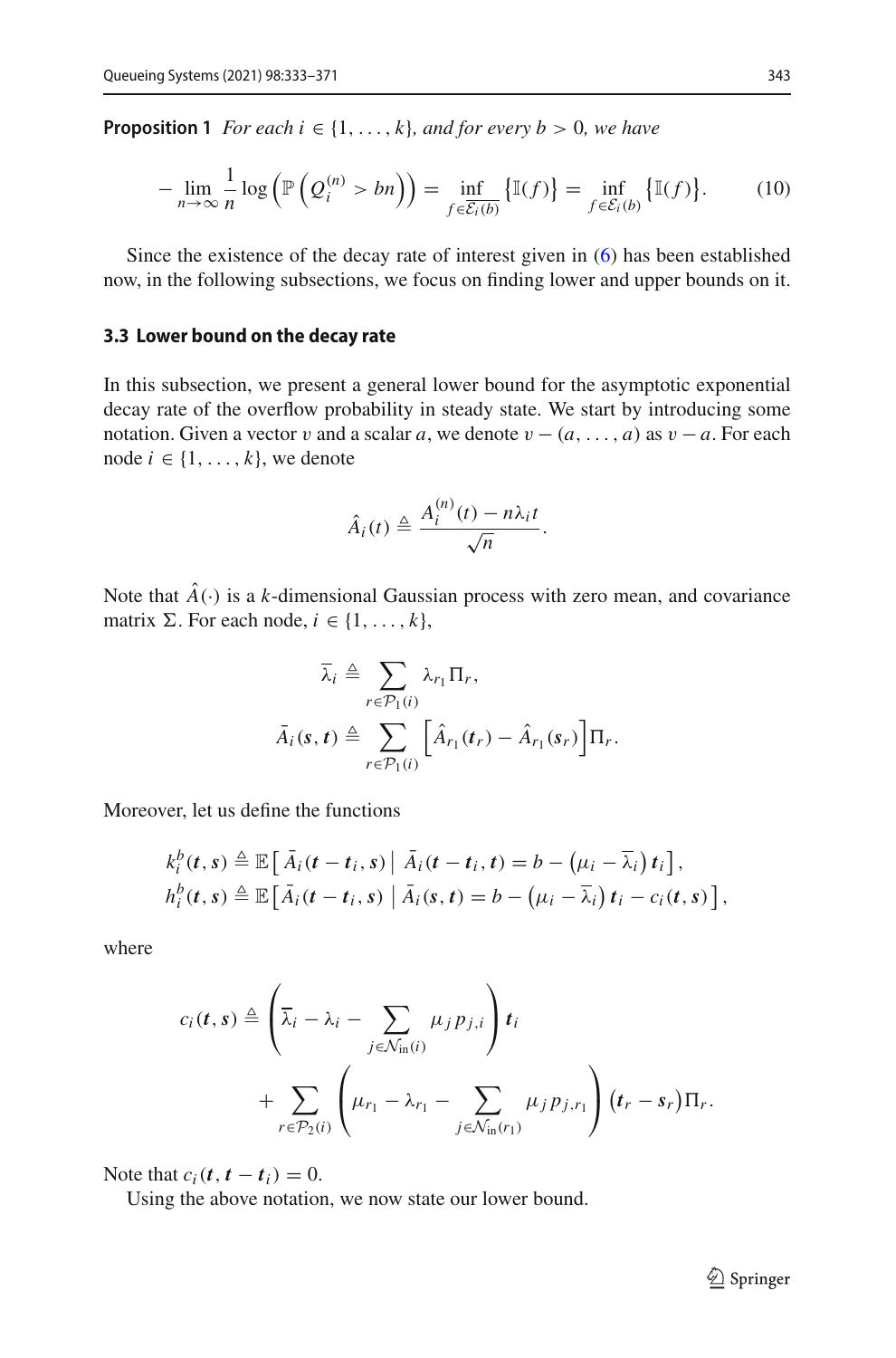#### **Theorem 3** *Under Assumptions* [1](#page-5-1) *and* [2](#page-6-1), *for each*  $i \in \{1, ..., k\}$  *and for every b* > 0*,*

$$
-\lim_{n\to\infty}\frac{1}{n}\log\mathbb{P}\left(Q_i^{(n)}>bn\right)\geq \inf_{t\in\mathcal{T}_i}\sup_{s\in\mathcal{S}_i(t)}\left\{\mathbb{I}_i^b(t,s)\right\},\,
$$

*where*

<span id="page-12-1"></span>
$$
\mathbb{I}_{i}^{b}(t,s) \triangleq \begin{cases}\n\frac{\left[b-(\mu_{i}-\overline{\lambda}_{i})t_{i}\right]^{2}}{2\mathbb{V}\text{ar}\left(\overline{A}_{i}(t-t_{i},t)\right)}, & \text{if } k_{i}^{b}(t,s) < c_{i}(t,s), \\
or & s=t-t_{i}, \\
\frac{\left[b-(\mu_{i}-\overline{\lambda}_{i})t_{i}-c_{i}(t,s)\right]^{2}}{2\mathbb{V}\text{ar}\left(\overline{A}_{i}(s,t)\right)}, & \text{if } h_{i}^{b}(t,s) > c_{i}(t,s), \\
\frac{\left[b-(\mu_{i}-\overline{\lambda}_{i})t_{i}\right]^{2}}{2\mathbb{V}\text{ar}\left(\overline{A}_{i}(t-t_{i},t)\right)} + \frac{\left[k_{i}^{b}(t,s)-c_{i}(t,s)\right]^{2}}{2\mathbb{V}\text{ar}\left(\overline{A}_{i}(s,t)\right)\left[\overline{A}_{i}(t-t_{i},t)\right]=b-(\mu_{i}-\overline{\lambda}_{i})t_{i}}, & \text{otherwise.} \n\end{cases} \tag{11}
$$

The proof is given in Appendix [C,](#page-23-0) and it essentially consists of two steps. First, we decompose the event  $\mathcal{E}_i(b)$  given in Theorem [2](#page-10-1) as a union of intersections of simpler events that only involve the sample paths at fixed times, and we upper bound the probability of the intersection by the probability of the least likely one. Then, we use Cramér's theorem to obtain the decay rate of the least likely of these simpler events by solving the additional quadratic optimization problem that arises by its application.

*Remark 4* As part of the proof of Theorem [3,](#page-11-0) it is established that conditions  $k_i^b(t, s)$  <  $c_i(t, s)$  or  $s = t - t_i$ , and  $h_i^b(t, s) > c_i(t, s)$  cannot be satisfied at the same time. As a result, the three cases in the definition of  $\mathbb{I}_i^b(t, s)$  are disjoint.

*Remark 5* The lower bound in Theorem [3](#page-11-0) generalizes the lower bound given in [\[7,](#page-38-4) Corollary 3.5], not only by generalizing the network structure from a set of tandem queues to any acyclic network of queues, but also by removing a concavity assumption on the square root of the variance of the input processes. However, the removal of this assumption makes the expression of the lower bound more convoluted, even if we restrict it to the case of a pair of queues in tandem.

*Remark 6* It is worth highlighting that, even if the bound of Theorem [3](#page-11-0) is not tight, it provides an upper bound for the asymptotic exponential decay rate of overflow probability that can be used as a performance guarantee in applications.

#### <span id="page-12-0"></span>**3.4 Tightness of the lower bound**

In this subsection, we obtain conditions under which the lower bound in Theorem [3](#page-11-0) is tight. We present three results, one for each of the cases in the definition of  $\mathbb{I}_i^b(t, s)$ in [\(11\)](#page-12-1), with different technical conditions for each case.

Let  $(t^*, s^*)$  be an optimizer of [\(11\)](#page-12-1) over the closure of its domain. We first establish that, if the optimum of [\(11\)](#page-12-1) is achieved in the first case, then the lower bound of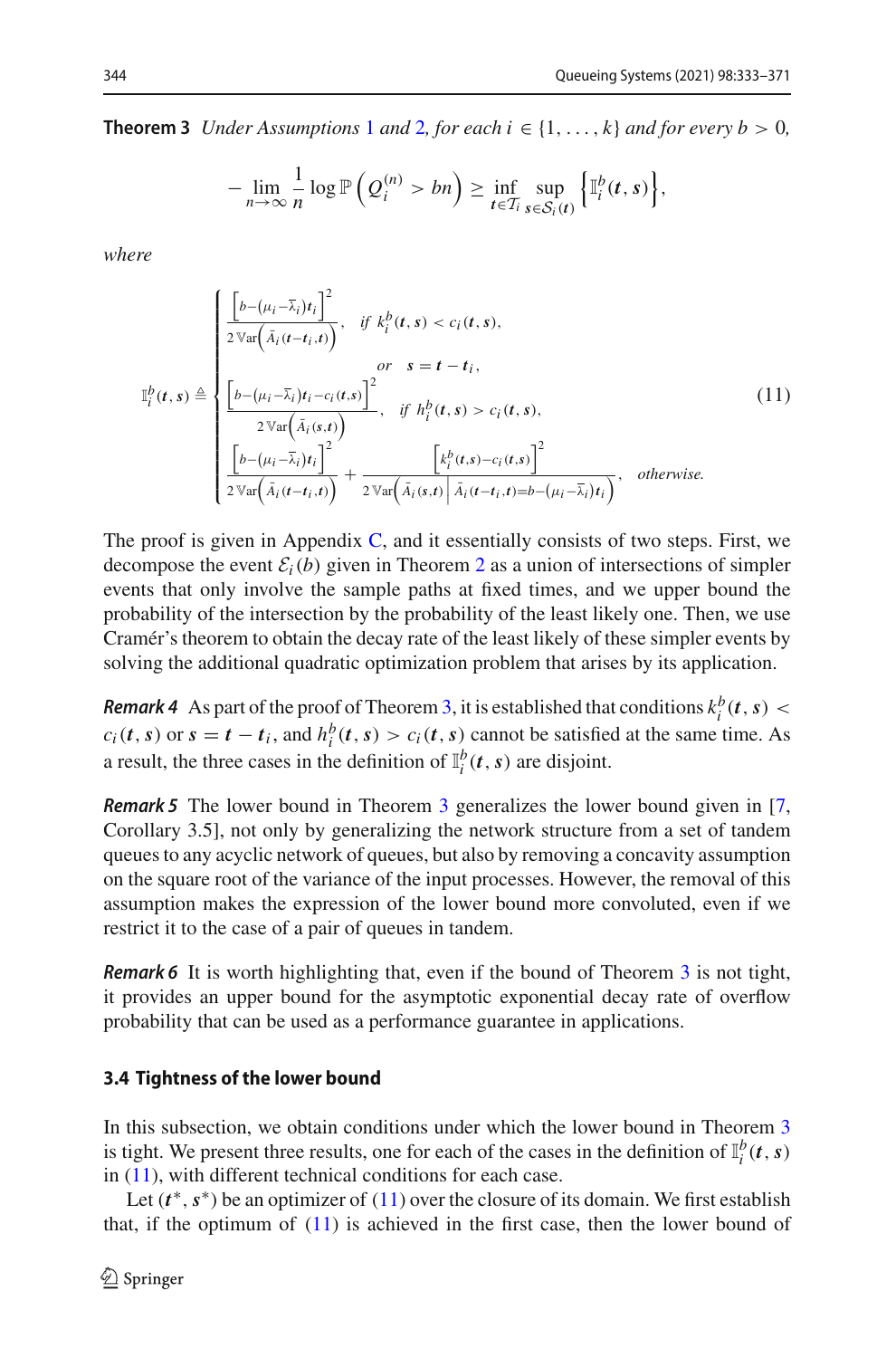<span id="page-13-0"></span>Theorem [3](#page-11-0) is tight under an additional technical condition. This is formalized in the following theorem.

**Theorem 4** *Under Assumptions* [1](#page-5-1) *and* [2](#page-6-1)*, the following holds. If*

<span id="page-13-2"></span>
$$
k_i^b(t^*, s) < c_i(t^*, s) \,, \tag{12}
$$

*for all*  $s \in S_i(t^*)$  *such that*  $s \neq t^* - t_i^*$ *, then* 

$$
\lim_{n\to\infty}\frac{1}{n}\log\mathbb{P}\left(Q_i^{(n)}>bn\right)=-\inf_{t\in\mathcal{I}_i}\left\{\frac{\left[b-\left(\mu_i-\overline{\lambda}_i\right)t_i\right]^2}{2\mathbb{V}\text{ar}\left(\overline{A}_i(t-t_i,t)\right)}\right\}.
$$

The proof is given in Appendix [D,](#page-30-0) and it essentially consists of two steps. First, we identify a most likely sample path in the *least* likely event of the intersection given in the decomposition of the event  $\mathcal{E}_i(b)$  that was used in the proof of Theorem [3.](#page-11-0) Then, we show that under the assumptions imposed this most likely sample path is in *all* the sets featuring in the intersection, thus implying optimality in  $\mathcal{E}_i(b)$ .

Since the condition in  $(12)$  requires an optimizer  $t^*$  of  $(11)$ , it is generally hard to verify. In the following lemma, we present a sufficient condition that is easier to verify.

<span id="page-13-4"></span>**Lemma 2** *A sufficient condition for* [\(12\)](#page-13-2) *to hold is that*

<span id="page-13-3"></span>
$$
k_i^b(\tilde{t},s) < c_i(\tilde{t},s) \,, \tag{13}
$$

*for all*  $s \in S_i$  ( $\tilde{t}$ ) such that  $s \neq \tilde{t} - \tilde{t}_i$ , where

$$
\tilde{t} \in \underset{t \in \overline{T_i}}{\arg \min} \left\{ \frac{\left[b - \left(\mu_i - \overline{\lambda}_i\right)t_i\right]^2}{2 \operatorname{Var}\left(\overline{A}_i(t - t_i, t)\right)}\right\}.
$$

The proof is given in Appendix [E.](#page-32-0)

*Remark 7* Although the condition of [\(13\)](#page-13-3) looks almost the same as the original one of [\(12\)](#page-13-2), the key simplification is that for [\(13\)](#page-13-3), we only need  $\tilde{t}$  instead of  $t^*$ , which is an optimizer of an easier optimization problem.

We now present the second result of this subsection. It asserts that, if the optimum of  $(11)$  is achieved in the second case, then the lower bound of Theorem [3](#page-11-0) is tight under an additional technical condition.

<span id="page-13-1"></span>**Theorem 5** *Under Assumptions* [1](#page-5-1) *and* [2](#page-6-1)*, the following holds: Suppose that*

$$
\mathbb{E}\left[\bar{A}_i(s,s^*)\middle|\bar{A}_i(s^*,t^*)=b-\left(\mu_i-\bar{\lambda}_i\right)t_i^* -c_i(t^*,s^*)\right]\geq c_i(t^*,s^*)-c_i(t^*,s),
$$

 $\mathcal{D}$  Springer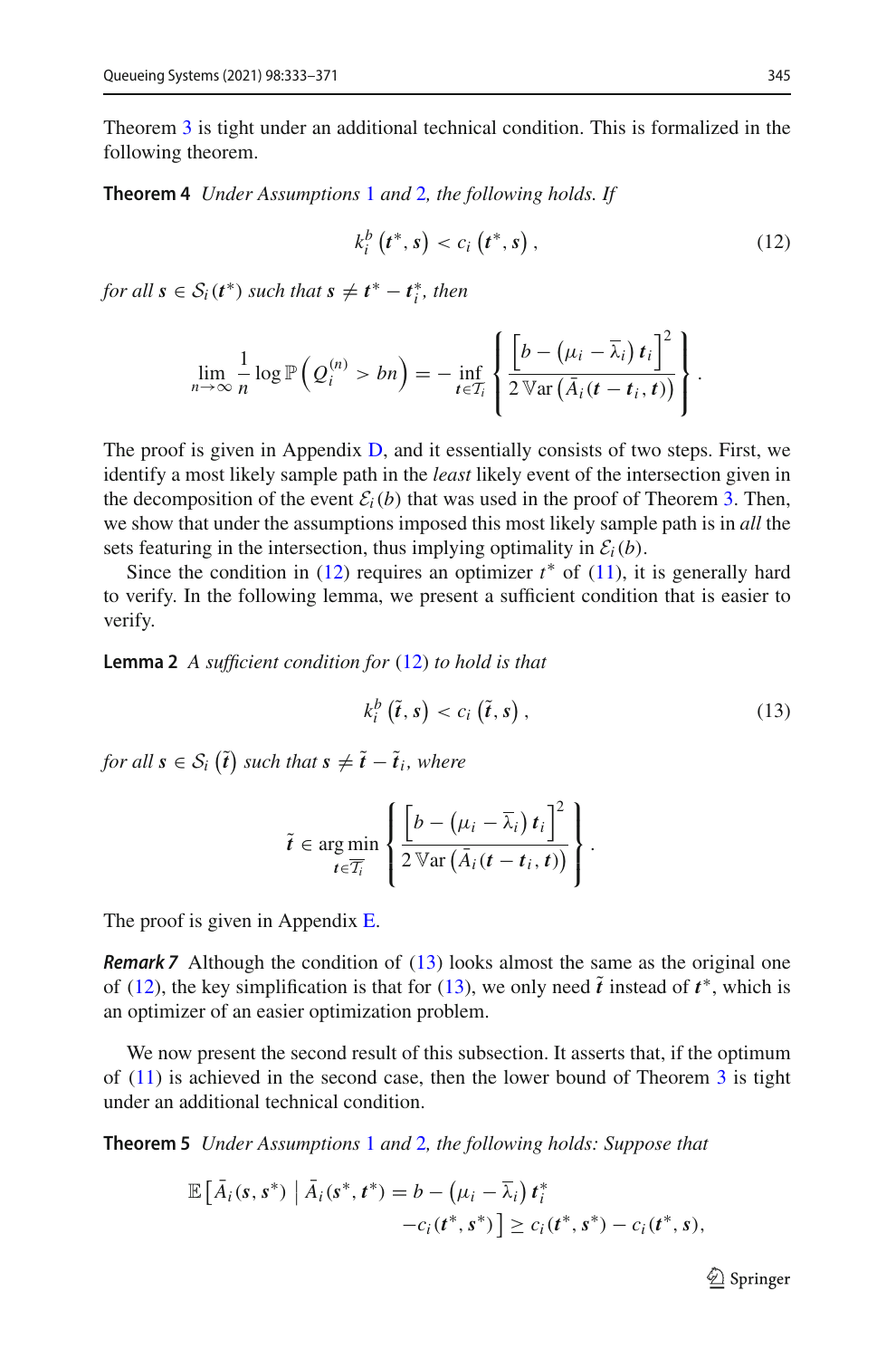*for all*  $s \in S_i(t^*)$ *. If* 

$$
h_i^b(t^*,s^*) > c_i(t^*,s^*)
$$

*then*

$$
\lim_{n \to \infty} \frac{1}{n} \log \mathbb{P}\left(Q_i^{(n)} > bn\right)
$$
\n
$$
= - \inf_{t \in \mathcal{T}_i} \sup_{s \in \mathcal{S}_i(t)} \left\{ \frac{\left[b - \left(\mu_i - \overline{\lambda}_i\right)t_i - c_i(t, s)\right]^2}{2 \operatorname{Var}\left(\overline{A}_i(s, t)\right)}\right\}.
$$

The proof is analogous to the proof of Theorem [4,](#page-13-0) and it is thus omitted.

*Remark 8* Note that the second condition in Theorem [5](#page-13-1) is satisfied if the first one is satisfied with strict inequality for  $s = t^* - t_i^*$ .

<span id="page-14-0"></span>Finally, we show that if the optimum of  $(11)$  is achieved in the third case, then the lower bound of Theorem [3](#page-11-0) is tight under a different additional technical condition.

**Theorem 6** *Under Assumptions* [1](#page-5-1) *and* [2](#page-6-1)*, the following holds: Suppose that*

$$
\mathbb{E}\left[\bar{A}_{i}(s,s^{*})\,\big|\,\bar{A}_{i}(t^{*}-t_{i}^{*},t^{*})=b-\left(\mu_{i}-\bar{\lambda}_{i}\right)t_{i}^{*};\,\,\bar{A}_{i}(t^{*}-t_{i}^{*},s^{*})\right] = c_{i}(t^{*},s^{*})\right] \geq c_{i}(t^{*},s^{*})-c_{i}(t^{*},s),\qquad(14)
$$

*for all*  $s \in S_i(t^*)$ *. If* 

<span id="page-14-1"></span>
$$
h_i^b(t^*, s^*) \le c_i(t^*, s^*)
$$
, and  $k_i^b(t^*, s^*) \ge c_i(t^*, s^*)$ ,

*then*

$$
\lim_{n \to \infty} \frac{1}{n} \log \mathbb{P}\left(Q_i^{(n)} > bn\right)
$$
\n
$$
= - \inf_{t \in \mathcal{I}_i} \sup_{s \in S_i(t)} \left\{ \frac{\left[b - \left(\mu_i - \overline{\lambda}_i\right)t_i\right]^2}{2 \operatorname{Var}\left(\overline{A}_i(t - t_i, t)\right)} + \frac{\left[k_i^b(t, s) - c_i(t, s)\right]^2}{2 \operatorname{Var}\left(\overline{A}_i(s, t) \middle| \overline{A}_i(t - t_i, t) = b - \left(\mu_i - \overline{\lambda}_i\right)t_i\right)} \right\}.
$$

The structure of the proof is the same as the proof of Theorem [4,](#page-13-0) and it is given in Appendix [F.](#page-33-0)

 $\textcircled{2}$  Springer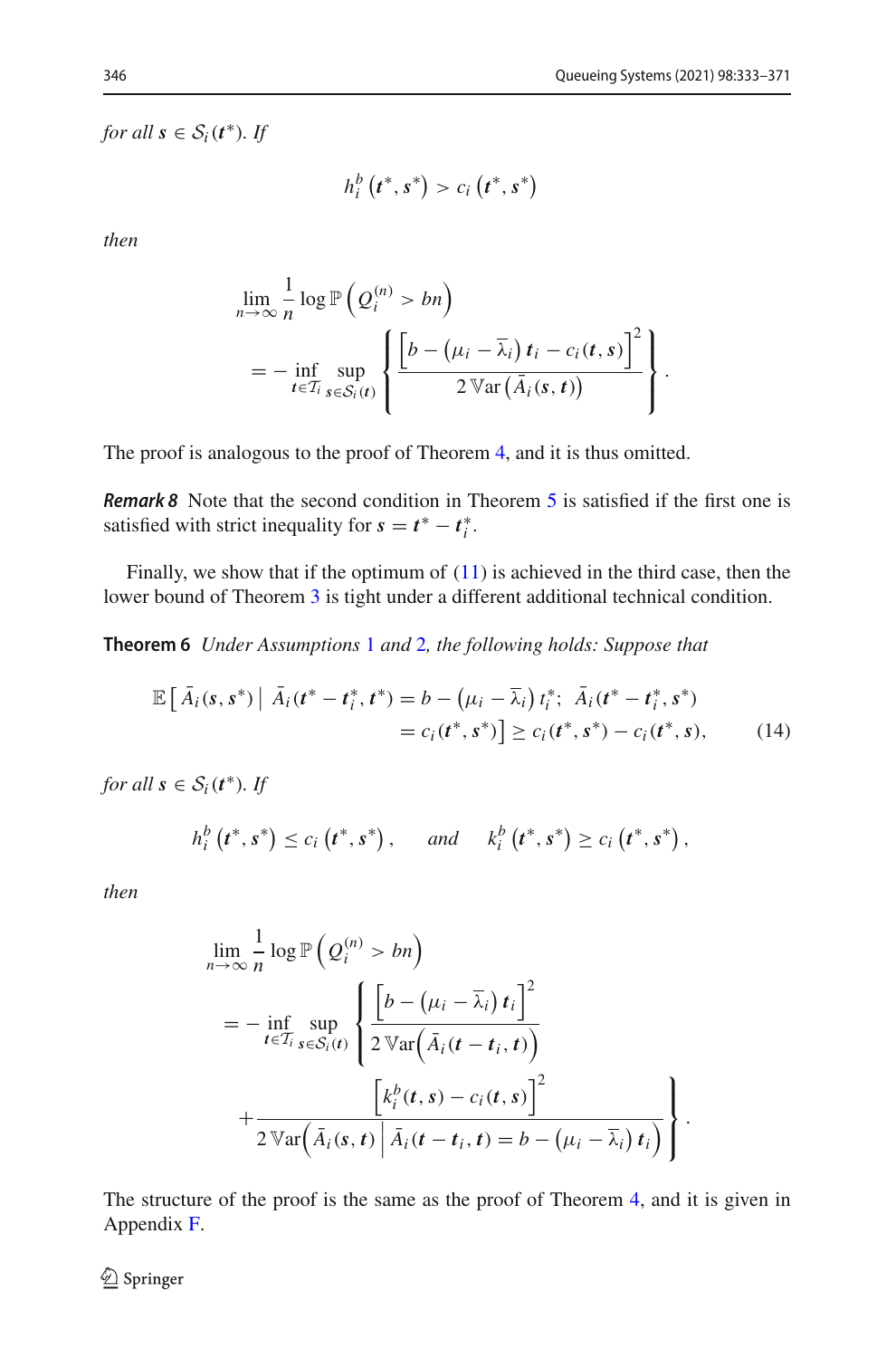#### <span id="page-15-0"></span>**4 Example: equivalence to a single server queue**

In this section, we show that if the input process is a multivariate fractional Brownian motion with non-short-range dependence and nonnegative correlation between its coordinates, and if the service rates are sufficiently large, then the large deviations behavior of any fixed queue in the network is the same as if all inputs to upstream queues were inputs to the queue itself. This phenomenon was also observed in [\[7\]](#page-38-4) for the second queue in a tandem, and here we generalize the conditions under which it occurs.

#### **4.1 Preliminaries on multivariate fractional Brownian motions**

Consider the case where the exogenous arrival process  $A^{(n)}(\cdot)$  is a multivariate fractional Brownian motion (mfBm). Since each coordinate is a real-valued fBm, for each  $i \in \{1, \ldots, k\}$ , and for every  $t < s < 0$ , we have

$$
Cov\left(A_i^{(n)}(t), A_i^{(n)}(s)\right) = \frac{\sigma_i^2}{2}\Big[|t|^{2H_i} + |s|^{2H_i} - |s - t|^{2H_i}\Big],
$$

where  $H_i \in (0, 1)$  is its Hurst index, and

$$
\sigma_i \triangleq \sqrt{\mathbb{V}\text{ar}\left(A_i^{(n)}(1)\right)}
$$

is its variance. Furthermore, it is known [\[18](#page-39-2)] that for each *i*,  $j \in \{1, \ldots, k\}$ , and for every  $t < s < 0$ , we have

$$
\begin{split} &\mathbb{C}\text{ov}\left(A_i^{(n)}(t),\ A_j^{(n)}(s)\right) \\ &= \begin{cases} \frac{\sigma_i \sigma_j}{2} \Big[ (\rho_{i,j} - \eta_{i,j}) |t|^{H_i + H_j} + (\rho_{i,j} + \eta_{i,j}) |s|^{H_i + H_j} - (\rho_{i,j} - \eta_{i,j}) |s - t|^{H_i + H_j} \Big], \\ &\text{if } H_i + H_j \neq 1, \\ &\frac{\sigma_i \sigma_j}{2} \Big[ \rho_{i,j} \big( |t| + |s| - |s - t| \big) + \eta_{i,j} \big( s \log |s| - t \log |t| - (s - t) \log |s - t| \big) \Big], \\ &\text{if } H_i + H_j = 1, \end{cases} \end{split}
$$

where

$$
\rho_{i,j} \triangleq \operatorname{Corr}\left(A_i^{(n)}(1), A_j^{(n)}(1)\right)
$$

are their covariances, and  $\eta_{i,j} = -\eta_{j,i} \in \mathbb{R}$  represents the inter-correlation in time between the two coordinates. Note that, contrary to the single-dimensional fBm, they need not be time-reversible. In particular, a mfBm is time-reversible if and only if  $\eta_{i,j} = 0$  for all *i*, *j* [\[19](#page-39-3), Prop. 6]. Moreover, the parameters  $\eta_{i,j}$  have the following interpretation [\[19](#page-39-3)]:

(i) If the one-dimensional fBm s are short-range dependent (i.e., if  $H_i$ ,  $H_j < 1/2$ ), then they are either short-range interdependent if  $\rho_{i,j} \neq 0$  or  $\eta_{i,j} \neq 0$ , or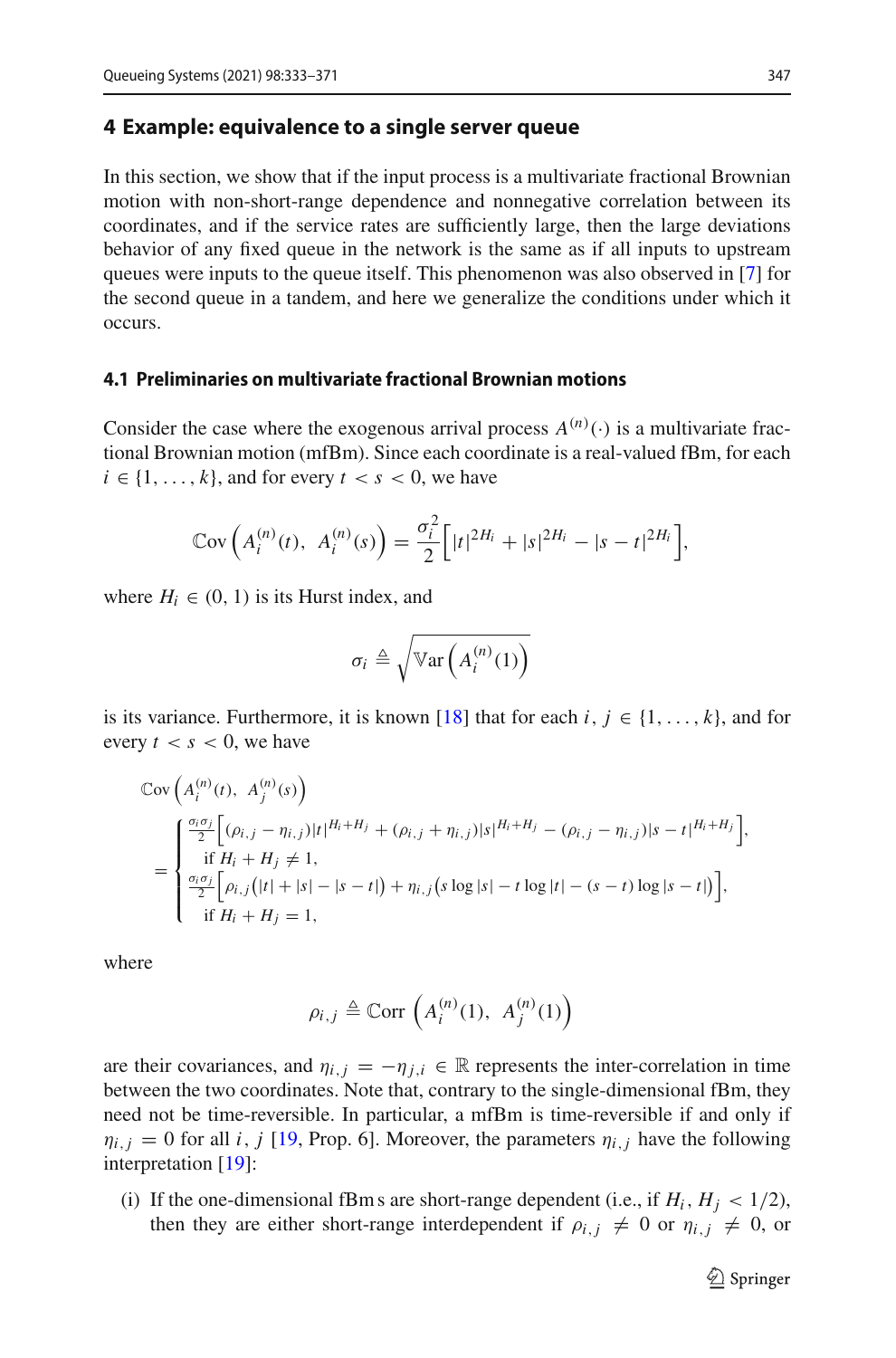<span id="page-16-1"></span>.

independent if  $\rho_{i,j} = \eta_{i,j} = 0$ . This also holds when  $H_i + H_j < 1$ , even if one of them is larger than or equal to 1/2.

- (ii) If the one-dimensional fBm s are long-range dependent (i.e., if  $H_i$ ,  $H_j > 1/2$ ), then they are either long-range interdependent if  $\rho_{i,j} \neq 0$  or  $\eta_{i,j} \neq 0$ , or independent if  $\rho_{i,j} = \eta_{i,j} = 0$ . This also holds when  $H_i + H_j > 1$ , even if one of them is smaller than or equal to 1/2.
- (iii) If the one-dimensional fBm s are Brownian motions (i.e., if  $H_i = H_j = 1/2$ ), then they are either long-range interdependent if  $\eta_{i,j} \neq 0$ , or independent if  $\eta_{i,j} = 0$ . This also holds whenever  $H_i + H_j = 1$ , even if neither of them are equal to 1/2.

#### **4.2 Nonnegatively correlated, non-short-range-dependent inputs**

<span id="page-16-0"></span>We now present the main result of this section.

**Theorem 7** *Fix some node i. Suppose that*  $H_i = H \geq 1/2$ *, for all*  $j \in \{1, \ldots, k\}$ *, that*  $\eta_{i,l} = 0$ *, for all j, l* ∈ {1, ..., *k*}*, and that*  $\rho_{i,l} \ge 0$ *, for all j, l* ∈ {1, ..., *k*}*. Moreover, suppose that*

$$
\min\left\{\mu_j - \lambda_j - \sum_{l \in \mathcal{N}_{\text{in}}(j)} \mu_l p_{l,j} : j \neq i\right\} > \sum_{\alpha \in (\mathbf{0},1)^{|\mathcal{P}_2(i)|}} \left\{\frac{\sum\limits_{r \in \mathcal{P}_2(i)} \left(\sigma_{r_1} \sigma_i \rho_{r_1,i} + \sum\limits_{r' \in \mathcal{P}_2(i)} \sigma_{r_1} \sigma_{r'_1} \rho_{r_1,r'_1} \Pi_{r'}\right) \left[ (\alpha_r)^{2H} + 1 - (1 - \alpha_r)^{2H} \right] \Pi_r}{\left(\sum\limits_{r \in \mathcal{P}_2(i)} \alpha_r \Pi_r\right)} \right\} \left(\frac{\mu_i - \overline{\lambda}_i}{2H\overline{\sigma}_i^2}\right),
$$
\n(15)

*where*

$$
\overline{\sigma}_i^2 \triangleq \sigma_i^2 + \sum_{r \in \mathcal{P}_2(i)} \left( 2\sigma_{r_1}\sigma_i\rho_{r_1,i} + \sum_{r' \in \mathcal{P}_2(i)} \sigma_{r_1}\sigma_{r'_1}\rho_{r_1,r'_1} \Pi_{r'} \right) \Pi_r.
$$

*Then, for every b*  $> 0$ *,* 

$$
-\lim_{n\to\infty}\frac{1}{n}\log\mathbb{P}\left(Q_i^{(n)}>nb\right)=\frac{1}{2\overline{\sigma}_i^2}\left(\frac{b}{1-H}\right)^{2-2H}\left(\frac{\mu_i-\overline{\lambda}_i}{H}\right)^{2H}
$$

The proof is given in Appendix [G,](#page-35-0) and amounts to checking that Theorem [4](#page-13-0) applies in this case, to then compute the exact decay rate.

*Remark 9* Note that this decay rate is the same as the one that we would obtain in a single-server queue with processing rate  $\mu_i$  and input

$$
\sum_{r \in \mathcal{P}_1(i)} A_{r_1}^{(n)}(\cdot) \Pi_r.
$$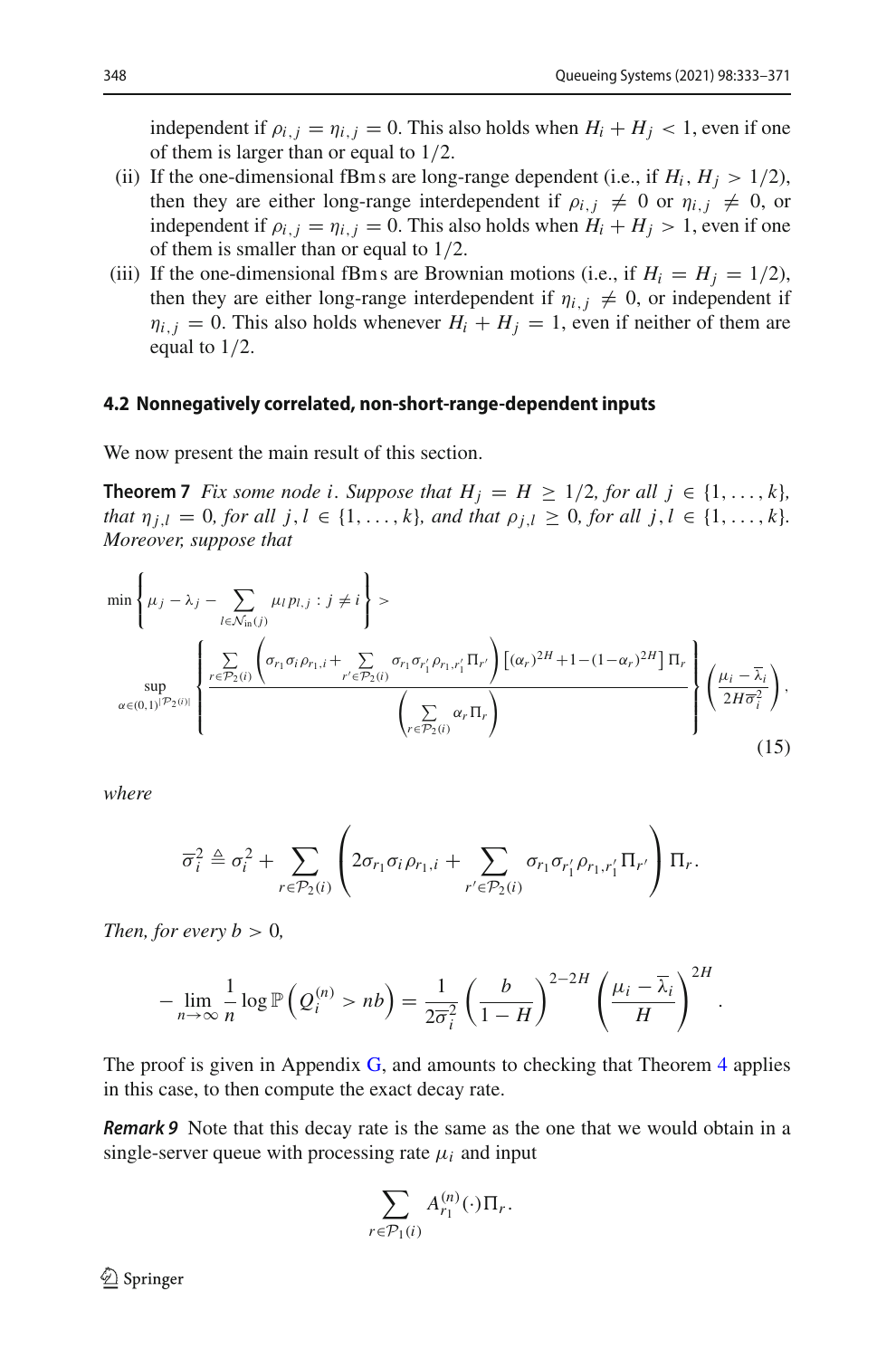This means that under the assumptions of Theorem [7,](#page-16-0) in this regime, the queues upstream of node  $i$  are 'transparent.' In particular, this implies that the most likely overflow path is the one where all upstream queues are empty.

*Remark 10* In the case of a pair of queues tandem with arrivals only to the first queue, the condition in  $(15)$  is the same as the one obtained in the analysis of the tandem queues done in [\[7](#page-38-4)].

## <span id="page-17-0"></span>**5 Conclusions**

We have considered an acyclic network of queues with (possibly correlated) Gaussian inputs and static routing, and characterized the large deviations behavior of the steadystate queue length in each queue of the network. We achieved this by defining an appropriate multi-dimensional reproducing kernel Hilbert space, and using Schilder's theorem to obtain lower and upper bounds for the asymptotic exponential decay rate. This generalizes previous results, which focused on isolated queues and two-queue tandem systems (with arrivals only to the first queue).

While the results that we obtain are quite general both in terms of the network structure and in terms of the correlation structure among the arrival processes to the different nodes, there are still interesting open problems. For instance:

- (i) While we considered essentially only single-class traffic with a deterministic split of the work departing from each server, it would be interesting to extend our results to multi-class networks, where the servers are shared by using, for example, the generalized processor sharing discipline [\[12](#page-38-10)].
- (ii) While we only obtained large-deviations results for each queue separately, it would be interesting to obtain similar results for the joint queue lengths.

**Acknowledgements** Helpful comments by Sem Borst are greatly appreciated.

**Open Access** This article is licensed under a Creative Commons Attribution 4.0 International License, which permits use, sharing, adaptation, distribution and reproduction in any medium or format, as long as you give appropriate credit to the original author(s) and the source, provide a link to the Creative Commons licence, and indicate if changes were made. The images or other third party material in this article are included in the article's Creative Commons licence, unless indicated otherwise in a credit line to the material. If material is not included in the article's Creative Commons licence and your intended use is not permitted by statutory regulation or exceeds the permitted use, you will need to obtain permission directly from the copyright holder. To view a copy of this licence, visit [http://creativecommons.org/licenses/by/4.0/.](http://creativecommons.org/licenses/by/4.0/)

### <span id="page-17-1"></span>**Appendix A. Proof of Lemma [1](#page-9-1)**

We prove this by induction in the maximum length of paths that end in node *i*. Suppose that the maximum length is one. Then,  $P_2(i) = \emptyset$  and thus

$$
I_i^{(n)}(t,0) = A_i^{(n)}(t,0).
$$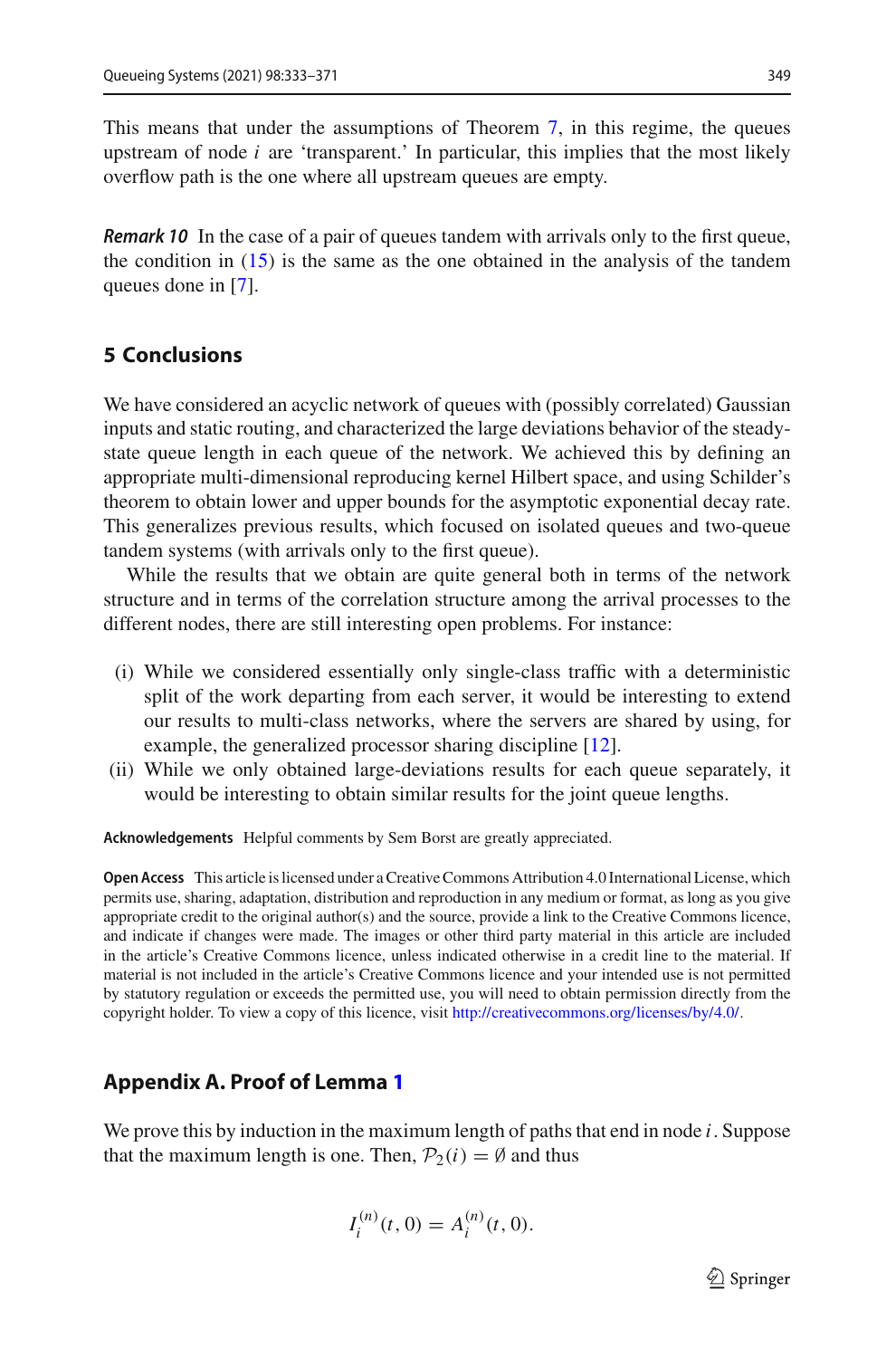Now suppose that [\(8\)](#page-9-0) holds for all nodes *j* such that the maximum length of paths that end in  $j$  is at most one less than the maximum lengths of paths that end in node *i*. Recall that

$$
D_j^{(n)}(t,0) = Q_j^{(n)}(t) + I_j^{(n)}(t,0) - Q_j^{(n)}(0),
$$
  

$$
Q_j^{(n)}(t) = \sup_{s \le t} \left\{ I_j^{(n)}(s,t) - n\mu_j(t-s) \right\}.
$$

Combining the last two equations, we obtain that  $I_i^{(n)}(t, 0)$  equals

$$
A_i^{(n)}(t,0) + \sum_{j \in \mathcal{N}_{\text{in}}(i)} p_{j,i} D_j^{(n)}(t,0)
$$
  
=  $A_i^{(n)}(t,0) + \sum_{j \in \mathcal{N}_{\text{in}}(i)} p_{j,i} \left[ \sup_{t_j < t} \left\{ I_j^{(n)}(t_j, t) - n\mu_j(t - t_j) \right\} + I_j^{(n)}(t,0) - \sup_{s_j < 0} \left\{ I_j^{(n)}(s_j, 0) + n\mu_j s_j \right\} \right]$   
=  $A_i^{(n)}(t,0) + \sum_{j \in \mathcal{N}_{\text{in}}(i)} p_{j,i} \left[ \sup_{t_j < t} \left\{ I_j^{(n)}(t_j, 0) - n\mu_j(t - t_j) \right\} - \sup_{s_j < 0} \left\{ I_j^{(n)}(s_j, 0) + n\mu_j s_j \right\} \right].$ 

Since all *j* are inbound neighbors of *i*, and the graph is acyclic, the maximum lengths of paths that end in nodes *j* are at most one less than the maximum length of paths that end in node *i*. Then, using the inductive hypothesis on the input processes  $I_j^{(n)}(t_j, 0)$ ,  $I_i^{(n)}(t, 0)$  equals  $A_i^{(n)}(t, 0)$  increased by

$$
\sum_{j \in \mathcal{N}_{\text{in}}(i)} p_{j,i} \left[ \sup_{t_j < t} \left\{ A_j^{(n)}(t_j, 0) + \sup_{t \in \mathcal{T}_j(t_j)} \left\{ \sum_{r \in \mathcal{P}_2(j)} \left[ A_{r_1}^{(n)}(t_r, 0) + n \mu_{r_1}(t_r - t_{r_+}) \right] \Pi_r \right\} \right. \\
\left. - \sup_{s \in \mathcal{T}_j(0)} \left\{ \sum_{r \in \mathcal{P}_2(j)} \left[ A_{r_1}^{(n)}(s_r, 0) + n \mu_{r_1}(s_r - s_{r_+}) \right] \Pi_r \right\} - n \mu_j(t - t_j) \right\} \\
\left. - \sup_{s_j < 0} \left\{ A_j^{(n)}(s_j, 0) + \sup_{t \in \mathcal{T}_j(s_j)} \left\{ \sum_{r \in \mathcal{P}_2(j)} \left[ A_{r_1}^{(n)}(t_r, 0) + n \mu_{r_1}(t_r - t_{r_+}) \right] \Pi_r \right\} \right. \\
\left. - \sup_{s \in \mathcal{T}_j(0)} \left\{ \sum_{r \in \mathcal{P}_2(j)} \left[ A_{r_1}^{(n)}(s_r, 0) + n \mu_{r_1}(s_r - s_{r_+}) \right] \Pi_r \right\} + n \mu_j s_j \right\} \right] = \\
\sum_{j \in \mathcal{N}_{\text{in}}(i)} p_{j,i} \left[ \sup_{t_j < t} \left\{ A_j^{(n)}(t_j, 0) + \sup_{t \in \mathcal{T}_j(t_j)} \left\{ \sum_{r \in \mathcal{P}_2(j)} \left[ A_{r_1}^{(n)}(t_r, 0) + n \mu_{r_1}(t_r - t_{r_+}) \right] \Pi_r \right\} - n \mu_j(t - t_j) \right\} \right]
$$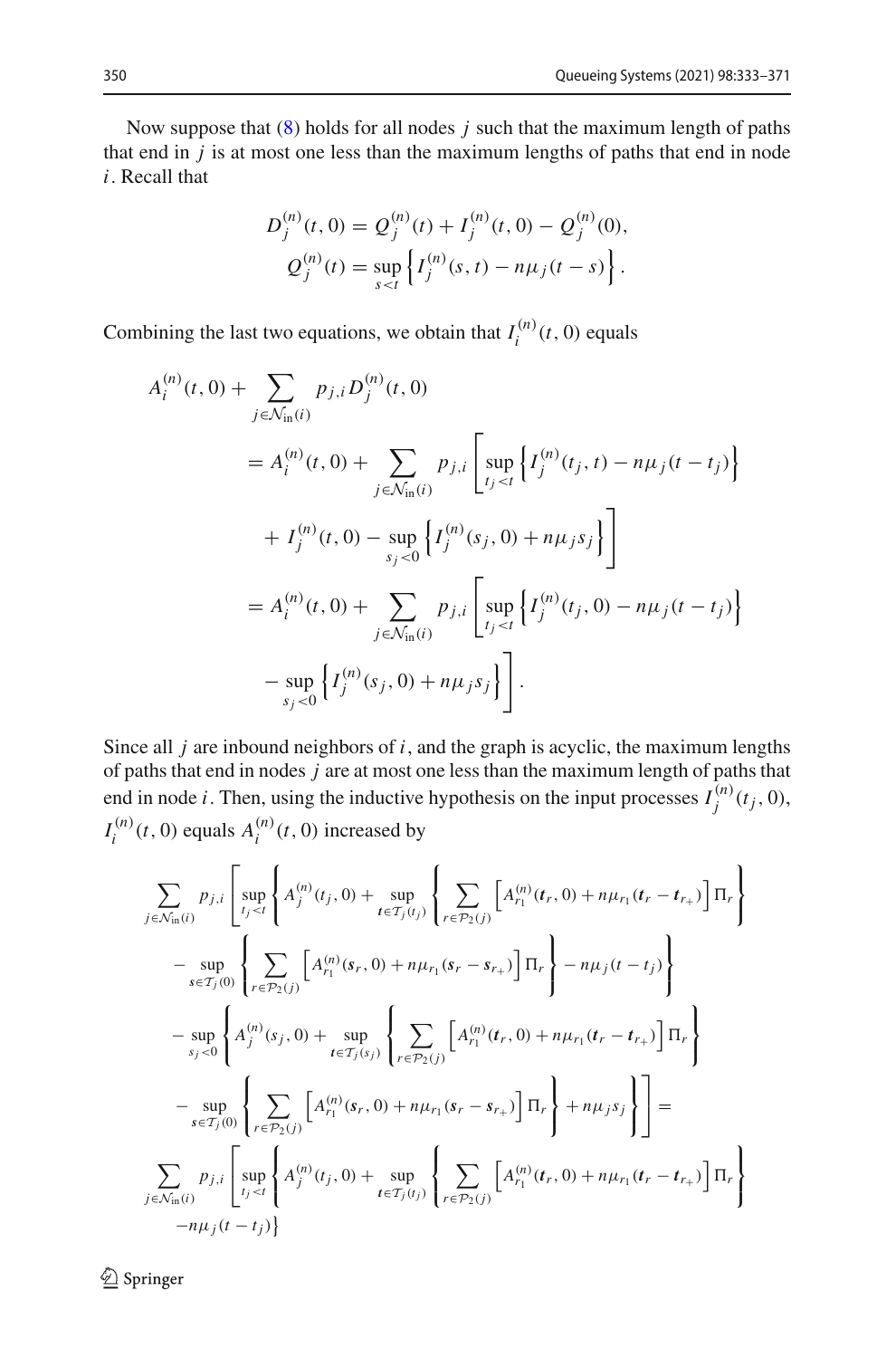$$
-\sup_{s_j<0}\left\{A_j^{(n)}(s_j,0)+\sup_{t\in T_j(s_j)}\left\{\sum_{r\in\mathcal{P}_2(j)}\left[A_{r_1}^{(n)}(t_r,0)+n\mu_{r_1}(t_r-t_{r_+})\right]\Pi_r\right\}\right\}
$$

After renaming the variables for ease of exposition, and using that

$$
C.\sup_x\left\{f(x)+\sup_y\left\{g(y)\right\}\right\}=\sup_{x,y}\left\{C\big[f(x)+g(y)\big]\right\},\
$$

and that

$$
\sup_{x} \{ f(x) \} + \sup_{y} \{ g(y) \} = \sup_{x,y} \{ f(x) + g(y) \},
$$

we obtain that  $I_i^{(n)}(t, 0)$  equals  $A_i^{(n)}(t, 0)$  increased by

$$
\sum_{j \in \mathcal{N}_{\text{in}}(i)} p_{j,i} \left[ \sup_{t_j < t} \left\{ A_j^{(n)}(t_j, 0) + \sup_{t^{(j)} \in T_j(t_j)} \left\{ \sum_{r \in P_2(j)} \left[ A_{r_1}^{(n)}(t_r^{(j)}, 0) + \sup_{s \neq r_1(t_j^{(j)})} \left\{ \sum_{r \in P_2(j)} \left[ A_{r_1}^{(n)}(t_r^{(j)}, 0) + \sup_{s_j < 0} \left\{ A_j^{(n)}(s_j, 0) + \sup_{s_j < 0} \left\{ \sum_{r \in P_2(j)} \left[ A_{r_1}^{(n)}(s_r^{(j)}, 0) + \sup_{s_j < 0} \left\{ \sum_{r \in P_2(j)} \left[ A_{r_1}^{(n)}(s_r^{(j)}, 0) + \sum_{r \in P_1(s_j)} \left\{ \sum_{r \in P_1(j)} \left[ A_j^{(n)}(t_j^{(j)}, 0) + \sum_{r \in P_2(j)} \left\{ \sum_{r \in P_1(j)} \left\{ \sum_{r \in P_2(j)} \left\{ \sum_{r \in P_2(j)} \left\{ \sum_{r \in P_2(j)} \left\{ \sum_{r \in P_2(j)} \left\{ \sum_{r \in P_2(j)} \left\{ \sum_{r \in P_2(j)} \left\{ \sum_{r \in P_2(j)} \left\{ \sum_{r \in P_2(j)} \left\{ \sum_{r \in P_2(j)} \left\{ \sum_{r \in P_2(j)} \left\{ \sum_{r \in P_2(j)} \left\{ \sum_{r \in P_2(j)} \left\{ \sum_{r \in P_2(j)} \left\{ \sum_{r \in P_2(j)} \left\{ \sum_{r \in P_2(j)} \left\{ \sum_{r \in P_2(j)} \left\{ \sum_{r \in P_2(j)} \left\{ \sum_{r \in P_2(j)} \left\{ \sum_{r \in P_2(j)} \left\{ \sum_{r \in P_2(j)} \left\{ \sum_{r \in P_2(j)} \left\{ \sum_{r \in P_2(j)} \left\{ \sum_{r \in P_2(j)} \left\{ \sum_{r \in P_2(j)} \left\{ \sum_{r \in P_2(j)} \left\{ \sum_{r \in P_2(j)} \left
$$

 $\underline{\textcircled{\tiny 2}}$  Springer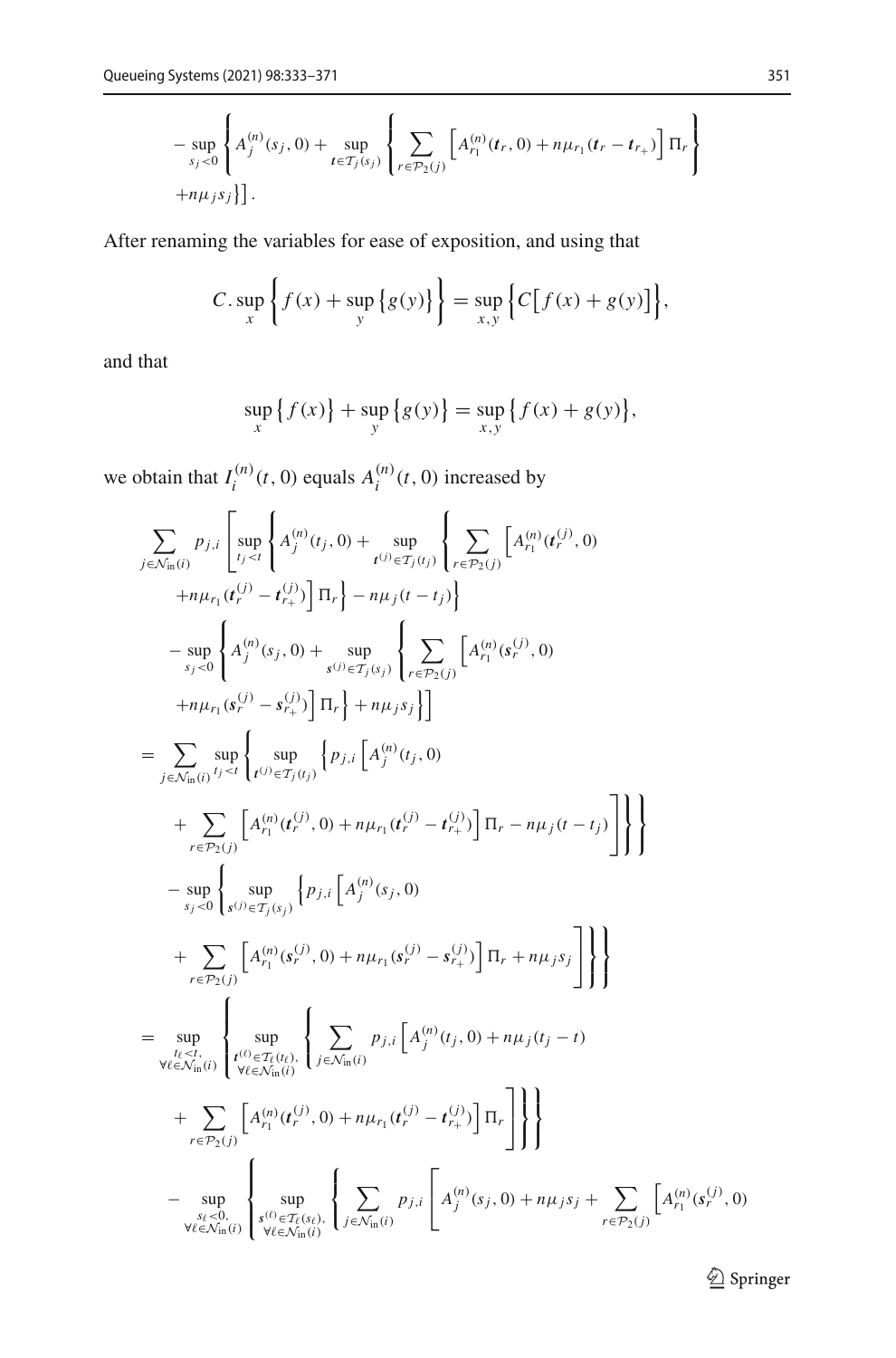$$
+n\mu_{r_1}(s_r^{(j)}-s_{r_+}^{(j)})\left[\Pi_r\right]\}\bigg\}.
$$

Finally, note that there is a one-to-one correspondence between the paths in  $P_2(i)$  and the paths in

$$
\bigcup_{j \in \mathcal{N}_{\text{in}}(i)} \mathcal{P}_2(j) \cup \{(j)\},\
$$

where each  $r' \in \mathcal{P}_2(i)$  is of the form  $r' = (r_1, \ldots, r_{|r|}, i)$  for some  $r \in \mathcal{P}_2(j) \cup \{(j)\},$  $j \in \mathcal{N}_{\text{in}}(i)$ . Then, we can rename the variables once more to obtain

$$
\sup_{\substack{t_{\ell} < t, \\ \forall \ell \in \mathcal{N}_{\text{in}}(i)}} \left\{ \sup_{\substack{t^{(l)} \in T_{\ell}(t_{\ell}), \\ \forall \ell \in \mathcal{N}_{\text{in}}(i)}} \left\{ \sum_{j \in \mathcal{N}_{\text{in}}(i)} p_{j,i} \left[ A_j^{(n)}(t_j, 0) + n\mu_j(t_j - t) \right. \right. \\ \left. + \sum_{r \in \mathcal{P}_2(j)} \left[ A_{r_1}^{(n)}(t_r^{(j)}, 0) + n\mu_{r_1}(t_r^{(j)} - t_{r_+}^{(j)}) \right] \Pi_r \right] \right\} \right\} \\ - \sup_{\substack{s_{\ell} < 0 \\ \forall \ell \in \mathcal{N}_{\text{in}}(i)}} \left\{ \sup_{\substack{s^{(\ell)} \in T_{\ell}(s_{\ell}) \\ \forall \ell \in \mathcal{N}_{\text{in}}(i)}} \left\{ \sum_{j \in \mathcal{N}_{\text{in}}(i)} p_{j,i} \left[ A_j^{(n)}(s_j, 0) + n\mu_j s_j \right. \right. \\ \left. + \sum_{r \in \mathcal{P}_2(j)} \left[ A_{r_1}^{(n)}(s_r^{(j)}, 0) + n\mu_{r_1}(s_r^{(j)} - s_{r_+}^{(j)}) \right] \Pi_r \right] \right\} \right\} \\ = \sup_{t \in T_i(t)} \left\{ \sum_{r' \in \mathcal{P}_2(i)} \left[ A_{r'_1}^{(n)}(t_{r'}, 0) + n\mu_{r'_1}(t_{r'} - t_{r'_+}) \right] \Pi_{r'} \right\} \\ - \sup_{s \in T_i(0)} \left\{ \sum_{r' \in \mathcal{P}_2(i)} \left[ A_{r'_1}^{(n)}(s_{r'}, 0) + n\mu_{r'_1}(s_{r'} - s_{r'_+}) \right] \Pi_{r'} \right\} .
$$

## <span id="page-20-0"></span>**Appendix B. Proof of Theorem [2](#page-10-1)**

By Reich's formula, we have

$$
\mathbb{P}\left(Q_i^{(n)} > nb\right) = \mathbb{P}\left(\sup_{t_i < 0} \left\{I_i^{(n)}(t_i, 0) + n\mu_i t_i\right\} > nb\right).
$$

By Lemma [1,](#page-9-1) we obtain

$$
\mathbb{P}\left(Q_i^{(n)} > nb\right) = \mathbb{P}\left(\sup_{t_i < 0} \left\{A_i^{(n)}(t_i, 0)\right\}\right)
$$

 $\hat{2}$  Springer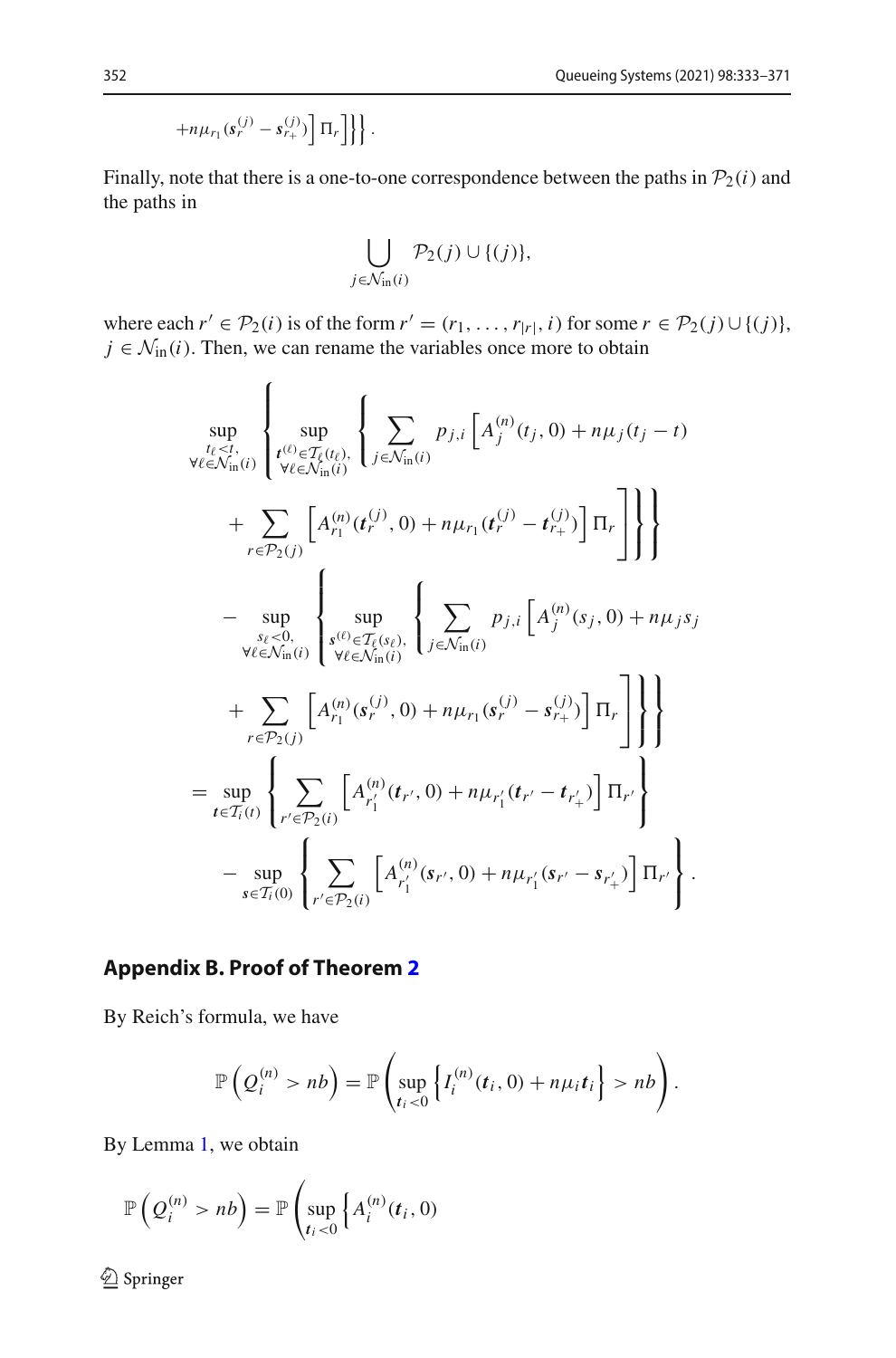+ 
$$
\sup_{t \in T_i(t_i)} \left\{ \sum_{r \in P_2(i)} \left[ A_{r_1}^{(n)}(t_r, 0) + n\mu_{r_1}(t_r - t_{r_+}) \right] \Pi_r
$$
  
\n- 
$$
\sup_{s \in S_i(t)} \left\{ \sum_{r \in P_2(i)} \left[ A_{r_1}^{(n)}(s_r, 0) + n\mu_{r_1}(s_r - s_{r_+}) \right] \Pi_r \right\} \right\}
$$
  
\n+ 
$$
n\mu_i t_i \right\} > nb
$$
  
\n= 
$$
\mathbb{P} \left( \exists t_i < 0, t \in T_i(t_i) : \forall s \in S_i(t) : \frac{1}{n} \left( A_i^{(n)}(t_i, 0) \right. \right)
$$
  
\n+ 
$$
\sum_{r \in P_2(i)} \left[ A_{r_1}^{(n)}(t_r, 0) - A_{r_1}^{(n)}(s_r, 0) \right] \Pi_r \right)
$$
  
\n> 
$$
b - \mu_i t_i - \sum_{r \in P_2(i)} \left[ \mu_{r_1}(t_r - s_r) - \mu_{r_1}(t_{r_+} - s_{r_+}) \right] \Pi_r \right)
$$
  
\n= 
$$
\mathbb{P} \left( \exists t \in T_i : \forall s \in S_i(t) : \frac{1}{n} \left( -A_i^{(n)}(t_i) \right. \right)
$$
  
\n- 
$$
\sum_{r \in P_2(i)} \left[ A_{r_1}^{(n)}(t_r) - A_{r_1}^{(n)}(s_r) \right] \Pi_r \right)
$$
  
\n> 
$$
b - \mu_i t_i - \sum_{r \in P_2(i)} \left[ \mu_{r_1}(t_r - s_r) - \mu_{r_1}(t_{r_+} - s_{r_+}) \right] \Pi_r \right)
$$
  
\n= 
$$
\mathbb{P} \left( \frac{A^{(n)}(\cdot) - n\lambda}{n} \in \tilde{\mathcal{E}}^i(b) \right),
$$

where

$$
\tilde{\mathcal{E}}^i(b) \triangleq \left\{ f \in \Omega^k : \exists t \in \mathcal{T}_i : \forall s \in \mathcal{S}_i(t), -f_i(t_i) - \sum_{r \in \mathcal{P}_2(i)} \left[ f_{r_1}(t_r) - f_{r_1}(s_r) \right] \Pi_r \right\}
$$
\n
$$
> b - (\mu_i - \lambda_i)t_i - \sum_{r \in \mathcal{P}_2(i)} \left[ (\mu_{r_1} - \lambda_{r_1})(t_r - s_r) - \mu_{r_1}(t_{r_+} - s_{r_+}) \right] \Pi_r \right\}.
$$

Since the centered Gaussian processes are symmetric, we have

$$
\mathbb{P}\left(Q_i^{(n)} > nb\right) = \mathbb{P}\left(\frac{A^{(n)}(\cdot) - n\lambda \cdot}{n} \in \mathcal{E}_i(b)\right),\,
$$

 $\underline{\textcircled{\tiny 2}}$  Springer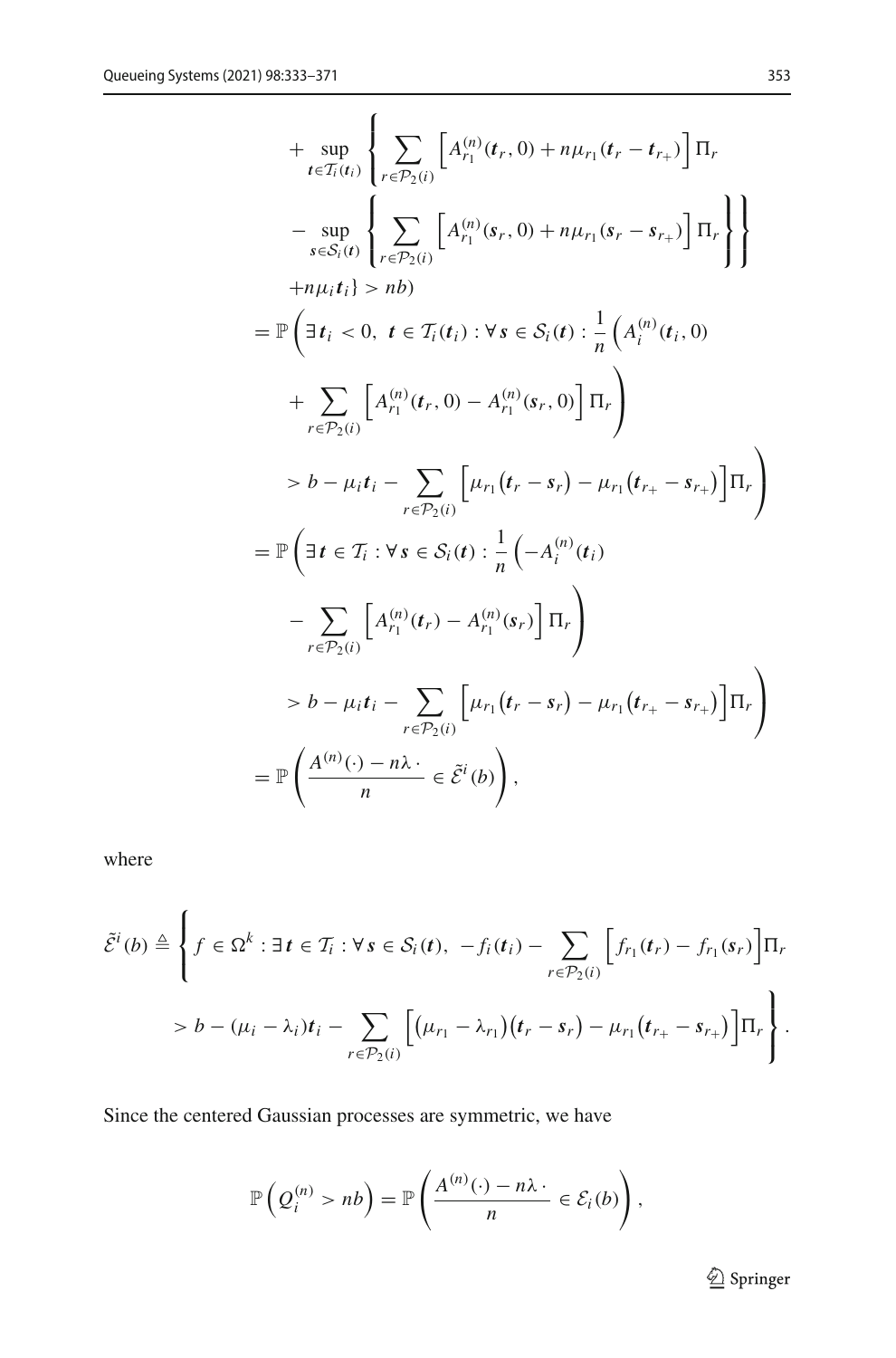where

$$
\mathcal{E}_i(b) \triangleq \left\{ f \in \Omega^k : \exists t \in \mathcal{T}_i : \forall s \in \mathcal{S}_i(t), \ f_i(t_i) + \sum_{r \in \mathcal{P}_2(i)} \left[ f_{r_1}(t_r) - f_{r_1}(s_r) \right] \Pi_r \right\}
$$
  
>  $b - (\mu_i - \lambda_i)t_i - \sum_{r \in \mathcal{P}_2(i)} \left[ (\mu_{r_1} - \lambda_{r_1})(t_r - s_r) - \mu_{r_1}(t_{r_+} - s_{r_+}) \right] \Pi_r \right\}.$ 

Using that  $s_i = 0$  and that  $\Pi_r = p_{r_1, r_2} \Pi_{r_+}$ , we obtain

$$
\mathcal{E}_{i}(b) \triangleq \left\{ f \in \Omega^{k} : \exists t \in \mathcal{T}_{i} : \forall s \in \mathcal{S}_{i}(t), \ f_{i}(t_{i}) + \sum_{r \in \mathcal{P}_{2}(i)} \left[ f_{r_{1}}(t_{r}) - f_{r_{1}}(s_{r}) \right] \Pi_{r} \right\}
$$

$$
> b - \sum_{r \in \mathcal{P}_{1}(i)} \left( \mu_{r_{1}} - \lambda_{r_{1}} \right) (t_{r} - s_{r}) \Pi_{r} - \sum_{r \in \mathcal{P}_{2}(i)} -\mu_{r_{1}} p_{r_{1}, r_{2}} (t_{r_{+}} - s_{r_{+}}) \Pi_{r_{+}} \right\}.
$$
(16)

Note that, for every  $r, r' \in \mathcal{P}_2(i)$  such that  $|r| = |r'|$  and  $r_\ell = r'_\ell$  for all  $\ell \geq 2$ , we have  $r_+ = r'_+$ . It follows that

<span id="page-22-1"></span>
$$
\sum_{r \in \mathcal{P}_2(i)} -\mu_{r_1} p_{r_1, r_2} (t_{r_+} - s_{r_+}) \Pi_{r_+} = \sum_{r_+ : r \in \mathcal{P}_2(i)} \sum_{j \in \mathcal{N}_{\text{in}}((r_+)_1)} -\mu_j p_{j, (r_+)_1} (t_{r_+} - s_{r_+}) \Pi_{r_+}.
$$
\n(17)

Moreover, note that

<span id="page-22-0"></span>
$$
\{r_+: r \in \mathcal{P}_2(i)\} = \{r \in \mathcal{P}_1(i) : r \text{ is not maximal}\},\
$$

and that  $\mathcal{N}_{\text{in}}(r_1) = \emptyset$  for every maximal path  $r \in \mathcal{P}_1(i)$ . Therefore,

$$
\sum_{r_+ : r \in \mathcal{P}_2(i)} \sum_{j \in \mathcal{N}_{\text{in}}((r+1))} -\mu_j p_{j,(r+1)}(t_{r_+} - s_{r_+}) \Pi_{r_+} \n= \sum_{r \in \mathcal{P}_1(i)} \sum_{j \in \mathcal{N}_{\text{in}}(r_1)} -\mu_j p_{j,r_1}(t_r - s_r) \Pi_r.
$$

Finally, combining this with Eqs. [\(16\)](#page-22-0) and [\(17\)](#page-22-1), we get

$$
\mathcal{E}_i(b) \triangleq \left\{ f \in \Omega^k : \exists t \in \mathcal{T}_i : \forall s \in \mathcal{S}_i(t), \ f_i(t_i) + \sum_{r \in \mathcal{P}_2(i)} \left[ f_{r_1}(t_r) - f_{r_1}(s_r) \right] \Pi_r \right\}
$$

$$
> b - \sum_{r \in \mathcal{P}_1(i)} \left[ \left( \mu_{r_1} - \lambda_{r_1} - \sum_{j \in \mathcal{N}_{\text{in}}(r_1)} \mu_j p_{j,r_1} \right) (t_r - s_r) \right] \Pi_r \right\}.
$$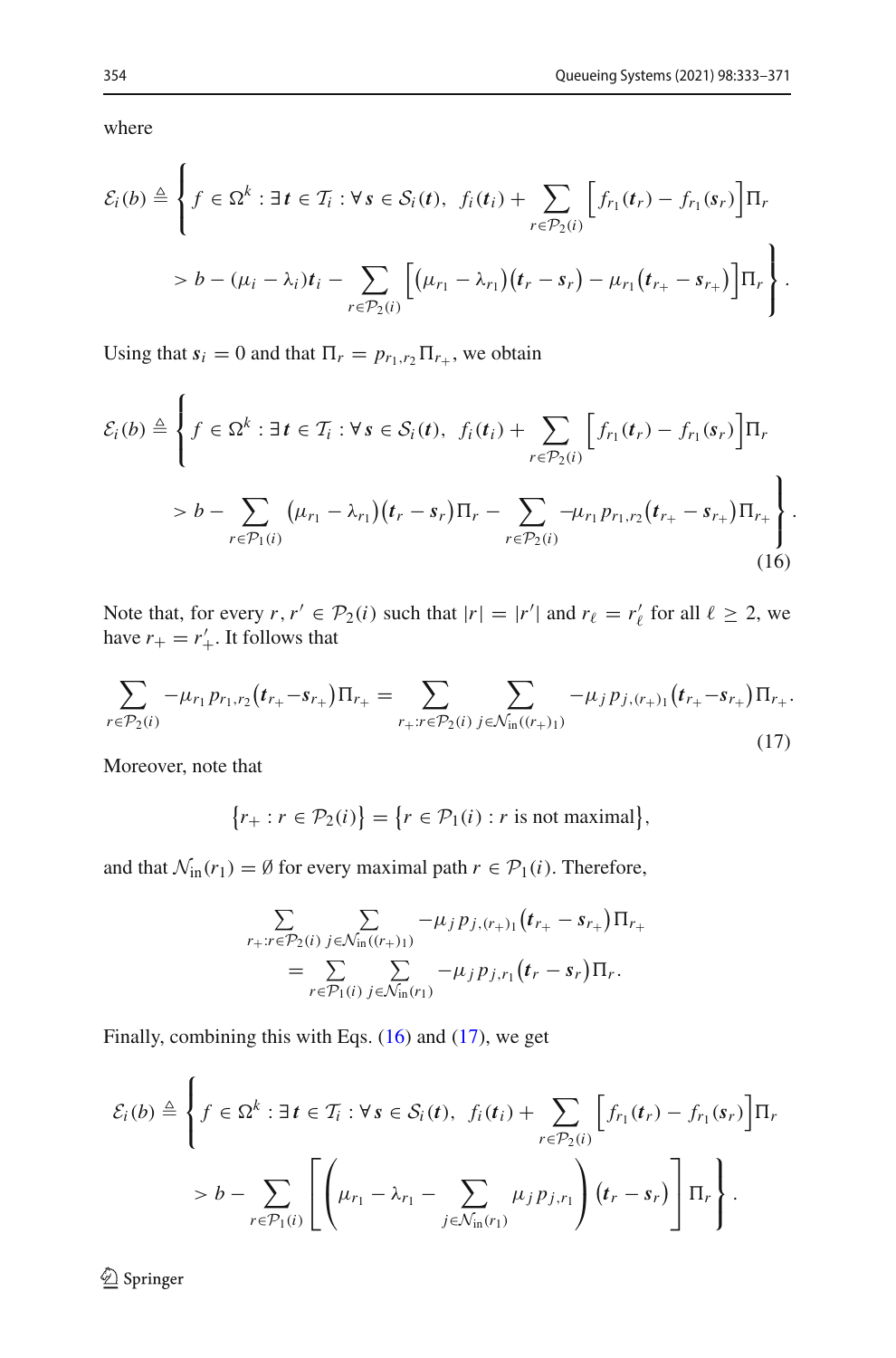#### <span id="page-23-0"></span>**Appendix C. Proof of Theorem [3](#page-11-0)**

The proof consists of two steps. First, we decompose the event  $\mathcal{E}_i(b)$  given in Theorem [2](#page-10-1) as a union of intersections of simpler events that only involve the sample paths at fixed times, and we majorize the probability of the intersection by the probability of the least likely one (Lemma [3\)](#page-23-1). Then, we use Cramér's theorem to obtain the decay rate of the least likely of these simpler events by solving the additional quadratic optimization problem that arises by its application (Lemma [4\)](#page-24-0).

<span id="page-23-1"></span>**Lemma 3** *We have*

$$
\inf_{f \in \mathcal{E}_i(b)} \left\{ \mathbb{I}(f) \right\} \geq \inf_{t \in \mathcal{T}_i} \sup_{s \in \mathcal{S}_i(t)} \inf_{f \in \mathcal{U}_{t,s}} \left\{ \mathbb{I}(f) \right\},\,
$$

*where*

$$
\mathcal{U}_{t,s} \triangleq \Big\{ f \in \Omega^k : f_i(t_i) + \sum_{r \in \mathcal{P}_2(i)} \Big[ f_{r_1}(t_r) - f_{r_1}(t_r - t_i) \Big] \Pi_r \geq b - \big( \mu_i - \overline{\lambda}_i \big) t_i \text{ and}
$$

$$
f_i(t_i) + \sum_{r \in \mathcal{P}_2(i)} \Big[ f_{r_1}(t_r) - f_{r_1}(s_r) \Big] \Pi_r \geq b - \big( \mu_i - \overline{\lambda}_i \big) t_i - c_i(t,s) \Big\}.
$$

*Remark 11* Note that the first condition in the definition of the set  $\mathcal{U}_{t,s}$  is the same as the second one, but with  $s_r = t_r - t_i$ , for all  $r \in \mathcal{P}_2(i)$ . This generalizes Theorem 3.2 in [\[7](#page-38-4)], where an appropriate  $\mathcal{U}_{t,s}$  is defined by having the first condition being the same as the second one but with  $s_r = 0$ , for all  $r \in \mathcal{P}_2(i)$ . In the case of a tandem with arrivals only to the first queue, both definitions are equivalent.

*Proof* Recall that

$$
\mathcal{E}_i(b) \triangleq \left\{ f \in \Omega^k : \exists t \in \mathcal{T}_i : \forall s \in \mathcal{S}_i(t), \ f_i(t_i) \right\}
$$

$$
+ \sum_{r \in \mathcal{P}_2(i)} \left[ f_{r_1}(t_r) - f_{r_1}(s_r) \right] \Pi_r > b - (\mu_i - \overline{\lambda}_i)t_i - c_i(t, s) \right\}.
$$

Thus,

$$
\mathcal{E}_i(b) = \bigcup_{t \in \mathcal{T}_i} \bigcap_{s \in \mathcal{S}_i(t)} \mathcal{E}_{t,s},
$$

where

$$
\mathcal{E}_{t,s} \triangleq \left\{ f \in \Omega^k : f_i(t_i) + \sum_{r \in \mathcal{P}_2(i)} \left[ f_{r_1}(t_r) - f_{r_1}(s_r) \right] \Pi_r > b - (\mu_i - \overline{\lambda}_i)t_i - c_i(t,s) \right\}.
$$

Then, we have

<span id="page-23-2"></span>
$$
\inf_{f \in \mathcal{E}_i(b)} \left\{ \mathbb{I}(f) \right\} = \inf_{t \in \mathcal{T}_i} \inf_{f \in \bigcap_{s \in \mathcal{S}_i(t)} \mathcal{E}_{t,s}} \left\{ \mathbb{I}(f) \right\}.
$$
\n(18)

 $\mathcal{D}$  Springer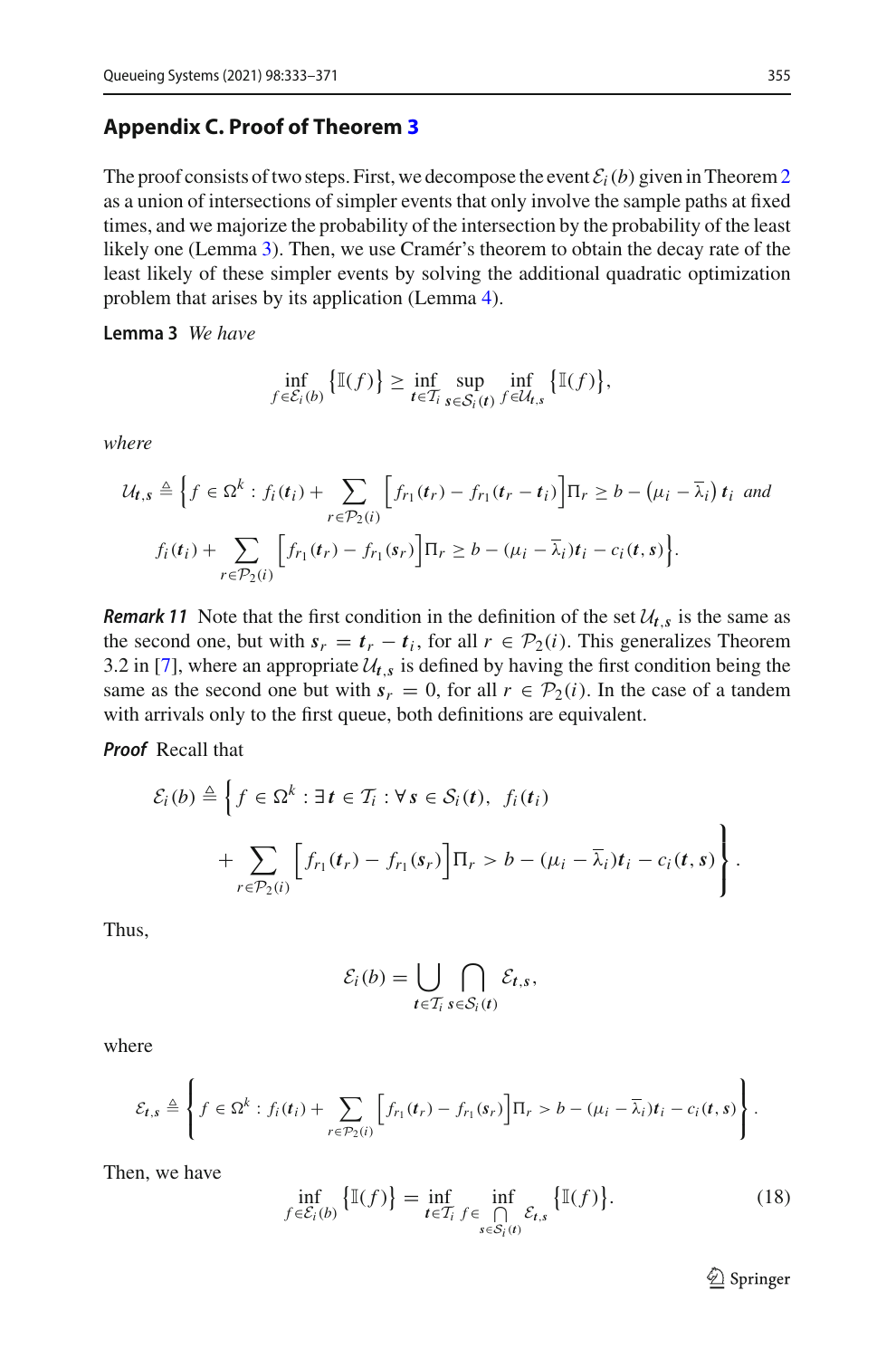Now fix  $t \in \mathcal{T}_i$ , and consider the innermost infimum. Since f is continuous, then

$$
f_i(t_i) + \sum_{r \in \mathcal{P}_2(i)} \left[ f_{r_1}(t_r) - f_{r_1}(s_r) \right] \Pi_r > b - (\mu_i - \overline{\lambda}_i)t_i - c_i(t, s)
$$

for all  $s \in S_i(t)$  implies

$$
f_i(t_i) + \sum_{r \in \mathcal{P}_2(i)} \left[ f_{r_1}(t_r) - f_{r_1}(s_r) \right] \Pi_r \geq b - (\mu_i - \overline{\lambda}_i)t_i - c_i(t, s)
$$

for all  $s \in \overline{S_i(t)}$ . Hence

$$
\bigcap_{s\in\mathcal{S}_i(t)}\mathcal{E}_{t,s}\subset\bigcap_{s\in\overline{\mathcal{S}_i(t)}}\mathcal{U}_{t,s}\subset\mathcal{U}_{t,r},
$$

for all  $r \in S_i(t)$ , and thus

$$
\inf_{\substack{f \in \bigcap_{s \in \mathcal{S}_i(t)}}} \mathcal{E}_{t,s} \left\{ \mathbb{I}(f) \right\} \geq \inf_{f \in \mathcal{U}_{t,r}} \left\{ \mathbb{I}(f) \right\}.
$$

Therefore,

$$
\inf_{f \in \bigcap_{s \in \mathcal{S}_i(t)} \mathcal{E}_{t,s}} \left\{ \mathbb{I}(f) \right\} \geq \sup_{r \in \mathcal{S}_i(t)} \inf_{f \in \mathcal{U}_{t,r}} \left\{ \mathbb{I}(f) \right\}.
$$

Combining this with [\(18\)](#page-23-2) completes the proof.

*Remark 12* Note that, by taking the supremum over all  $r \in S_i(t)$  at the end of the proof, we are essentially upper bounding the probability of an intersection with the probability of the least likely event.

While we have made progress toward obtaining the desired expression for the limiting overflow probability, the expression in Lemma [3](#page-23-1) still depends on the rate function  $\mathbb{I}$ . We now proceed to compute this simpler expression.

<span id="page-24-0"></span>**Lemma 4** *Under Assumption [2,](#page-6-1) for*  $t \in \mathcal{T}_i$  *and*  $s \in \mathcal{S}_i(t)$ *, we have* 

$$
\inf_{f \in \mathcal{U}_{t,s}} \left\{ \mathbb{I}(f) \right\} = \begin{cases} \frac{\left[ b - (\mu_i - \overline{\lambda}_i)t_i \right]^2}{2 \sqrt{\text{ar}\left( \overline{\lambda}_i(t - t_i, t) \right)}}, & \text{if } k_i^b(t, s) < c_i(t, s), \\ \text{or } s = t - t_i, \\ \frac{\left[ b - (\mu_i - \overline{\lambda}_i)t_i - c_i(t, s) \right]^2}{2 \sqrt{\text{ar}\left( \overline{\lambda}_i(s, t) \right)}}, & \text{if } h_i^b(t, s) > c_i(t, s), \\ \frac{\left[ b - (\mu_i - \overline{\lambda}_i)t_i \right]^2}{2 \sqrt{\text{ar}\left( \overline{\lambda}_i(t - t_i, t) \right)}} + \frac{\left[ k_i^b(t, s) - c_i(t, s) \right]^2}{2 \sqrt{\text{ar}\left( \overline{\lambda}_i(s, t) \right)} \left[ \overline{\lambda}_i(t - t_i, t) - b - (\mu_i - \overline{\lambda}_i)t_i \right]}, & \text{otherwise.} \end{cases}
$$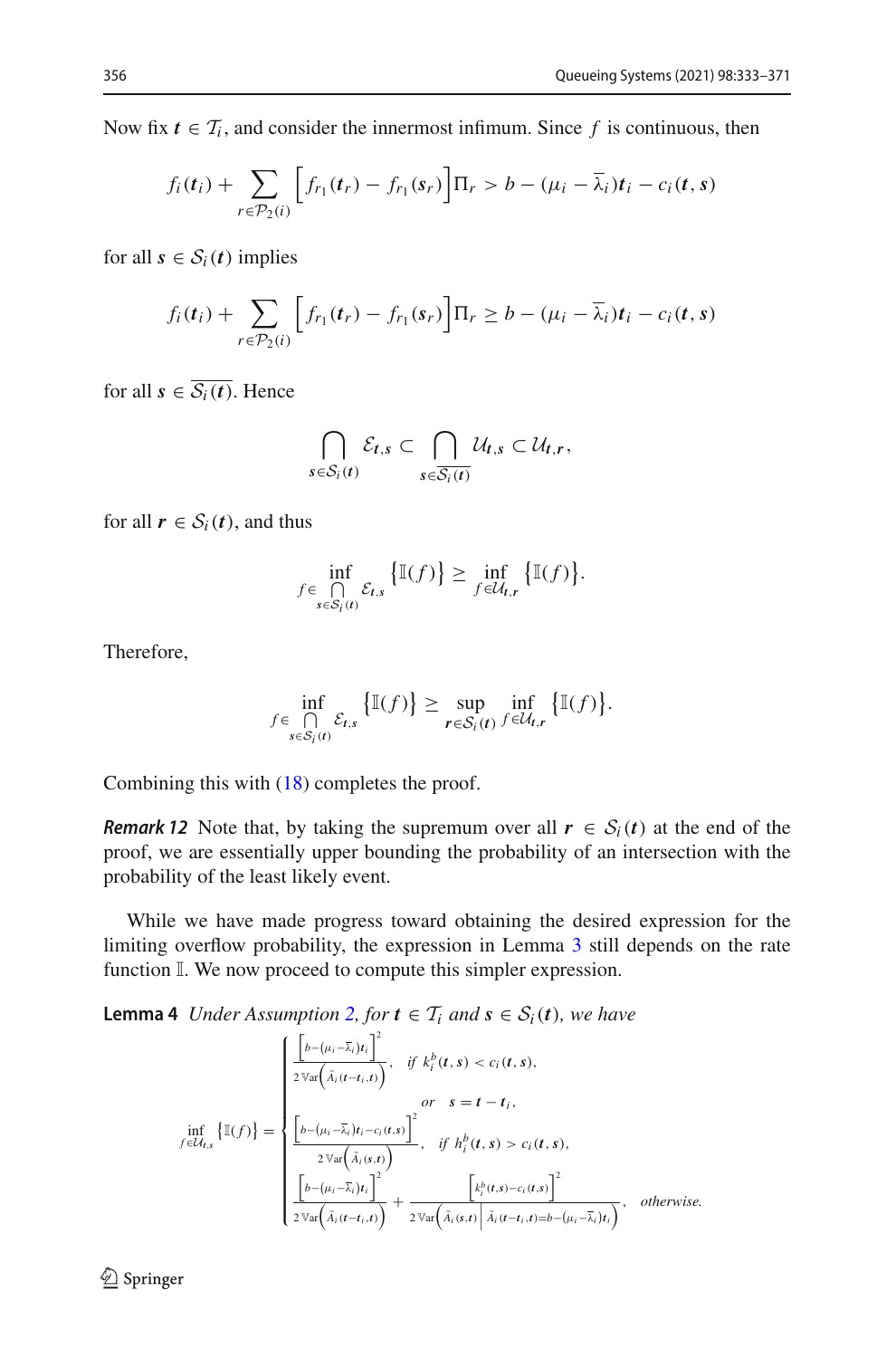#### *Proof* Recall that

<span id="page-25-0"></span>
$$
\mathbb{P}\left(\frac{A^{(n)}(\cdot)-n\lambda\cdot}{n}\in\mathcal{U}_{t,s}\right)
$$

can be rewritten as

$$
\mathbb{P}\left(\frac{1}{n}\left(A_i^{(n)}(t_i) + \sum_{r \in \mathcal{P}_2(i)} \left[A_{r_1}^{(n)}(t_r) - A_{r_1}^{(n)}(t_r - t_i)\right] \Pi_r\right) \ge b - \mu_i t_i \quad \text{and}
$$
\n
$$
\frac{1}{n}\left(A_i^{(n)}(t_i) + \sum_{r \in \mathcal{P}_2(i)} \left[A_{r_1}^{(n)}(t_r) - A_{r_1}^{(n)}(s_r)\right] \Pi_r\right)
$$
\n
$$
\ge b - \mu_i t_i - \sum_{r \in \mathcal{P}_2(i)} \mu_{r_1}\left[(t_r - t_{r_+}) - (s_r - s_{r_+})\right] \Pi_r\right).
$$
\n(19)

Since this probability only depends on the state of the trajectories at fixed points in time, that is, only depends on a finite set of Gaussian random variables, it follows that  $U_t$ <sub>*s*</sub> is a I-continuity set, and thus Schilder's theorem implies that

<span id="page-25-2"></span><span id="page-25-1"></span>
$$
-\lim_{n\to\infty}\frac{1}{n}\log\mathbb{P}\left(\frac{A^{(n)}(\cdot)-n\lambda\cdot}{n}\in\mathcal{U}_{t,s}\right)=\inf_{f\in\mathcal{U}_{t,s}}\big\{\mathbb{I}(f)\big\}.\tag{20}
$$

We now proceed to compute the left-hand side.

First, consider the exceptional case where  $s = t - t_i$ . Substituting this in [\(19\)](#page-25-0), we get

$$
\mathbb{P}\left(\frac{A^{(n)}(\cdot) - n\lambda \cdot}{n} \in \mathcal{U}_{t,s}\right)
$$
\n
$$
= \mathbb{P}\left(\frac{1}{n}\left(A_i^{(n)}(t_i) + \sum_{r \in \mathcal{P}_2(i)} \left[A_{r_1}^{(n)}(t_r) - A_{r_1}^{(n)}(t_r - t_i)\right] \Pi_r\right) \ge b - \mu_i t_i\right). \tag{21}
$$

Moreover, by Cramér's theorem, we have that

$$
-\lim_{n\to\infty}\frac{1}{n}\log\mathbb{P}\left(\frac{1}{n}\left(A_i^{(n)}(t_i)+\sum_{r\in\mathcal{P}_2(i)}\left[A_{r_1}^{(n)}(t_r)-A_{r_1}^{(n)}(t_r-t_i)\right]\Pi_r\right)\geq b-\mu_it_i\right)
$$

$$
=\frac{\left[b-(\mu_i-\overline{\lambda}_i)\,t_i\right]^2}{2\,\mathbb{V}\text{ar}\left(\overline{A}_i(t-t_i,t)\right)}.
$$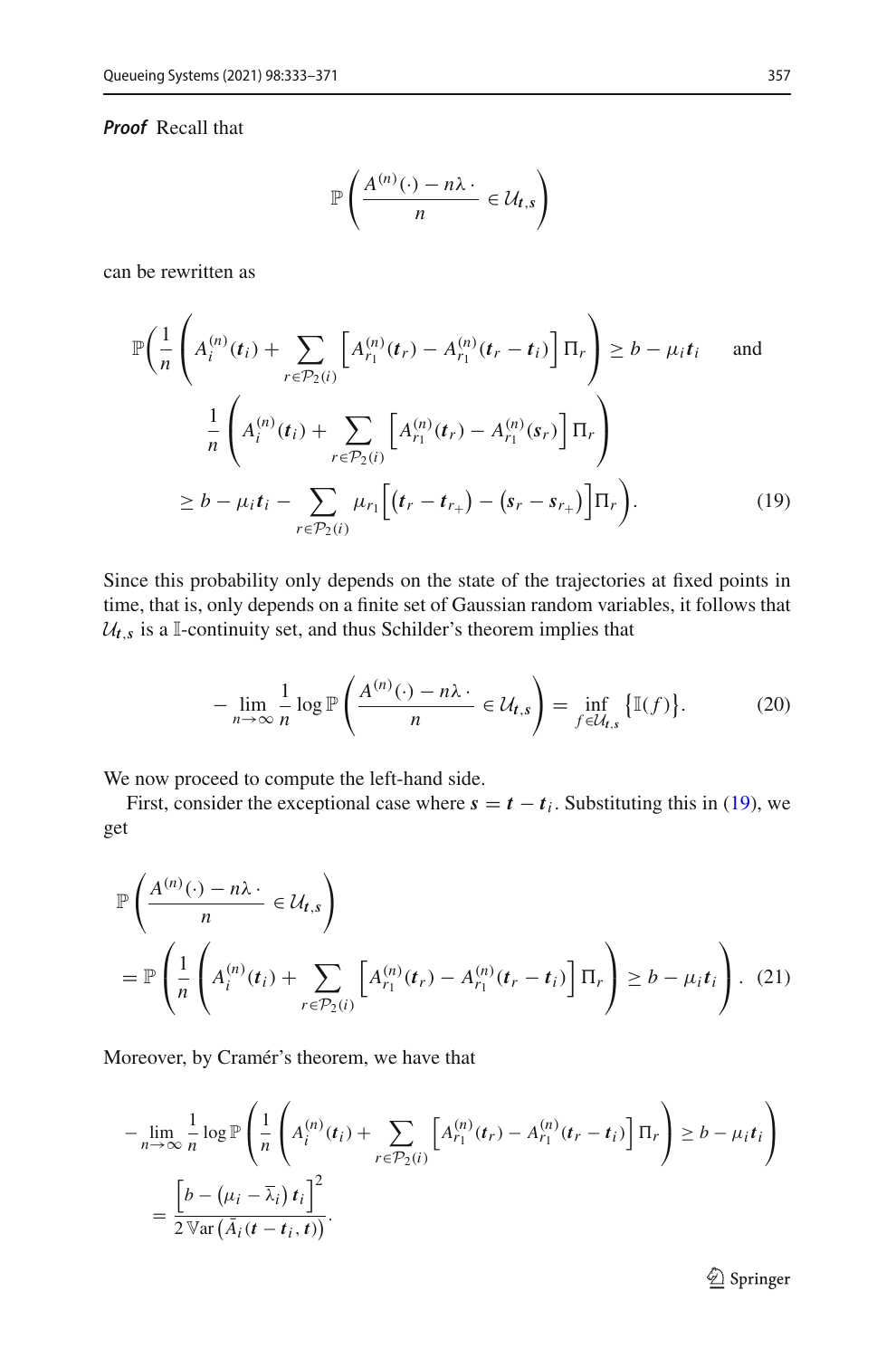Combining this with  $(20)$  and  $(21)$ , we obtain

$$
\inf_{f \in \mathcal{U}_{t,s}} \left\{ \mathbb{I}(f) \right\} = \frac{\left[ b - \left( \mu_i - \overline{\lambda}_i \right) t_i \right]^2}{2 \operatorname{Var} \left( \overline{\dot{A}}_i \left( t - t_i, t \right) \right)}.
$$

Now consider the case when  $s \neq t - t_i$ . By the multivariate version of Cramér's theorem, we have that

$$
\lim_{n \to \infty} \frac{1}{n} \log \mathbb{P}\left(\frac{1}{n} \left(A_i^{(n)}(t_i) + \sum_{r \in \mathcal{P}_2(i)} \left[A_{r_1}^{(n)}(t_r) - A_{r_1}^{(n)}(s_r)\right] \Pi_r\right) \ge
$$
\n
$$
b - \mu_i t_i - \sum_{r \in \mathcal{P}_2(i)} \mu_{r_1} \left[(t_r - t_{r_+}) - (s_r - s_{r_+})\right] \Pi_r,
$$
\n
$$
\frac{1}{n} \left(A_i^{(n)}(t_i) + \sum_{r \in \mathcal{P}_2(i)} \left[A_{r_1}^{(n)}(t_r) - A_{r_1}^{(n)}(t_r - t_i)\right] \Pi_r\right) \ge b - \mu_i t_i\right)
$$
\n
$$
= \inf \left\{\Lambda_{t,s}(y, z) : y \ge b - (\mu_i - \overline{\lambda}_i) t_i;
$$
\n
$$
z \ge b - (\mu_i - \overline{\lambda}_i) t_i - c_i(t, s)\right\},
$$

where

<span id="page-26-1"></span>
$$
\Lambda_{t,s}(y,z) \triangleq \frac{1}{2}(y,z) \left( \nabla u \left( \overline{A}_i(t-t_i,t) \right) \nabla v \left( \overline{A}_i(t-t_i,t), \overline{A}_i(s,t) \right) \right)^{-1} (y,z)^\top.
$$
\n
$$
\nabla u \left( \overline{A}_i(s,t) \right) \nabla u \left( \overline{A}_i(s,t) \right)
$$
\n
$$
(22)
$$

Combining this with  $(19)$  and  $(20)$ , we get that

$$
\inf_{f \in \mathcal{U}_{t,s}} \left\{ \mathbb{I}(f) \right\} = \inf \left\{ \Lambda_{t,s}(y,z) : y \ge b - \left( \mu_i - \overline{\lambda}_i \right) t_i ; z \ge b - \left( \mu_i - \overline{\lambda}_i \right) t_i - c_i(t,s) \right\}. \tag{23}
$$

Since  $\Lambda_{t,s}$  is quadratic and the constraints are linear, it follows by standard calculus that the optimal values of *y* and *z* are

<span id="page-26-2"></span><span id="page-26-0"></span>
$$
y^* \triangleq \max \left\{ b - (\mu_i - \overline{\lambda}_i) t_i, \left[ \frac{\text{Cov}(\overline{A}_i(t - t_i, t), \overline{A}_i(s, t))}{\text{Var}(\overline{A}_i(s, t))} \right] z^* \right\}.
$$
 (24)

and

$$
z^* \triangleq \max\left\{b - (\mu_i - \overline{\lambda}_i)t_i - c_i(t, s), \left[\frac{\mathbb{C}\text{ov}\left(\overline{A}_i(t - t_i, t), \overline{A}_i(s, t)\right)}{\mathbb{V}\text{ar}\left(\overline{A}_i(t - t_i, t)\right)}\right]y^*\right\},\tag{25}
$$

respectively. Although this gives four possible combinations for(*y*∗,*z*∗), the following lemma states that one of them is not possible.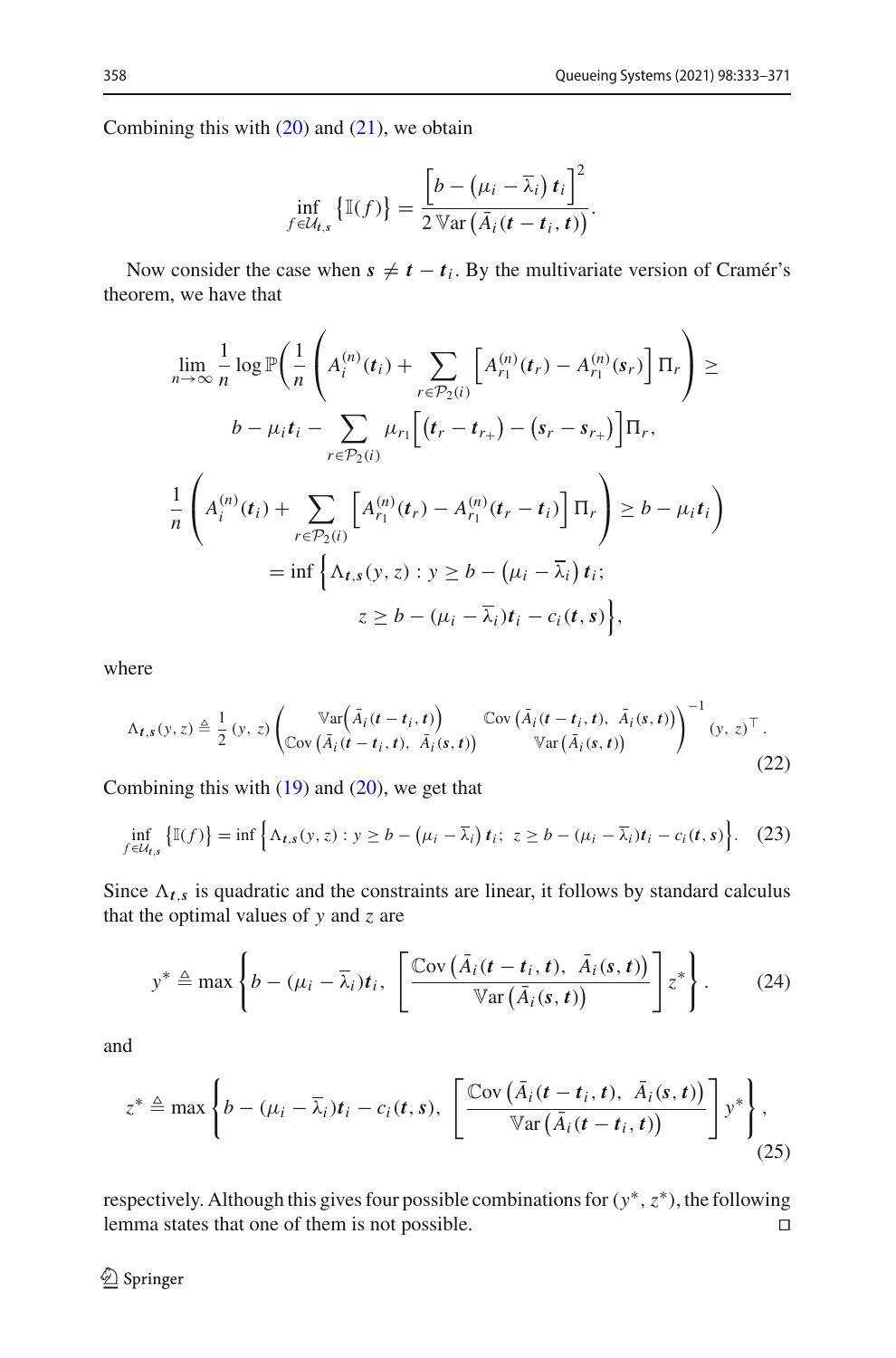<span id="page-27-0"></span>**Claim 1** *For all*  $t \in T_i$  *and*  $s \in S_i(t)$  *such that*  $s ≠ t - t_i$ *, we have that* 

$$
y^* = b - (\mu_i - \overline{\lambda}_i) t_i
$$
, and/or  $z^* = b - (\mu_i - \overline{\lambda}_i) t_i - c_i(t, s)$ .

*Proof* Suppose that

<span id="page-27-1"></span>
$$
y^* = \left[\frac{\text{Cov}\left(\bar{A}_i(t-t_i,t), \ \bar{A}_i(s,t)\right)}{\text{Var}\left(\bar{A}_i(s,t)\right)}\right]z^* > b - \left(\mu_i - \bar{\lambda}_i\right)t_i,\tag{26}
$$

and that

$$
z^* = \left[\frac{\operatorname{Cov}\left(\bar{A}_i(t-t_i,t), \ \bar{A}_i(s,t)\right)}{\operatorname{Var}\left(\bar{A}_i(t-t_i,t)\right)}\right] y^* > b - (\mu_i - \bar{\lambda}_i)t_i - c_i(t,s).
$$

Then, we have

$$
y^* = \left[ \frac{\text{Cov}(\bar{A}_i(t-t_i,t), \ \bar{A}_i(s,t))^2}{\text{Var}(\bar{A}_i(t-t_i,t)) \text{Var}(\bar{A}_i(s,t))} \right] y^*,
$$

which is impossible because the Cauchy–Schwarz inequality implies that

$$
\frac{\operatorname{Cov}\left(\bar{A}_{i}(t-t_{i},t), \ \bar{A}_{i}(s,t)\right)^{2}}{\operatorname{Var}\left(\bar{A}_{i}(t-t_{i},t)\right) \operatorname{Var}\left(\bar{A}_{i}(s,t)\right)} < 1, \tag{27}
$$

for all *t*, and *s* such that  $s \neq t - t_i$ .

Combining Claim [1](#page-27-0) with [\(26\)](#page-27-1) and [\(25\)](#page-26-0), we conclude that  $z^* > b - (\mu_i - \overline{\lambda}_i)t_i$  –  $c_i(t, s)$  if and only if

$$
b-(\mu_i-\overline{\lambda}_i)t_i-c_i(t,s)<\left[\frac{\text{Cov}(\overline{A}_i(t-t_i,t), \overline{A}_i(s,t))}{\text{Var}(\overline{A}_i(t-t_i,t))}\right]\left[b-(\mu_i-\overline{\lambda}_i) t_i\right],
$$

which is equivalent to

$$
c_i(t,s) > \left[\frac{\text{Cov}(\bar{A}_i(t-t_i,t), \ \bar{A}_i(t-t_i,s))}{\text{Var}(\bar{A}_i(t-t_i,t))}\right]\left[b - (\mu_i - \bar{\lambda}_i) t_i\right] = k_i^b(t,s).
$$

In that case, substituting the optimal values

$$
y^* = b - (\mu_i - \lambda_i)t_i,
$$
  
\n
$$
z^* = \left[\frac{\text{Cov}(\bar{A}_i(t - t_i, t), \bar{A}_i(s, t))}{\text{Var}(\bar{A}_i(t - t_i, t))}\right][b - (\mu_i - \bar{\lambda}_i)t_i]
$$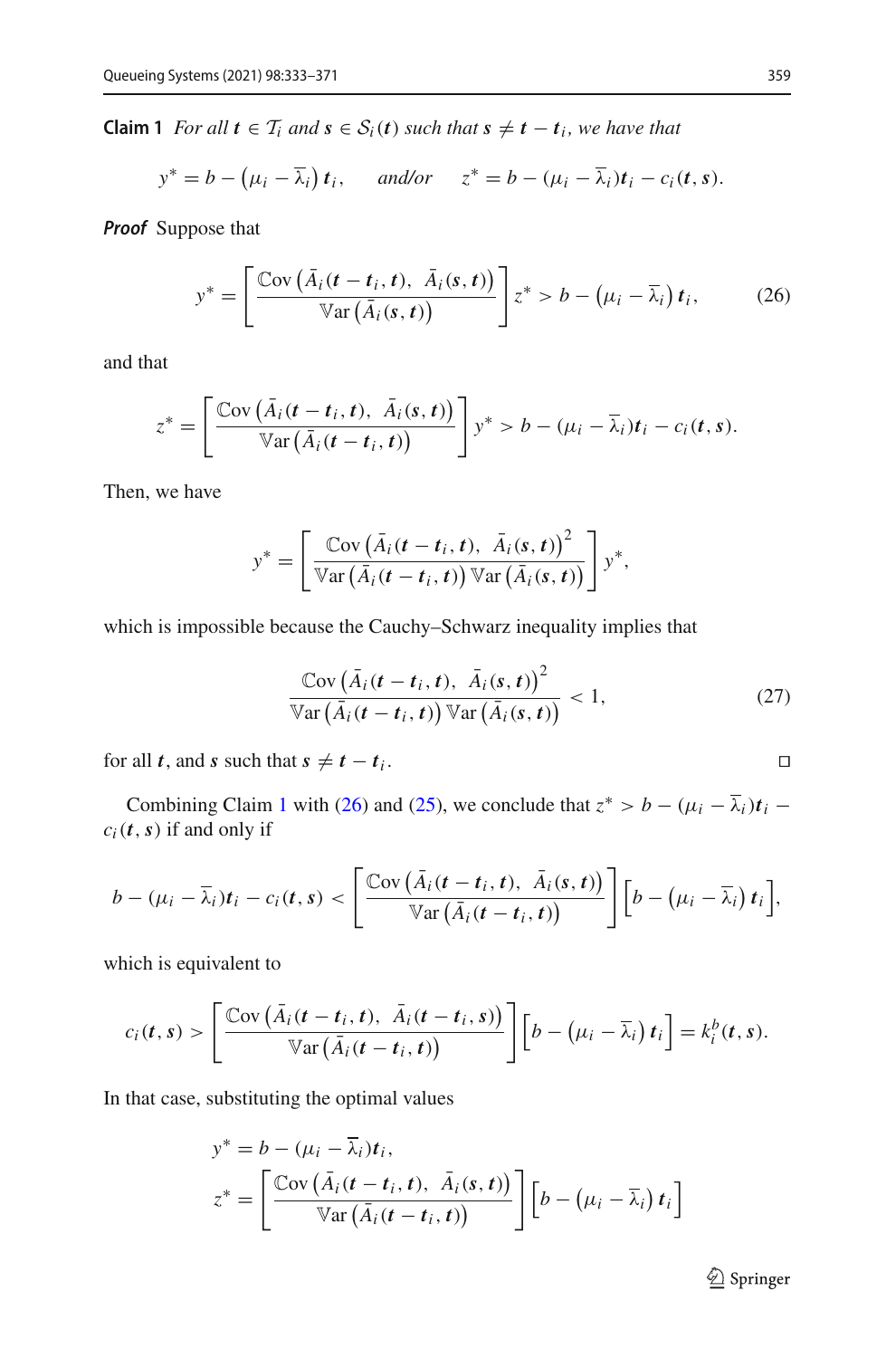in [\(22\)](#page-26-1), we obtain

$$
\Lambda_{t,s}(y^*,z^*)
$$
\n
$$
= \frac{y^{*2}\text{Var}\left(\bar{A}_i(s,t)\right) - 2y^*z^*\text{Cov}\left(\bar{A}_i(t-t_i,t), \ \bar{A}_i(s,t)\right) + z^{*2}\text{Var}\left(\bar{A}_i(t-t_i,t)\right)}{2\left[\text{Var}\left(\bar{A}_i(t-t_i,t)\right)\text{Var}\left(\bar{A}_i(s,t)\right) - \text{Cov}\left(\bar{A}_i(t-t_i,t), \ \bar{A}_i(s,t)\right)^2\right]}
$$
\n
$$
= \frac{\left[\text{Var}\left(\bar{A}_i(s,t)\right) - 2\frac{\text{Cov}\left(\bar{A}_i(t-t_i,t), \ \bar{A}_i(s,t)\right)^2}{\text{Var}\left(\bar{A}_i(t-t_i,t)\right)} + \frac{\text{Cov}\left(\bar{A}_i(t-t_i,t), \ \bar{A}_i(s,t)\right)^2}{\text{Var}\left(\bar{A}_i(t-t_i,t)\right)}\right]\left[b - \left(\mu_i - \bar{\lambda}_i\right)t_i\right]^2}{2\left[\text{Var}\left(\bar{A}_i(t-t_i,t)\right)\text{Var}\left(\bar{A}_i(s,t)\right) - \text{Cov}\left(\bar{A}_i(t-t_i,t), \ \bar{A}_i(s,t)\right)^2\right]}
$$
\n
$$
= \frac{\left[b - \left(\mu_i - \bar{\lambda}_i\right)t_i\right]^2}{2\text{Var}\left(\bar{A}_i(t-t_i,t)\right)}.
$$

Combining this with [\(23\)](#page-26-2) we get that, if

<span id="page-28-0"></span>
$$
k_i^b(t,s) < c_i(t,s),\tag{28}
$$

then

$$
\inf_{f \in \mathcal{U}_{t,s}} \left\{ \mathbb{I}(f) \right\} = \frac{\left[ b - (\mu_i - \overline{\lambda}_i)t_i \right]^2}{2 \operatorname{Var} \left( \overline{A}_i(t - t_i, t) \right)}.
$$

On the other hand, combining Claim [1](#page-27-0) with Eqs. [\(26\)](#page-27-1) and [\(25\)](#page-26-0), we also get that

$$
y^* > b - (\mu_i - \overline{\lambda}_i)t_i
$$

if and only if

$$
\left[\frac{\text{Cov}\left(\bar{A}_i(t-t_i,t), \ \bar{A}_i(s,t)\right)}{\text{Var}\left(\bar{A}_i(s,t)\right)}\right][b-(\mu_i-\bar{\lambda}_i)t_i-c_i(t,s)] > b-(\mu_i-\bar{\lambda}_i)t_i,
$$

which is equivalent to

$$
c_i(t,s) < \left[\frac{\text{Cov}(\bar{A}_i(s,t), \ \bar{A}_i(t-t_i,s))}{\text{Var}(\bar{A}_i(s,t))}\right] \left[b - (\mu_i - \bar{\lambda}_i) t_i - c_i(t,s)\right] = h_i^b(t,s).
$$

In that case, substituting the optimal values

$$
z^* = b - (\mu_i - \overline{\lambda}_i) t_i - c_i(t, s),
$$
  

$$
y^* = \left[ \frac{\text{Cov}(\overline{A}_i(t - t_i, t), \overline{A}_i(s, t))}{\text{Var}(\overline{A}_i(s, t))} \right] [b - (\mu_i - \overline{\lambda}_i) t_i - c_i(t, s)]
$$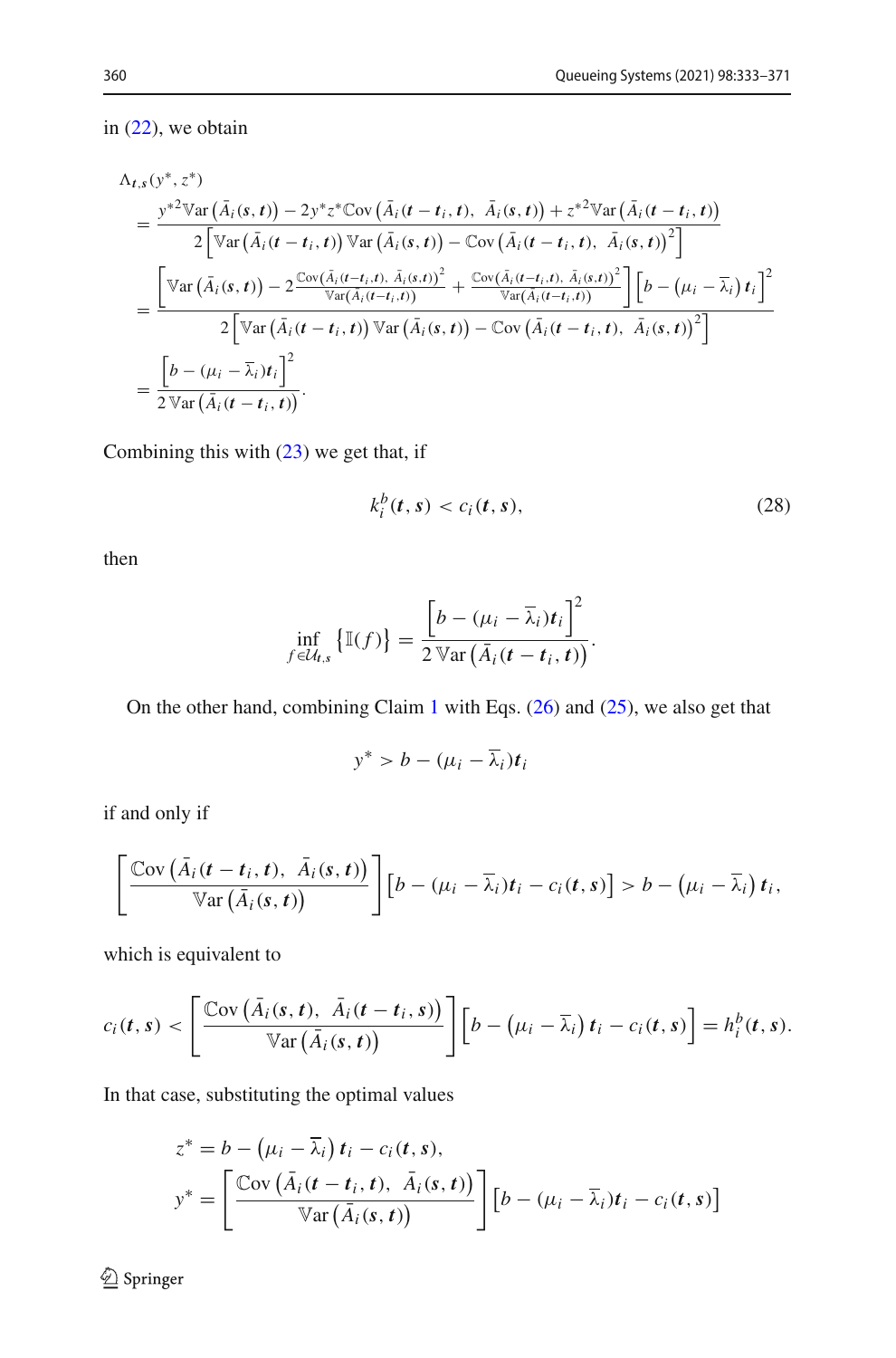in [\(22\)](#page-26-1), we obtain that  $\Lambda_{t,s}(y^*, z^*)$  equals

$$
\frac{\int e^{-\frac{\lambda}{2}} \mathbb{V}\mathrm{ar}\left(\bar{A}_{i}(\mathbf{s},t)\right)-2\mathbb{V}^{*}z^{*}\mathbb{C}\mathrm{ov}\left(\bar{A}_{i}(\mathbf{t}-t_{i},t),\ \bar{A}_{i}(\mathbf{s},t)\right)+z^{*2}\mathbb{V}\mathrm{ar}\left(\bar{A}_{i}(\mathbf{t}-t_{i},t)\right)}{2\left[\mathbb{V}\mathrm{ar}\left(\bar{A}_{i}(\mathbf{t}-t_{i},t)\right)\mathbb{V}\mathrm{ar}\left(\bar{A}_{i}(\mathbf{s},t)\right)-\mathbb{C}\mathrm{ov}\left(\bar{A}_{i}(\mathbf{t}-t_{i},t),\ \bar{A}_{i}(\mathbf{s},t)\right)^{2}\right]}\right]}{\left[\frac{\mathbb{C}\mathrm{ov}(\bar{A}_{i}(\mathbf{t}-t_{i},t),\ \bar{A}_{i}(\mathbf{s},t))^{2}}{\mathbb{V}\mathrm{ar}\left(\bar{A}_{i}(\mathbf{s},t)\right)}-2\frac{\mathbb{C}\mathrm{ov}\left(\bar{A}_{i}(\mathbf{t}-t_{i},t),\ \bar{A}_{i}(\mathbf{s},t)\right)^{2}}{\mathbb{V}\mathrm{ar}\left(\bar{A}_{i}(\mathbf{s},t)\right)}+\mathbb{V}\mathrm{ar}\left(\bar{A}_{i}(\mathbf{t}-t_{i},t)\right)\right]\left[b-\left(\mu_{i}-\bar{\lambda}_{i}\right)t_{i}-c_{i}(\mathbf{t},s)\right]^{2}}{2\left[\mathbb{V}\mathrm{ar}\left(\bar{A}_{i}(\mathbf{t}-t_{i},t)\right)\mathbb{V}\mathrm{ar}\left(\bar{A}_{i}(\mathbf{s},t)\right)-\mathbb{C}\mathrm{ov}\left(\bar{A}_{i}(\mathbf{t}-t_{i},t),\ \bar{A}_{i}(\mathbf{s},t)\right)^{2}\right]}\right]}{\left[\frac{b-\left(\mu_{i}-\bar{\lambda}_{i}\right)t_{i}-c_{i}(\mathbf{t},s)\right]^{2}}{2\mathbb{V}\mathrm{ar}\left(\bar{A}_{i}(\mathbf{s},t)\right)}.
$$

Combining this with [\(23\)](#page-26-2) we get that, if

<span id="page-29-0"></span>
$$
h_i^b(t,s) > c_i(t,s),\tag{29}
$$

then

$$
\inf_{f \in \mathcal{U}_{t,s}} \left\{ \mathbb{I}(f) \right\} = \frac{\left[b - (\mu_i - \overline{\lambda}_i)t_i - c_i(t,s)\right]^2}{2 \operatorname{Var}(\overline{A}_i(s,t))}.
$$

Finally, if neither [\(28\)](#page-28-0) nor [\(29\)](#page-29-0) hold, Claim [1](#page-27-0) implies that

$$
y^* = b - (\mu_i - \overline{\lambda}_i)t_i,
$$
  
\n
$$
z^* = b - (\mu_i - \overline{\lambda}_i)t_i - c_i(t, s).
$$

Combining this with [\(23\)](#page-26-2), we obtain that  $\Lambda_{t,s}(y^*, z^*)$  equals

$$
\frac{y^{*2}\nabla ar(\bar{A}_{i}(s,t)) - 2y^{*}z^{*}\nabla \alpha(\bar{A}_{i}(t-t_{i},t), \bar{A}_{i}(s,t)) + z^{*2}\nabla ar(\bar{A}_{i}(t-t_{i},t))}{2 \left[\nabla ar(\bar{A}_{i}(t-t_{i},t)) \nabla ar(\bar{A}_{i}(s,t)) - \nabla \alpha(\bar{A}_{i}(t-t_{i},t), \bar{A}_{i}(s,t))\nabla ar(\bar{A}_{i}(t-t_{i},t)) + z^{*2}\nabla ar(\bar{A}_{i}(t-t_{i},t))\n\right]
$$
\n
$$
= \frac{y^{*2}\nabla ar(\bar{A}_{i}(s,t)) \nabla ar(\bar{A}_{i}(t-t_{i},t)) - 2y^{*}z^{*}\nabla \alpha(\bar{A}_{i}(t-t_{i},t), \bar{A}_{i}(s,t)) \nabla ar(\bar{A}_{i}(t-t_{i},t)) + z^{*2}\nabla ar(\bar{A}_{i}(t-t_{i},t))}{2 \left[\nabla ar(\bar{A}_{i}(t-t_{i},t))\nabla ar(\bar{A}_{i}(t-t_{i},t)) - y^{*}\nabla \alpha(\bar{A}_{i}(t-t_{i},t), \bar{A}_{i}(s,t))\n\right]^{2}\n+ \frac{[z^{*}\nabla ar(\bar{A}_{i}(t-t_{i},t)) - y^{*}\nabla \alpha(\bar{A}_{i}(t-t_{i},t), \bar{A}_{i}(s,t))]^{2}}{2 \left[\nabla ar(\bar{A}_{i}(t-t_{i},t))\nabla ar(\bar{A}_{i}(t-t_{i},t))\n\right]
$$
\n
$$
= \frac{\left[b - (\mu_{i} - \bar{\lambda}_{i})t_{i}\right]^{2}}{2 \left[\nabla ar(\bar{A}_{i}(t-t_{i},t))\n\right]}
$$
\n
$$
+ \frac{\left[\left[b - (\mu_{i} - \bar{\lambda}_{i})t_{i}\right]^{2}\nabla \alpha(\bar{A}_{i}(t-t_{i},t), \bar{A}_{i}(t-t_{i},s)) - c_{i}(t,s)\nabla ar(\bar{A}_{i}(t-t_{i},t))\n\right]^{2}}{2 \left[\nabla ar(\bar{A}_{i}(t-t_{i},t))\n\nabla ar(\bar{A}_{i}(t-t_{i},t))\n\right]
$$
\n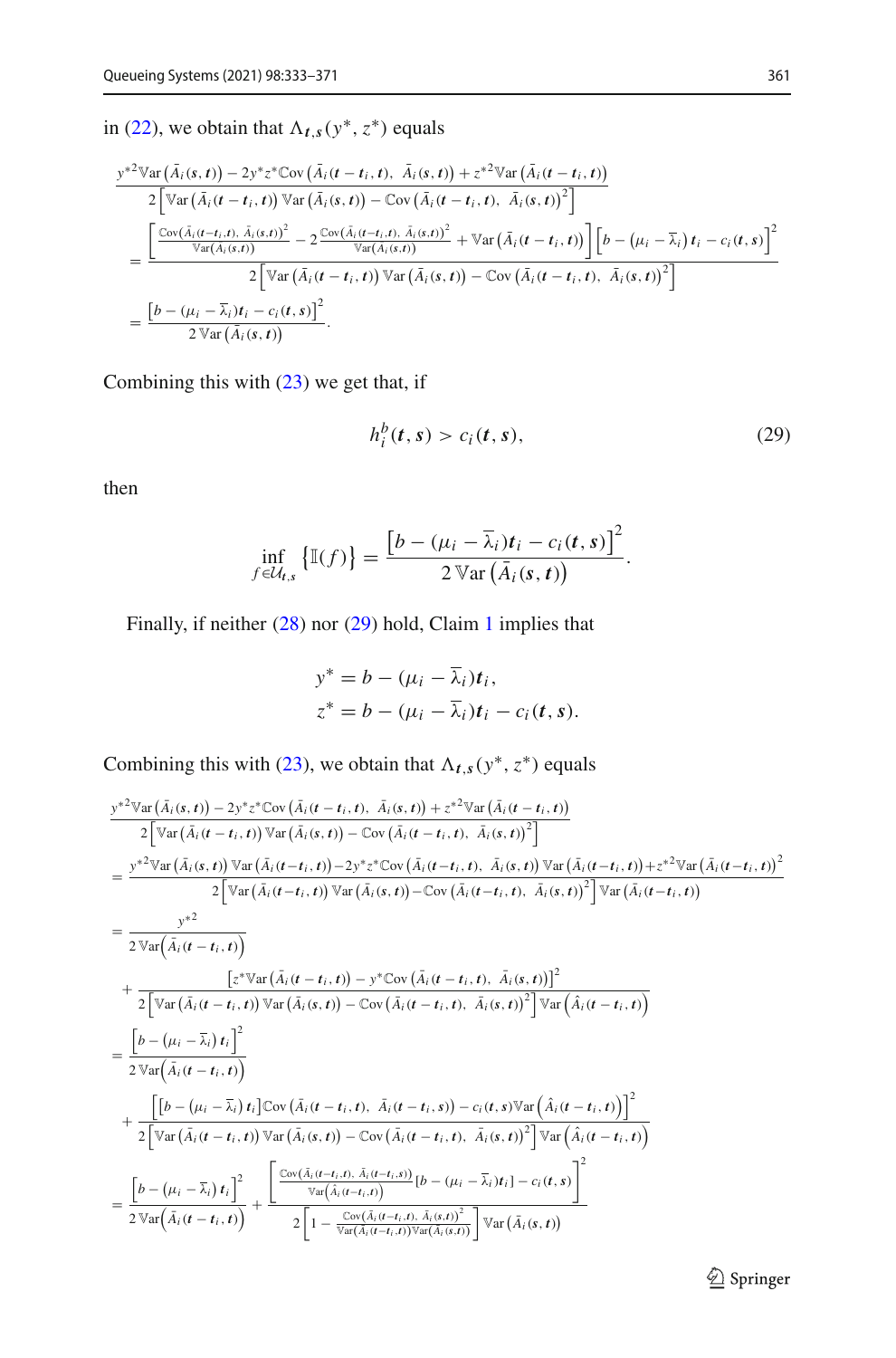$$
= \frac{\left[b - (\mu_i - \overline{\lambda}_i) t_i\right]^2}{2 \mathbb{V}\text{ar}\left(\overline{\tilde{A}}_i(t-t_i,t)\right)} + \frac{\left[k_i^b(t,s) - c_i(t,s)\right]^2}{2 \mathbb{V}\text{ar}\left(\overline{\tilde{A}}_i(s,t) \mid \overline{\tilde{A}}_i(t-t_i,t) = b - (\mu_i - \overline{\lambda}_i) t_i\right)}.
$$

Combining this with [\(23\)](#page-26-2) we get that, if

$$
k_i^b(t,s) \geq c_i(t,s) \quad \text{and} \quad h_i^b(t,s) \leq c_i(t,s),
$$

then

$$
\inf_{f \in \mathcal{U}_{t,s}} \left\{ \mathbb{I}(f) \right\} = \frac{\left[ b - \left( \mu_i - \overline{\lambda}_i \right) t_i \right]^2}{2 \operatorname{Var} \left( \overline{A}_i (t - t_i, t) \right)} + \frac{\left[ k_i^b(t, s) - c_i(t, s) \right]^2}{2 \operatorname{Var} \left( \overline{A}_i (s, t) \right) \left[ \overline{A}_i (t - t_i, t) = b - \left( \mu_i - \overline{\lambda}_i \right) t_i \right)},
$$

as desired. Combining Lemmas [3](#page-23-1) and [4](#page-24-0) concludes the proof of Theorem [3.](#page-11-0)

#### <span id="page-30-0"></span>**Appendix D. Proof of Theorem [4](#page-13-0)**

Given Theorem [3,](#page-11-0) it is enough to show that if

<span id="page-30-1"></span>
$$
k_i^b(t^*, s) < c_i(t^*, s) \,, \tag{30}
$$

for all  $s \in S_i(t^*)$  such that  $s \neq t^* - t_i^*$ , then

$$
-\lim_{n\to\infty}\frac{1}{n}\log\mathbb{P}\left(Q_i^{(n)}>bn\right)\leq \inf_{t\in\mathcal{T}_i}\left\{\frac{\left[b-\left(\mu_i-\overline{\lambda}_i\right)t_i\right]^2}{2\mathbb{V}\text{ar}\left(\overline{A}_i(t-t_i,t)\right)}\right\}.
$$

In the proof of Theorem [3,](#page-11-0) the lower bound in the decay rate was obtained by replacing the decay rate of an intersection of events by the decay rate of the least likely of these. Therefore, if the optimum path in this least likely set happens to be in all the sets in the intersection, then the bound is tight. In particular, if *t* ∗ and *s*∗ are optimizers in the lower bound of Theorem [3,](#page-11-0) then we need to show that the most probable path in  $U_t$ <sup>\*</sup>, *s*<sup>\*</sup> is in  $\mathcal{E}_i(b)$ . Furthermore, since Theorem [1](#page-10-3) states that  $\mathcal{E}_i(b)$  is a I-continuity set, then it is enough to show that the most probable path in  $\mathcal{U}_{t^*,s^*}$  is in  $\mathcal{E}_i(b)$ .

**Claim 2** If  $k_i^b$  ( $t^*, s$ ) < c<sub>i</sub> ( $t^*, s$ ), for all  $s \in S_i(t^*)$  such that  $s \neq t^* - t_i^*$ , then a most *probable path in*  $U_{t^*,s^*}$  *is*  $f^* \in \Omega^k$  *such that* 

$$
f_j^*(\cdot) = \mathbb{E}\left[\hat{A}_j(\cdot) \left| \bar{A}_i(t^* - t_i^*, t^*)\right| = b - \left(\mu_i - \overline{\lambda}_i\right) t_i^* \right],
$$

*for*  $j \in \{1, ..., k\}$ *.*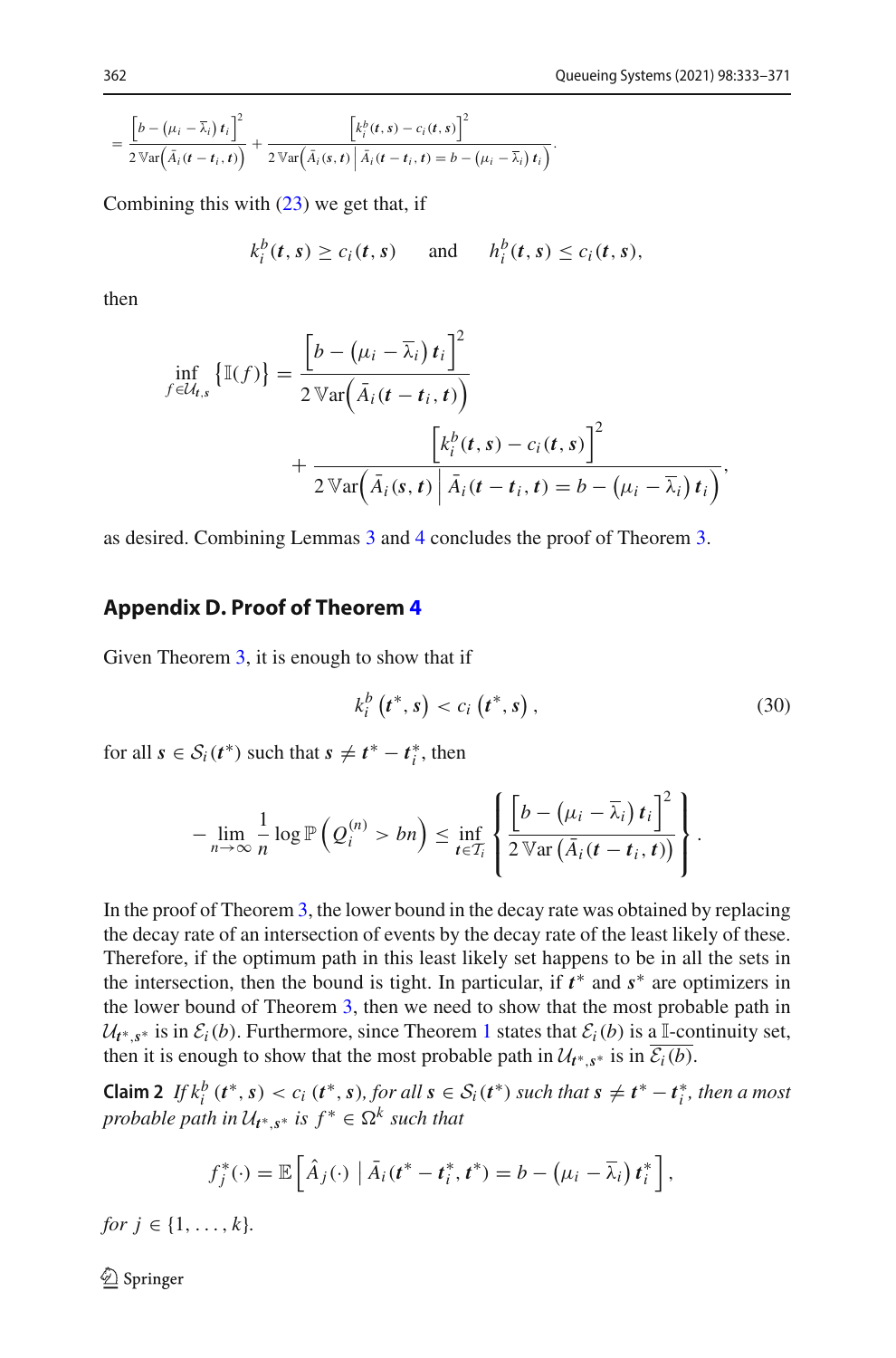*Proof* For  $j \in \{1, \ldots, k\}$ , we have

$$
f_j^*(\cdot) = \frac{\mathbb{C}\mathrm{ov}\left(\hat{A}_j(\cdot), \ \bar{A}_i(t^* - t_i^*, t^*)\right)}{\mathbb{V}\mathrm{ar}\left(\bar{A}_i(t^* - t_i^*, t^*)\right)} \Big[b - \left(\mu_i - \bar{\lambda}_i\right)t_i^*\Big].
$$

Then, we can write

$$
f^*(\cdot) = \left(\sum_{r \in \mathcal{P}_1(i)} \left[\Sigma(t_r^*, \cdot) - \Sigma(t_r^* - t_i^*, \cdot)\right] \cdot e_{r_1} \Pi_r\right) \left[\frac{b - (\mu_i - \overline{\lambda}_i) t_i^*}{\mathbb{V}\text{ar}(\overline{A}_i(t^* - t_i^*, t^*))}\right],
$$

and thus  $f^*$  is in the RKHS  $\mathcal{R}^k$ . Then, we have

$$
\mathbb{I}(f^*) = \frac{1}{2} \langle f^*, f^* \rangle_{\mathcal{R}^k}
$$
\n
$$
= \frac{1}{2} \left( \sum_{r \in \mathcal{P}_1(i)} \sum_{r' \in \mathcal{P}_1(i)} e_{r_1}^{\top} \left[ \Sigma(t_r^*, t_{r'}^*) - \Sigma(t_r^*, t_{r'}^* - t_l^*) - \Sigma(t_r^* - t_l^*, t_{r'}^*) \right] \right)
$$
\n
$$
\sum_{r \in \mathcal{P}_1(i)} + \Sigma(t_r^* - t_l^*, t_{r'}^* - t_l^*) \Big] \cdot e_{r_1}^{\top} \Pi_r \Pi_{r'} \right) \left[ \frac{b - (\mu_i - \overline{\lambda}_i) t_l^*}{\sqrt{\text{ar}(\overline{A}_i(t^* - t_l^*, t^*))}} \right]^2
$$
\n
$$
= \frac{1}{2} \left( \sum_{r \in \mathcal{P}_1(i)} \sum_{r' \in \mathcal{P}_1(i)} \left[ \text{Cov} \left( \hat{A}_{r_1}(t_r^*), \hat{A}_{r_1'}(t_{r'}^*) - \text{Cov} \left( \hat{A}_{r_1}(t_r^*), \hat{A}_{r_1'}(t_{r'}^* - t_l^*) \right) \right) \right. \left. - \text{Cov} \left( \hat{A}_{r_1}(t_r^* - t_l^*), \hat{A}_{r_1'}(t_{r'}^*) \right) \right]
$$
\n
$$
= \frac{1}{2} \left( \sum_{r \in \mathcal{P}_1(i)} \sum_{r' \in \mathcal{P}_1(i)} \text{Cov} \left( \hat{A}_{r_1}(t_r^* - t_l^*), \hat{A}_{r_1'}(t_{r'}^* - t_l^*) \right) \right] \Pi_r \Pi_{r'} \right) \left[ \frac{b - (\mu_i - \overline{\lambda}_i) t_l^*}{\sqrt{\text{ar}(\overline{A}_i(t^* - t_l^*, t^*))}} \right]^2
$$
\n
$$
= \frac{1}{2} \left[ \sum_{r \in \mathcal{P}_1(i)} \sum_{r' \in \mathcal{P}_1(i)} \text{Cov} \left( \hat{A}_{r_1}(t_r^*) - \hat{A}_{r_1'}(t_r^* - t_l^*) \right) \right]
$$
\n<

Since  $k_i^b$  ( $t^*, s$ ) <  $c_i$  ( $t^*, s$ ) for all  $s \in S_i(t^*)$  such that  $s \neq t^* - t_i^*$ , the expression above is equal to the lower bound in Theorem [3.](#page-11-0) It follows that *f* ∗ is a most probable path in the set  $\mathcal{U}_{t^*,s^*}$ .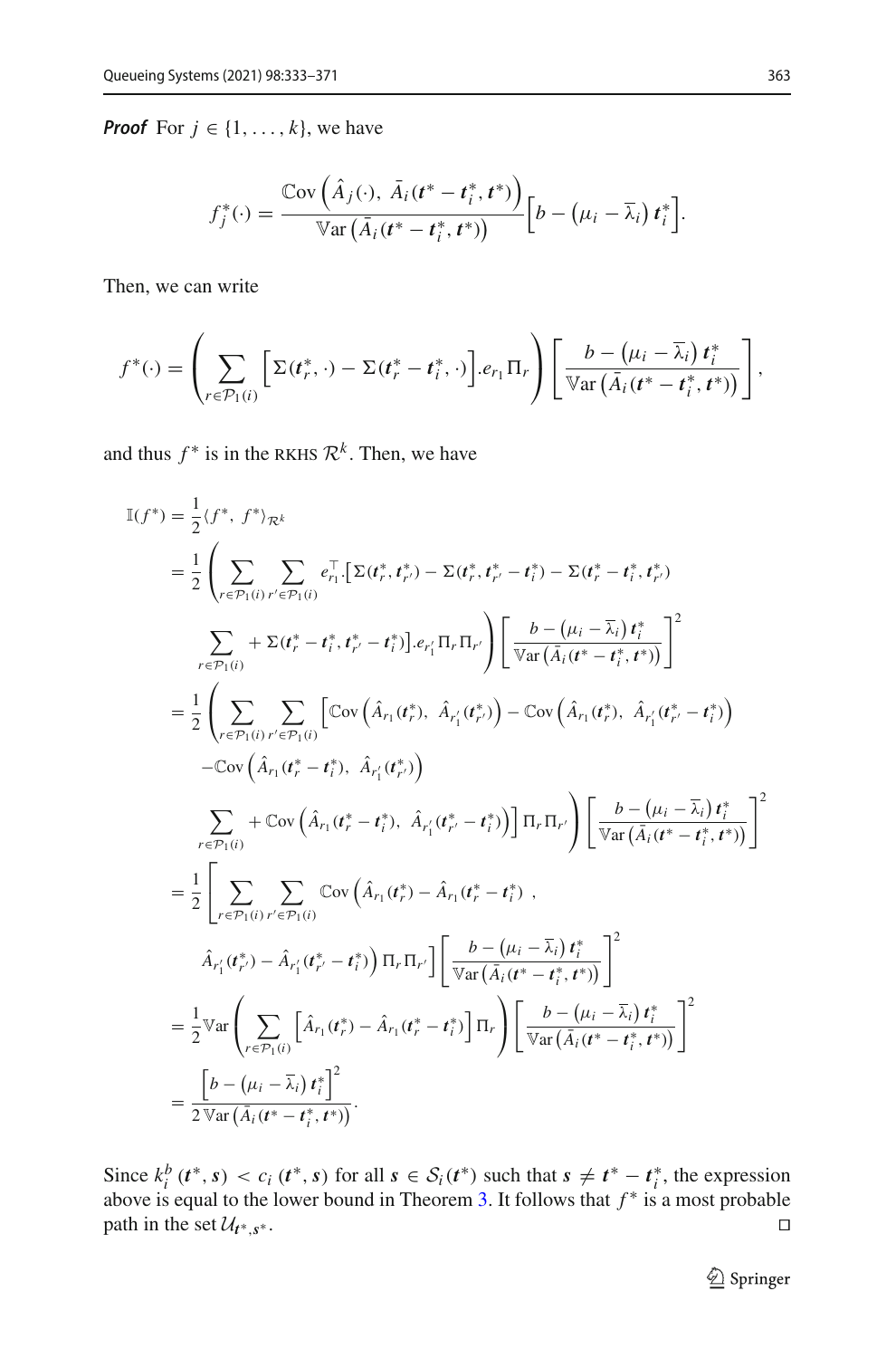To complete the proof, we just need to show that  $f^* \in \overline{\mathcal{E}_i(b)}$ , i.e., we need to show that there exists  $t \in \overline{T_i}$  such that

$$
f_i^*(t_i) + \sum_{r \in \mathcal{P}_2(i)} \left[ f_{r_1}^*(t_r) - f_{r_1}^*(s_r) \right] \Pi_r \ge b - \left( \mu_i - \overline{\lambda}_i \right) t_i - c_i(t, s),
$$

for all  $s \in S_i(t)$ . For  $t = t^*$ , we have

$$
f_i^*(t_i^*) + \sum_{r \in \mathcal{P}_2(i)} \left[ f_{r_1}^*(t_r^*) - f_{r_1}^*(s_r) \right] \Pi_r
$$
  
=  $\mathbb{E} \left[ \bar{A}_i(s, t^*) \mid \bar{A}_i(t^* - t_i^*, t^*) = b - (\mu_i - \bar{\lambda}_i) t_i^* \right]$   
=  $b - (\mu_i - \bar{\lambda}_i) t_i^* +$   
 $\mathbb{E} \left[ \bar{A}_i(s, t^* - t_i^*) \mid \bar{A}_i(t^* - t_i^*, t^*) = b - (\mu_i - \bar{\lambda}_i) t_i^* \right]$   
=  $b - (\mu_i - \bar{\lambda}_i) t_i^* - k_i^b(t^*, s).$ 

Finally, combining this with [\(30\)](#page-30-1) and the fact that  $k_i^b$  ( $t^*, t^* - t_i^*$ ) = 0 =  $c_i$  ( $t^*$ ,  $t^* - t_i^*$ ), we obtain

$$
f_i^*(t_i^*) + \sum_{r \in \mathcal{P}_2(i)} \left[ f_{r_1}^*(t_r^*) - f_{r_1}^*(s_r) \right] \Pi_r
$$
  
=  $b - (\mu_i - \overline{\lambda}_i) t_i^* - k_i^b(t^*, s) \ge b - (\mu_i - \overline{\lambda}_i) t_i^* - c_i(t^*, s),$ 

for all  $s \in S_i(t^*)$ , which concludes the proof.

## <span id="page-32-0"></span>**Appendix E. Proof of Lemma [2](#page-13-4)**

Since  $t - t_i \in S_i(t)$  for all  $t \in T_i$ , we have

$$
\sup_{s \in S_i(t)} \left\{ \frac{\left[b - \left(\mu_i - \overline{\lambda}_i\right)t_i - c_i(t,s)\right]^2}{2 \operatorname{Var}\left(\overline{A}_i(s,t)\right)}\right\} \geq \frac{\left[b - \left(\mu_i - \overline{\lambda}_i\right)t_i\right]^2}{2 \operatorname{Var}\left(\overline{A}_i(t-t_i,t)\right)},
$$

for all  $t \in \mathcal{T}_i$ . Therefore, we have

$$
\sup_{s\in\mathcal{S}_i(t)}\left\{\mathbb{I}_i^b(t,s)\right\}\geq \frac{\left[b-\left(\mu_i-\overline{\lambda}_i\right)t_i\right]^2}{2\,\mathbb{V}\text{ar}\left(\overline{A}_i(t-t_i,t)\right)},
$$

 $\hat{2}$  Springer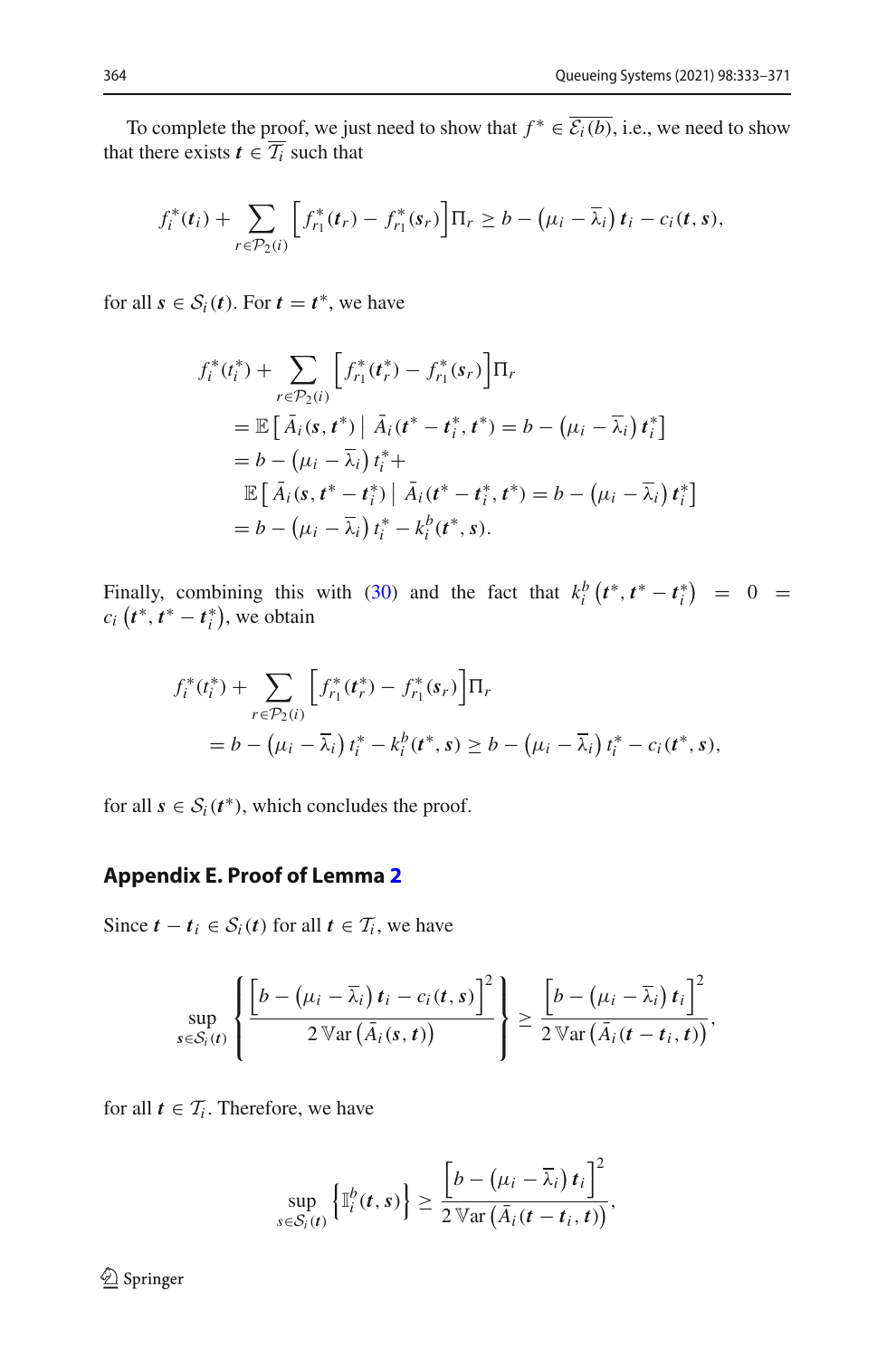and thus

$$
\inf_{t \in \mathcal{T}_i} \sup_{s \in \mathcal{S}_i(t)} \left\{ \mathbb{I}_i^b(t,s) \right\} \geq \inf_{t \in \mathcal{T}_i} \left\{ \frac{\left[ b - \left( \mu_i - \overline{\lambda}_i \right) t_i \right]^2}{2 \, \mathbb{V} \text{ar} \left( \overline{A}_i(t-t_i,t) \right)} \right\} = \frac{\left[ b - \left( \mu_i - \overline{\lambda}_i \right) \tilde{t}_i \right]^2}{2 \, \mathbb{V} \text{ar} \left( \overline{A}_i \left( \tilde{t} - \tilde{t}_i, \tilde{t} \right) \right)}.
$$
\n(31)

On the other hand, since  $k_i^b(\tilde{t}, s) < c_i(\tilde{t}, s)$  for all  $s \in S_i(\tilde{t})$  such that  $s \neq \tilde{t} - \tilde{t}_i$ , we have

<span id="page-33-1"></span>
$$
\mathbb{I}_{i}^{b}(\tilde{t},s) = \frac{\left[b - (\mu_{i} - \overline{\lambda}_{i}) \tilde{t}_{i}\right]^{2}}{2 \operatorname{Var} (\overline{A}_{i} (\tilde{t} - \tilde{t}_{i}, \tilde{t}))},
$$

for all  $s \in S_i(\tilde{t})$ . Combining this with [\(31\)](#page-33-1), we get

$$
\inf_{t \in \mathcal{T}_i} \sup_{s \in \mathcal{S}_i(t)} \left\{ \mathbb{I}_i^b(t,s) \right\} = \frac{\left[ b - \left( \mu_i - \overline{\lambda}_i \right) \tilde{t}_i \right]^2}{2 \operatorname{Var} \left( \bar{A}_i \left( \tilde{t} - \tilde{t}_i, \tilde{t} \right) \right)}.
$$
\n(32)

In particular, this means that we can pick  $\tilde{t} = t^*$ , and thus  $k_i^b(t^*, s) = k_i^b(\tilde{t}, s)$  $c_i(t, s) = c_i(t^*, s)$ , for all  $s \in S_i(t^*)$  such that  $s \neq t^* - t_i^*$ .

#### <span id="page-33-0"></span>**Appendix F. Proof of Theorem [6](#page-14-0)**

Similarly to the proof of Theorem [4,](#page-13-0) if *t* ∗ and *s*∗ are optimizers in the lower bound of Theorem [3,](#page-11-0) we need to show that the most probable path in  $\mathcal{U}_{t^*,s^*}$  is in  $\mathcal{E}_i(b)$ .

**Claim 3** *If*  $h_i^b$  ( $t^*$ ,  $s^*$ )  $\leq$   $c_i$  ( $t^*$ ,  $s^*$ ) and  $k_i^b$  ( $t^*$ ,  $s^*$ )  $\geq$   $c_i$  ( $t^*$ ,  $s^*$ ), then a most probable *path in*  $U_{t^* s^*}$  *is*  $f^* \in \Omega^k$  *such that* 

$$
f_j^*(\cdot) = \mathbb{E}\left[\hat{A}_j(\cdot) \mid \bar{A}_i(t^* - t_i^*, t^*) = b - (\mu_i - \bar{\lambda}_i) t_i^*; \ \bar{A}_i(t^* - t_i^*, s^*) = c_i(t^*, s^*)\right],
$$

*for*  $j \in \{1, ..., k\}$ *.* 

*Proof* Using standard properties of conditional multivariate Normal random variables, we get that

$$
f_j^*(\cdot) = \theta_1^* \mathbb{C}\text{ov}\left(\hat{A}_j(\cdot), \ \bar{A}_i(t^* - t_i^*, t^*)\right) + \theta_2^* \mathbb{C}\text{ov}\left(\hat{A}_j(\cdot), \ \bar{A}_i(t^* - t_i^*, s^*)\right),
$$

for all  $j \in \{1, \ldots, k\}$ , where

$$
\theta^* \triangleq \begin{pmatrix} \mathbb{V}\text{ar}\left(\bar{A}_i(t^* - t_i^*, t^*)\right) & \mathbb{C}\text{ov}\left(\bar{A}_i(t^* - t_i^*, t^*), \ \bar{A}_i(t^* - t_i^*, s^*)\right) \\ \mathbb{C}\text{ov}\left(\bar{A}_i(t^* - t_i^*, t^*), \ \bar{A}_i(t^* - t_i^*, s^*)\right) & \mathbb{V}\text{ar}\left(\bar{A}_i(t^* - t_i^*, s^*)\right) \end{pmatrix}^{-1}
$$

$$
\begin{pmatrix} b - \left(\mu_i - \bar{\lambda}_i\right)t_i^* \\ c_i(t^*, s^*) \end{pmatrix}.
$$

 $\mathcal{D}$  Springer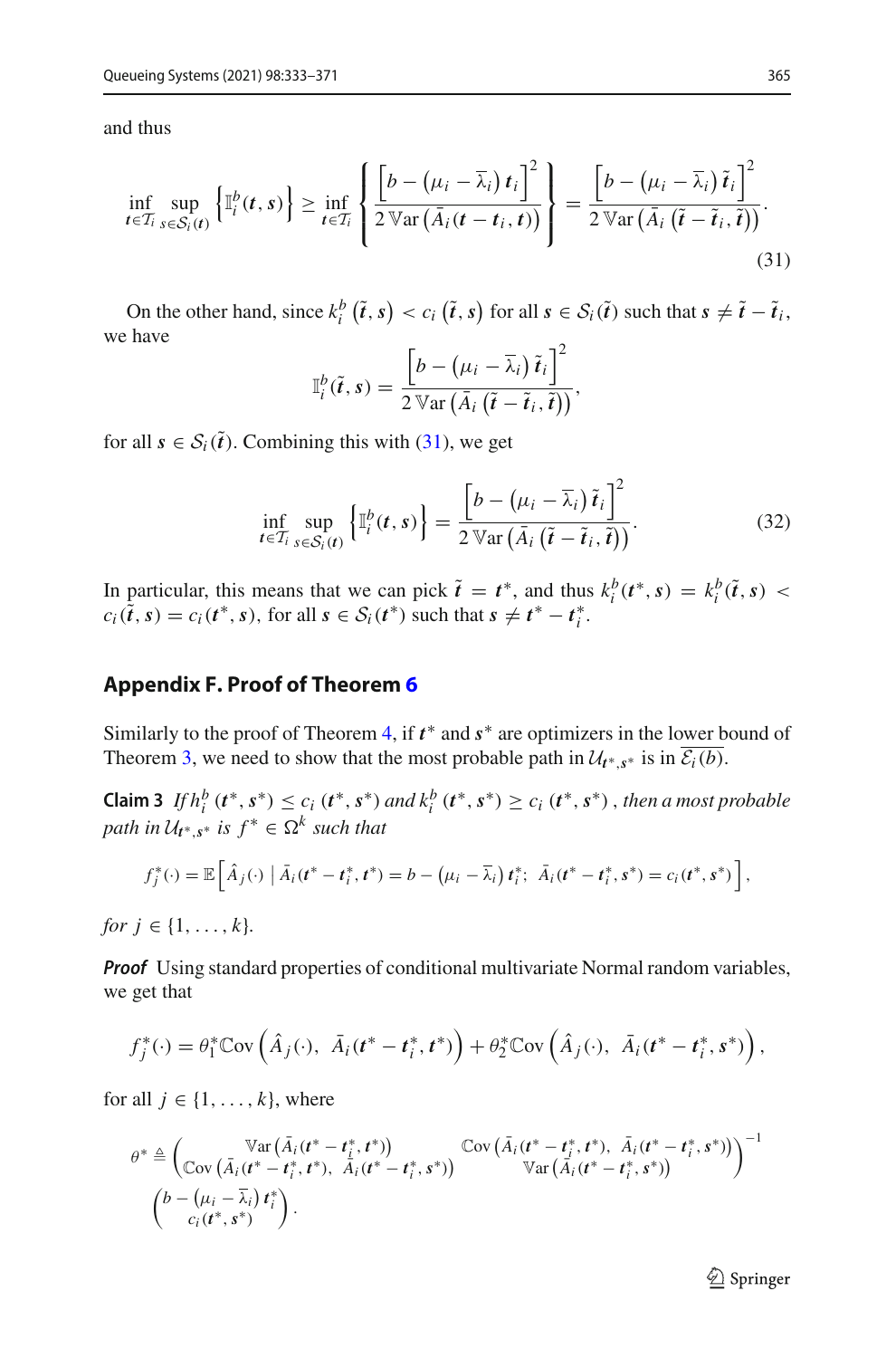Then, we can write

$$
f^*(\cdot) = \theta_1^* \left[ \sum_{r \in \mathcal{P}_1(i)} \left[ \Sigma(t_r^*, \cdot) - \Sigma(t_r^* - t_i^*, \cdot) \right] . e_{r_1} \Pi_r \right] + \theta_2^* \left[ \sum_{r \in \mathcal{P}_1(i)} \left[ \Sigma(s_r^*, \cdot) - \Sigma(t_r^* - t_i^*, \cdot) \right] . e_{r_1} \Pi_r \right],
$$

and thus  $f^*$  is in the RKHS  $\mathcal{R}^k$ . After tedious but straightforward computations we obtain

$$
\mathbb{I}(f^*) = \frac{\left[b - (\mu_i - \overline{\lambda}_i) t_i\right]^2}{2 \operatorname{Var}\left(\overline{A}_i(t - t_i, t)\right)} + \frac{\left[k_i^b(t, t, s) - c_i(t, s)\right]^2}{2 \operatorname{Var}\left(\overline{A}_i(t - t_i, s) \mid \overline{A}_i(t - t_i, t) = b - (\mu_i - \overline{\lambda}_i) t_i\right)}.
$$

Since  $h_i^b$  ( $t^*, s^*$ )  $\leq b - (\mu_i - \overline{\lambda}_i) t_i^*$  and  $k_i^b$  ( $t^*, s^*$ )  $\geq c_i$  ( $t^*, s^*$ ), the equation above is equal to the lower bound in Theorem [3.](#page-11-0) It follows that *f* ∗ is a most probable path in  $\mathcal{U}_{t^*,s^*}$ . □

To complete the proof, we just need to show that  $f^* \in \overline{\mathcal{E}_i(b)}$ , i.e., we need to show that there exists  $t \in \overline{T_i}$  such that

$$
f_i^*(t_i) + \sum_{r \in \mathcal{P}_2(i)} \left[ f_{r_1}^*(t_r) - f_{r_1}^*(s_r) \right] \Pi_r \geq b - \left( \mu_i - \overline{\lambda}_i \right) t_i - c_i(t, s),
$$

for all  $s \in S_i(t)$ . In order to simplify notation, we denote

$$
\overline{\mathbb{E}}[\cdot] \triangleq \mathbb{E}[\cdot|\overline{A}_i(t^* - t_i^*, t^*) = b - (\mu_i - \overline{\lambda}_i)t_i^*;\ \overline{A}_i(t^* - t_i^*, s^*) = c_i(t^*, s^*)].
$$

For  $t = t^*$ , we have

$$
f_i^*(t_i^*) + \sum_{r \in \mathcal{P}_2(i)} \left[ f_{r_1}^*(t_r^*) - f_{r_1}^*(s_r) \right] \Pi_r = \overline{\mathbb{E}} \left[ \hat{A}_i(t_i^*) + \sum_{r \in \mathcal{P}_2(i)} \left[ \hat{A}_{r_1}(t_r^*) - \hat{A}_{r_1}(s_r) \right] \Pi_r \right]
$$
  
=  $b - (\mu_i - \overline{\lambda}_i) t_i^* - \overline{\mathbb{E}} \left[ \sum_{r \in \mathcal{P}_2(i)} \left[ \hat{A}_{r_1}(s_r) - \hat{A}_{r_1}(t_r^* - t_i^*) \right] \Pi_r \right].$ 

Combining this with  $(14)$ , we obtain

$$
f_i^*(t_i^*) + \sum_{r \in \mathcal{P}_2(i)} \left[ f_{r_1}^*(t_r^*) - f_{r_1}^*(s_r) \right] \Pi_r \geq b - (\mu_i - \overline{\lambda}_i) t_i^* - c_i(t^*, s),
$$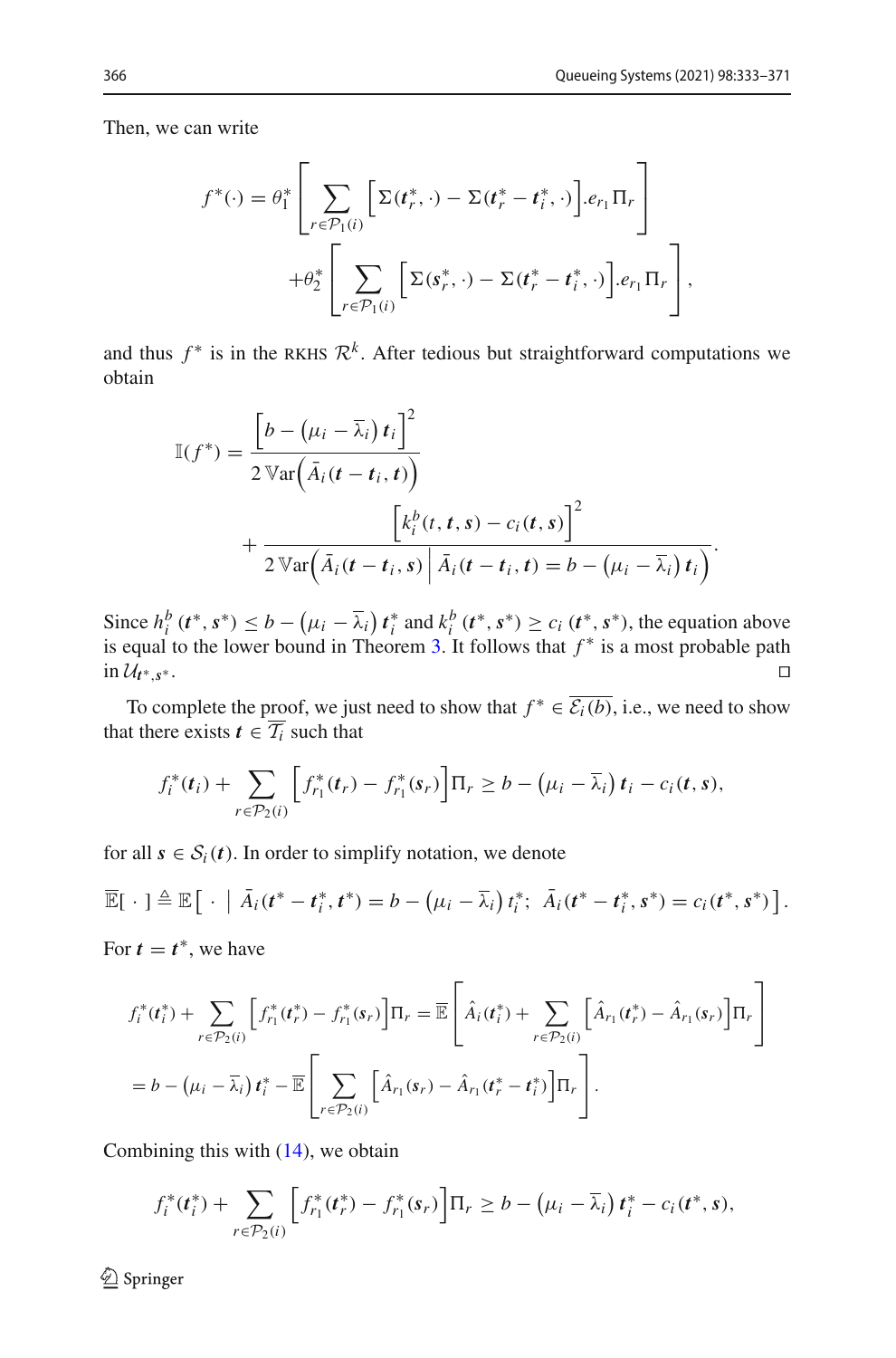for all  $s \in S_i(t^*)$ , which concludes the proof.

## <span id="page-35-0"></span>**Appendix G. Proof of Theorem [7](#page-16-0)**

<span id="page-35-2"></span>We start with a technical lemma.

**Lemma 5** *There exists*

<span id="page-35-1"></span>
$$
t^* \in \underset{t \in \overline{T_i}}{\arg \min} \left\{ \frac{\left[b - (\mu_i - \overline{\lambda}_i)t_i\right]^2}{\mathbb{V}\text{ar}\left(\overline{A}_i(t - t_i, t)\right)} \right\}
$$
(33)

such that  $t_r^* = t_i^*$ , for all  $r \in \mathcal{P}_2(i)$ .

*Proof* Note that the numerator of the function being minimized in [\(33\)](#page-35-1) only depends on  $t_i$ . As a result, we can focus on the structure of the maximizers of its denominator when we keep  $t_i$  fixed. Using that  $\hat{A}(\cdot)$  is a time-reversible mfBm, we obtain that  $\mathbb{V}\text{ar}\left(\bar{A}_{i}\left(\boldsymbol{t}-\boldsymbol{t}_{i},\boldsymbol{t}\right)\right)$  equals

$$
\sum_{r \in \mathcal{P}_1(i)} \sum_{r' \in \mathcal{P}_1(i)} \Pi_r \Pi_{r'} \mathbb{C}ov\left(\hat{A}_{r_1}(t_r) - \hat{A}_{r_1}(t_r - t_i), \ \hat{A}_{r'_1}(t_{r'}) - \hat{A}_{r'_1}(t_{r'} - t_i)\right)
$$
\n
$$
= \sum_{r \in \mathcal{P}_1(i)} \sum_{r' \in \mathcal{P}_1(i)} \Pi_r \Pi_{r'} \left[\mathbb{C}ov\left(\hat{A}_{r_1}(t_r), \ \hat{A}_{r'_1}(t_{r'})\right) - \mathbb{C}ov\left(\hat{A}_{r_1}(t_r), \ \hat{A}_{r'_1}(t_{r'} - t_i)\right)\right]
$$
\n
$$
- \mathbb{C}ov\left(\hat{A}_{r_1}(t_r - t_i), \ \hat{A}_{r'_1}(t_{r'})\right)
$$
\n
$$
+ \mathbb{C}ov\left(\hat{A}_{r_1}(t_r - t_i), \ \hat{A}_{r'_1}(t_{r'})\right)
$$
\n
$$
= \sum_{r \in \mathcal{P}_1(i)} \sum_{r' \in \mathcal{P}_1(i)} \frac{\sigma_{r'_1} \sigma_{r_1} \rho_{r_1, r'_1}}{2} \left[\left(|t_r|^{2H} + |t_{r'}|^{2H} - |t_r - t_{r'}|^{2H}\right)\right]
$$
\n
$$
- \left(|t_r|^{2H} + |t_{r'} - t_i|^{2H} - |t_r - t_{r'}|^{2H}\right)
$$
\n
$$
+ \left(|t_r - t_i|^{2H} + |t_{r'} - t_i|^{2H} - |t_r - t_{r'}|^{2H}\right) \right] \Pi_r \Pi_r'
$$
\n
$$
= \sum_{r \in \mathcal{P}_1(i)} \sum_{r' \in \mathcal{P}_1(i)} \frac{\sigma_{r'_1} \sigma_{r_1} \rho_{r_1, r'_1}}{2} \left[\left(|t_r - t_{r'} + t_i|^{2H} + |t_r - t_i - t_{r'}|^{2H} - 2|t_r - t_{r'}|^{2H}\right)\right]
$$
\n
$$
\Pi_r \Pi_{r'}
$$

Taking the derivative with respect to  $t_r$ , and using that  $t_r \le t_i \le 0$  for all  $t \in \overline{T_i}$ , we obtain

$$
\frac{\partial}{\partial t_r} \mathbb{V}\text{ar}\left(\bar{A}_i(t - t_i, t)\right) = \sum_{r' \in \mathcal{P}_1(i)} \sigma_{r'_1} \sigma_{r_1, r'_1} H \left[\text{sign}(t_r - t_{r'} + t_i)|t_r - t_{r'} + t_i|^{2H-1} + \text{sign}(t_r - t_{r'} - t_i)|t_r - t_{r'} - t_i|^{2H-1}\right]
$$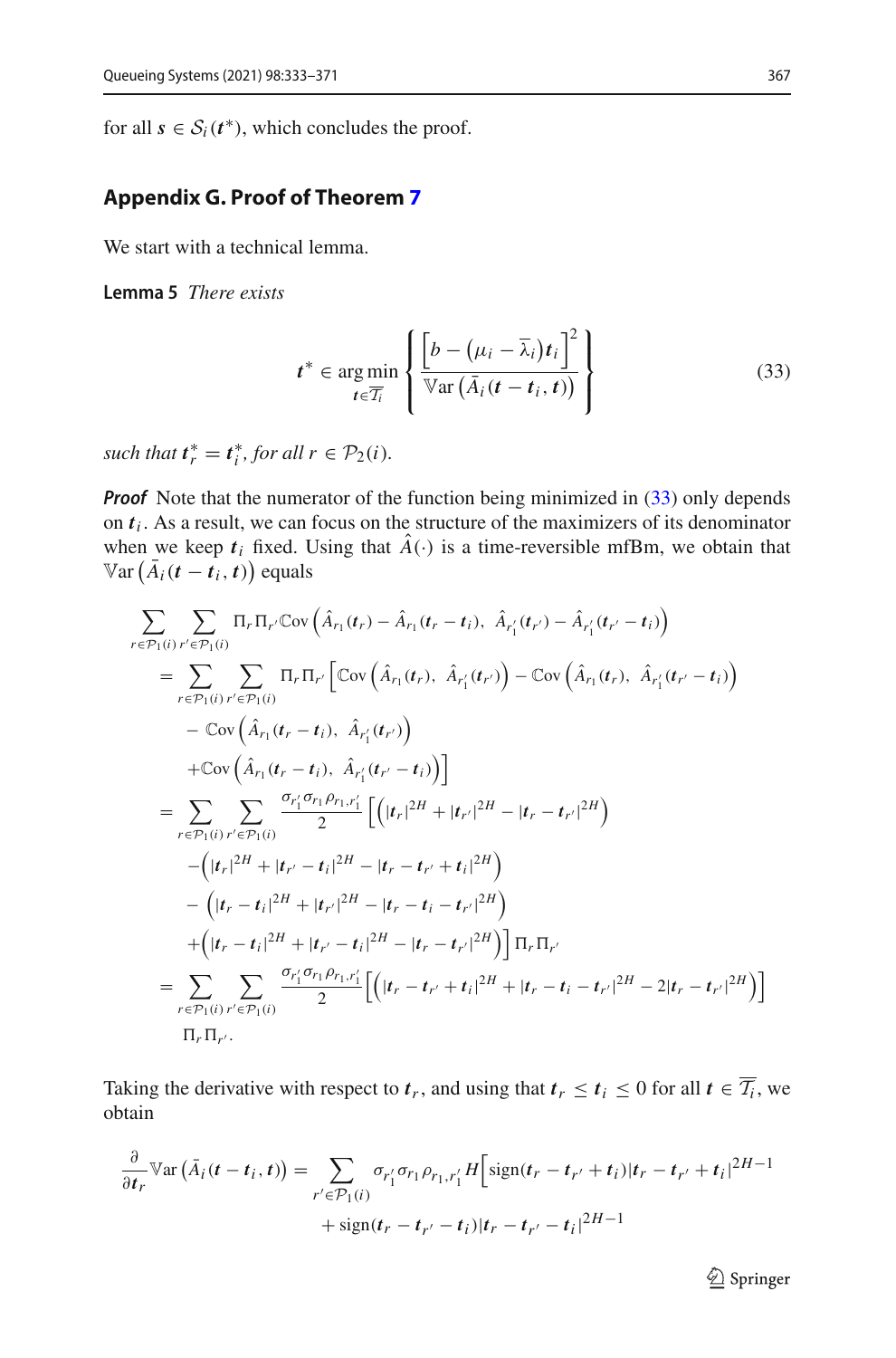<span id="page-36-1"></span><span id="page-36-0"></span>
$$
-2\text{sign}(t_r - t_{r'})|t_r - t_{r'}|^{2H-1}\Big]\Pi_r\Pi_{r'}.
$$

Moreover, for all  $t_r \leq \min\{t_{r'} : r' \in \mathcal{P}_1(i), r' \neq r\}$ , we have

$$
\frac{\partial}{\partial t_r} \mathbb{V}\text{ar}\left(\bar{A}_i(t - t_i, t)\right) = \sum_{r' \in \mathcal{P}_1(i), r' \neq r} \sigma_{r'_1} \sigma_{r_1} \rho_{r_1, r'_1} H \Big[ -(t_{r'} - t_r - t_i)^{2H-1} + \text{sign}(t_r - t_{r'} - t_i) |t_r - t_{r'} - t_i|^{2H-1} + 2(t_{r'} - t_r)^{2H-1} \Big] \Pi_r \Pi_{r'}.
$$
\n(34)

If  $t_r - t_{r'} - t_i \leq 0$ , we have

$$
-(t_{r'}-t_r-t_i)^{2H-1} + \text{sign}(t_r-t_{r'}-t_i)|t_r-t_{r'}-t_i|^{2H-1} + 2(t_{r'}-t_r)^{2H-1}
$$
  
= 
$$
-(t_{r'}-t_r-t_i)^{2H-1} - (t_{r'}-t_r+t_i)^{2H-1}
$$
  
+ 
$$
2(t_{r'}-t_r)^{2H-1} \ge 0,
$$
 (35)

where in the last inequality we used that  $H \geq 1/2$ . On the other hand, if  $t_r - t_{r'} - t_i > 0$ , we have

$$
-|t_r - t_{r'} + t_i|^{2H-1} + \text{sign}(t_r - t_{r'} - t_i)|t_r - t_{r'} - t_i|^{2H-1} + 2|t_r - t_{r'}|^{2H-1}
$$
  
= 
$$
-(t_{r'} - t_r - t_i)^{2H-1} + (t_r - t_{r'} - t_i)^{2H-1}
$$
  
+ 
$$
2(t_{r'} - t_r)^{2H-1} \ge 0,
$$
 (36)

where in the last inequality we used that  $H \ge 1/2$ . Combining [\(34\)](#page-36-0), [\(35\)](#page-36-1), and [\(36\)](#page-36-2) with  $\rho_{r_1,r'_1} \geq 0$ , for all  $r, r' \in \mathcal{P}_1(i)$ , it follows that  $\mathbb{V}\text{ar}(\overline{A}_i(t-t_i, t))$  is maximized when  $t_r = t_i$ , for all  $r \in \mathcal{P}_2(i)$ .

Lemma [5](#page-35-2) implies that we can pick

<span id="page-36-2"></span>
$$
t^* \in \underset{t \in \overline{T_i}}{\arg \min} \left\{ \frac{\left[b - (\mu_i - \overline{\lambda}_i)t_i\right]^2}{\mathbb{V}\text{ar} \left(\overline{A}_i(t - t_i, t)\right)} \right\}
$$

such that  $t_r^* = t_i^*$ , for all  $r \in \mathcal{P}_2(i)$ . In that case, we have

$$
t_i^* \in \underset{t_i \leq 0}{\arg \min} \left\{ \frac{\left[b - (\mu_i - \overline{\lambda}_i)t_i\right]^2}{\mathbb{V}\text{ar}\left(\sum_{r \in \mathcal{P}_1(i)} \hat{A}_{r_1}(t_i)\Pi_r\right)}\right\}.
$$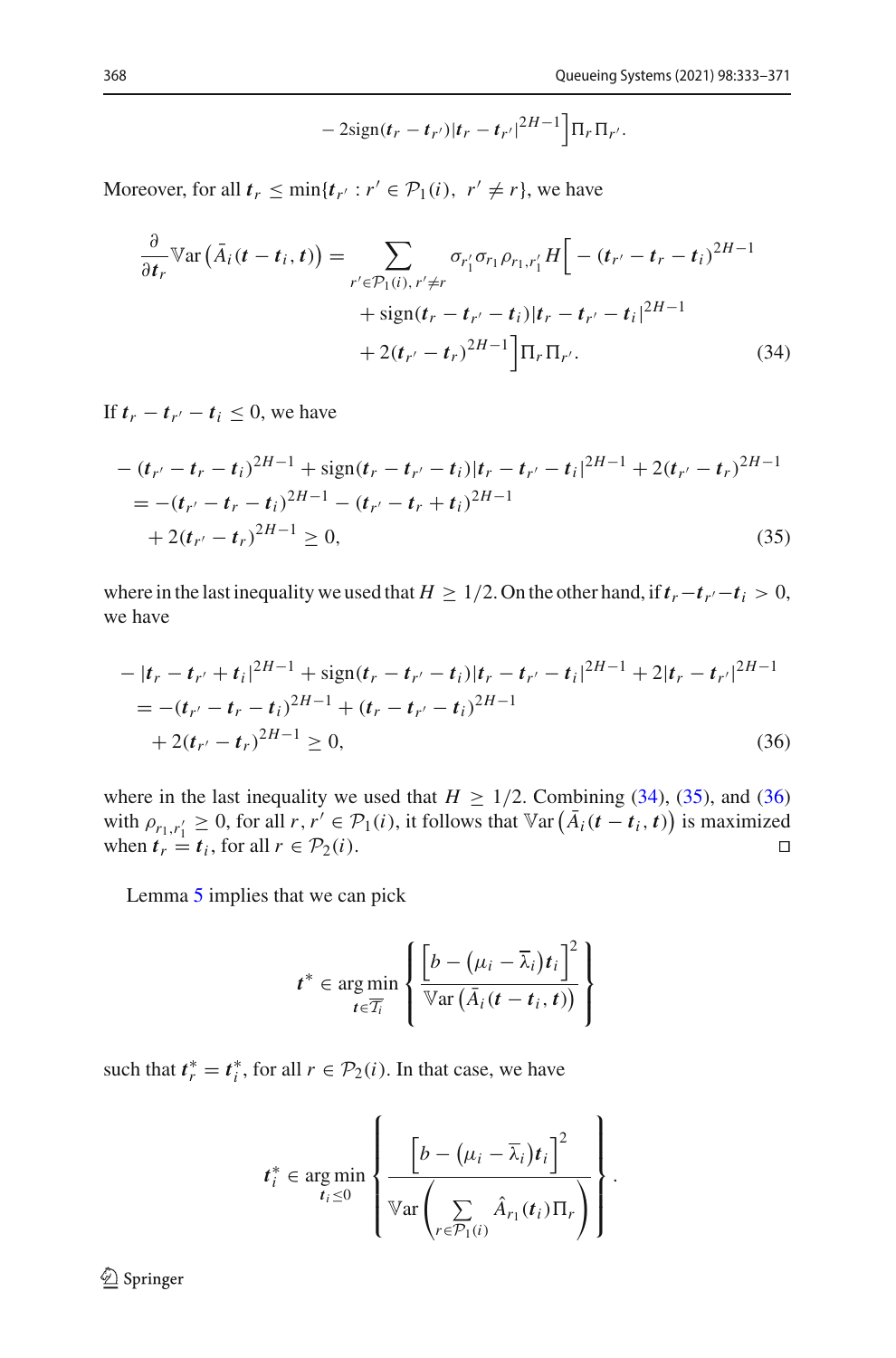An elementary computation yields that

<span id="page-37-1"></span><span id="page-37-0"></span>
$$
t_i^* = -\left(\frac{b}{\mu_i - \overline{\lambda}_i}\right) \left(\frac{H}{1 - H}\right). \tag{37}
$$

Using this, the condition in Lemma [2](#page-13-4) is

$$
\frac{\text{Cov}\left(\sum_{r \in \mathcal{P}_2(i)} \hat{A}_{r_1}(s_r) \Pi_r, \ \hat{A}_i(t_i^*) + \sum_{r \in \mathcal{P}_2(i)} \hat{A}_{r_1}(t_i^*) \Pi_r\right)}{\text{Var}\left(\hat{A}_i(t_i^*) + \sum_{r \in \mathcal{P}_2(i)} \hat{A}_{r_1}(t_i^*) \Pi_r\right)} \left[b - (\mu_i - \bar{\lambda}_i)t_i^*\right]
$$
\n
$$
< \sum_{r \in \mathcal{P}_2(i)} \left(\mu_{r_1} - \lambda_{r_1} - \sum_{j \in \mathcal{N}_{\text{in}}(r_1)} \mu_j p_{j,r_1}\right) (-s_r) \Pi_r, \tag{38}
$$

for all  $s \in S_i(t^*)$  such that  $s \neq t^* - t_i^*$ . Then, since  $t^* - t_i^* \notin S_i(t^*)$ , a sufficient condition for [\(38\)](#page-37-0) to hold is that

$$
\min \left\{ \mu_j - \lambda_j - \sum_{l \in \mathcal{N}_{\text{in}}(j)} \mu_l p_{l,j} : j \neq i \right\} >
$$
\n
$$
\sup_{s \in S(t^*)} \left\{ \frac{\text{Cov}\left(\sum_{r \in \mathcal{P}_2(i)} \hat{A}_{r_1}(s_r) \Pi_r, \ \hat{A}_i(t_i^*) + \sum_{r \in \mathcal{P}_2(i)} \hat{A}_{r_1}(t_i^*) \Pi_r\right)}{\text{Var}\left(\hat{A}_i(t_i^*) + \sum_{r \in \mathcal{P}_2(i)} \hat{A}_{r_1}(t_i^*) \Pi_r\right) \left(\sum_{r \in \mathcal{P}_2(i)} -s_r \Pi_r\right)}
$$
\n
$$
\left[b - (\mu_i - \bar{\lambda}_i)t_i^*\right] \left\}.
$$

Substituting [\(37\)](#page-37-1) in the equation above, we obtain, with  $b_H \triangleq b/(1 - H)$ ,

$$
\frac{\text{Cov}\left(\sum\limits_{r\in\mathcal{P}_2(i)}\hat{A}_{r_1}(s_r)\Pi_r,\ \hat{A}_i(t_i^*)+\sum\limits_{r\in\mathcal{P}_2(i)}\hat{A}_{r_1}(t_i^*)\Pi_r\right)}{\text{Var}\left(\hat{A}_i(t_i^*)+\sum\limits_{r\in\mathcal{P}_2(i)}\hat{A}_{r_1}(t_i^*)\Pi_r\right)\left(\sum\limits_{r\in\mathcal{P}_2(i)}-s_r\Pi_r\right)}\left[b-\left(\mu_i-\overline{\lambda}_i\right)t_i^*\right] \n=\frac{b_H\cdot\sum\limits_{r\in\mathcal{P}_2(i)}\left[\text{Cov}\left(\hat{A}_{r_1}(s_r),\ \hat{A}_i(t_i^*)\right)+\sum\limits_{r'\in\mathcal{P}_2(i)}\text{Cov}\left(\hat{A}_{r_1}(s_r),\ \hat{A}_{r'_1}(t_i^*)\right)\Pi_{r'}\right]\Pi_r}{\left(\text{Var}\left(\hat{A}_i(t_i^*)\right)+\sum\limits_{r\in\mathcal{P}_2(i)}\left[2\text{Cov}\left(\hat{A}_i(t_i^*),\ \hat{A}_{r_1}(t_i^*)\right)+\sum\limits_{r'\in\mathcal{P}_2(i)}\text{Cov}\left(\hat{A}_{r_1}(t_i^*),\ \hat{A}_{r'_1}(t_i^*)\right)\Pi_{r'}\right]\Pi_r\right)\left(\sum\limits_{r\in\mathcal{P}_2(i)}-s_r\Pi_r\right)}
$$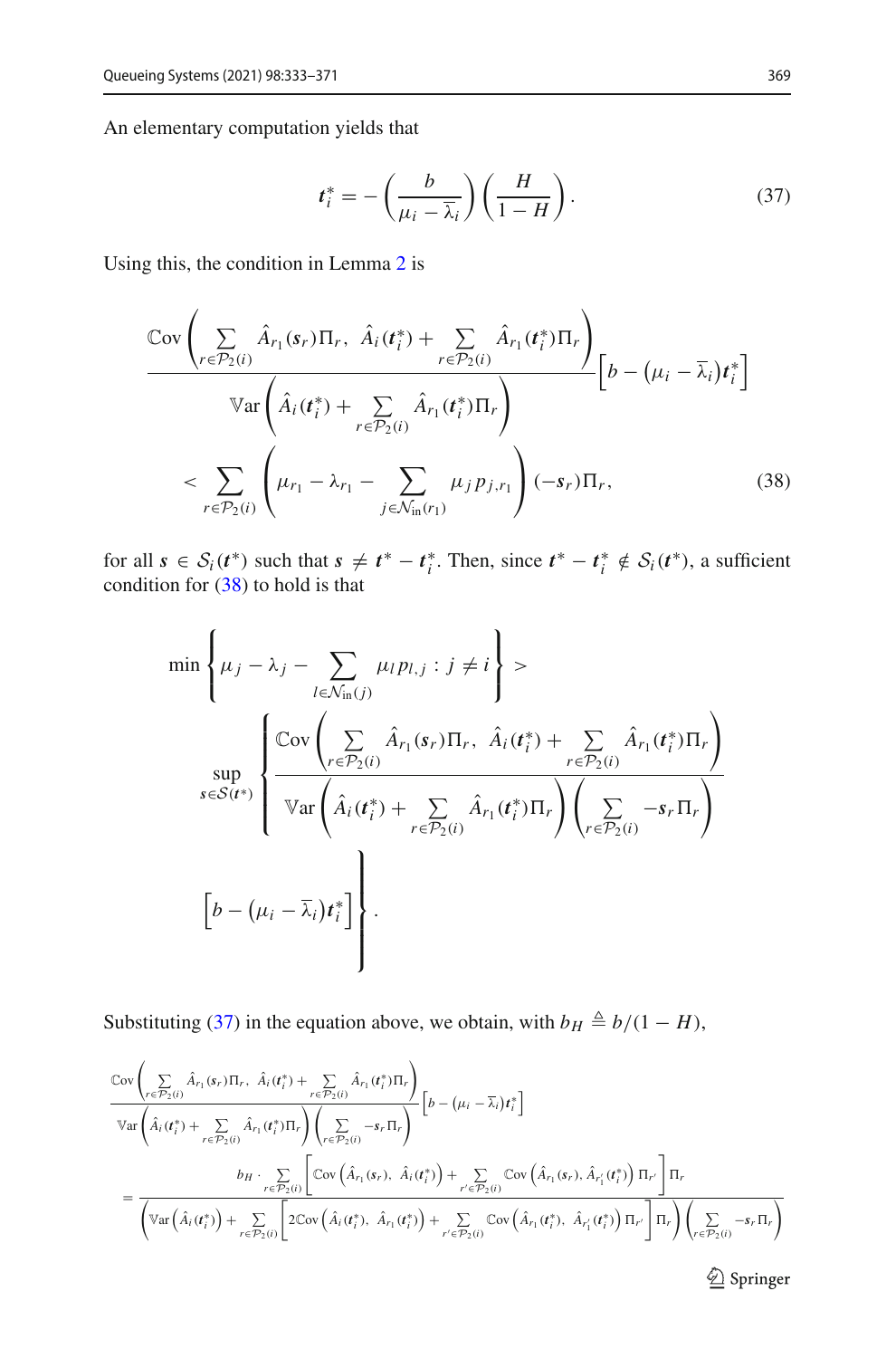$$
= \frac{b_{H} \cdot \sum\limits_{r \in \mathcal{P}_2(i)} \left( \sigma_{r_1} \sigma_i \rho_{r_1,i} + \sum\limits_{r' \in \mathcal{P}_2(i)} \sigma_{r_1} \sigma_{r'_1} \rho_{r_1,r'_1} \Pi_{r'} \right) \Pi_r \left( |s_r|^{2H} + |t_i^*|^{2H} - |t_i^* - s_r|^{2H} \right)}{2|t_i^*|^{2H} \left[ \sigma_i^2 + \sum\limits_{r \in \mathcal{P}_2(i)} \left( 2\sigma_{r_1} \sigma_i \rho_{r_1,i} + \sum\limits_{r' \in \mathcal{P}_2(i)} \sigma_{r_1} \sigma_{r'_1} \rho_{r_1,r'_1} \Pi_{r'} \right) \Pi_r \right] \left( \sum\limits_{r \in \mathcal{P}_2(i)} -s_r \Pi_r \right)}
$$
  

$$
= \frac{\sum\limits_{r \in \mathcal{P}_2(i)} \left( \sigma_{r_1} \sigma_i \rho_{r_1,i} + \sum\limits_{r' \in \mathcal{P}_2(i)} \sigma_{r_1} \sigma_{r'_1} \rho_{r_1,r'_1} \Pi_{r'} \right) \Pi_r \left( \left| \frac{s_r}{t_i^*} \right|^{2H} + 1 - \left| 1 - \frac{s_r}{t_i^*} \right|^{2H} \right)}{2 \left[ \sigma_i^2 + \sum\limits_{r \in \mathcal{P}_2(i)} \left( 2\sigma_{r_1} \sigma_i \rho_{r_1,i} + \sum\limits_{r' \in \mathcal{P}_2(i)} \sigma_{r_1} \sigma_{r'_1} \rho_{r_1,r'_1} \Pi_{r'} \right) \Pi_r \right] \left( \sum\limits_{r \in \mathcal{P}_2(i)} \frac{s_r}{t_i^*} \Pi_r \right)} \left( \frac{\mu_i - \overline{\lambda}_i}{H} \right).
$$

Then, a sufficient condition for  $(38)$  to hold is that

$$
\min \left\{ \mu_j - \lambda_j - \sum_{l \in \mathcal{N}_{\text{in}}(j)} \mu_l p_{l,j} : j \neq i \right\} >\n\sum_{v \in \mathcal{P}_2(i)} \left\{ \sigma_{r_1} \sigma_i \rho_{r_1,i} + \sum_{r' \in \mathcal{P}_2(i)} \sigma_{r_1} \sigma_{r'_1} \rho_{r_1,r'_1} \Pi_{r'} \right\} \Pi_r \left( (\alpha_r)^{2H} + 1 - (1 - \alpha_r)^{2H} \right) \\
\sum_{\alpha \in (0,1)} \left\{ \frac{\sum_{r \in \mathcal{P}_2(i)} \left( \sigma_{r_1} \sigma_i \rho_{r_1,i} + \sum_{r' \in \mathcal{P}_2(i)} \sigma_{r_1} \sigma_{r'_1} \rho_{r_1,r'_1} \Pi_{r'} \right) \Pi_r \right\} \left( \frac{\mu_i - \overline{\lambda}_i}{2H} \right) \right\}.
$$

Lemma [2](#page-13-4) and Theorem [4](#page-13-0) finish the proof.

#### **References**

- <span id="page-38-0"></span>1. Kilpi, Jorma, Norros, Ilkka: Testing the Gaussian approximation of aggregate traffic. In *2nd ACM SIGCOMM Internet Measurement Workshop*, pages 49–61, (2002)
- <span id="page-38-1"></span>2. Meent, Remco van de, Mandjes, Michel, Pras, Aiko: Gaussian traffic everywhere? In *2006 IEEE International Conference on Communications*, pages 573–578, (2006)
- <span id="page-38-2"></span>3. Botvich, D., Duffield, N.: Large deviations, the shape of loss curve, and economies of scale in large multiplexers. Queueing Syst. **20**, 293–320 (1995)
- 4. Courcoubetis, C., Weber, R.: Buffer overflow asymptotics for a buffer handling many traffic sources. J. Appl. Probab. **33**, 886–903 (1996)
- <span id="page-38-9"></span>5. Addie, R., Mannersalo, P., Norros, I.: Most probable paths and performance formulae for buffers with Gaussian input traffic. Eur. Trans. Telecommun. **13**, 183–196 (2002)
- <span id="page-38-3"></span>6. Debicki, K., Mandjes, M.: Exact overflow asymptotics for queues with many Gaussian inputs. J. Appl. Probab. **40**, 704–720 (2003)
- <span id="page-38-4"></span>7. Mandjes,M., van Uitert,M.: Sample-path large deviations for tandem and priority queues with Gaussian inputs. Ann. Appl. Probab. **15**, 1193–1226 (2005)
- <span id="page-38-5"></span>8. Mandjes, M., Mannersalo, P., Norros, I.: Gaussian tandem queues with an application to dimensioning of switch fabrics. Comput. Netw. **51**, 781–797 (2007)
- <span id="page-38-6"></span>9. Mandjes, M., Mannersalo, P., Norros, I., van Uitert, M.: Large deviations of infinite intersections of events in Gaussian processes. Stoch. Process. Their Appl. **116**, 1269–1293 (2006)
- <span id="page-38-7"></span>10. Ramanan, K.: Large deviation properties of data streams that share a buffer. Ann. Appl. Probab. **8**(4), 1070–1129 (1998)
- <span id="page-38-8"></span>11. Bertsimas, D., Paschalidis, J.C., Tsitsiklis, J.N.: On the large deviations behavior of acyclic networks of G/G/1 queues. Ann. Appl. Probab. **8**(4), 1027–1069 (1998)
- <span id="page-38-10"></span>12. Mandjes, M.: Sample-path large deviations for generalized processor sharing queues with Gaussian inputs. Perform. Eval. **61**(2–3), 225–256 (2005)
- <span id="page-38-11"></span>13. Mandjes, M.: Large deviations for Gaussian queues: modelling communication networks.Wiley, Hoboken (2007)
- <span id="page-38-12"></span>14. Weiss, A.: A new technique for analyzing large traffic systems. Adv. Appl. Probab. **18**, 506–532 (1986)
- <span id="page-38-13"></span>15. Mannersalo, P., Norros, I.: Approximate formulae for Gaussian priority queues. In: Proceedings of INFOCOM, pp. 991–1002 (2001)